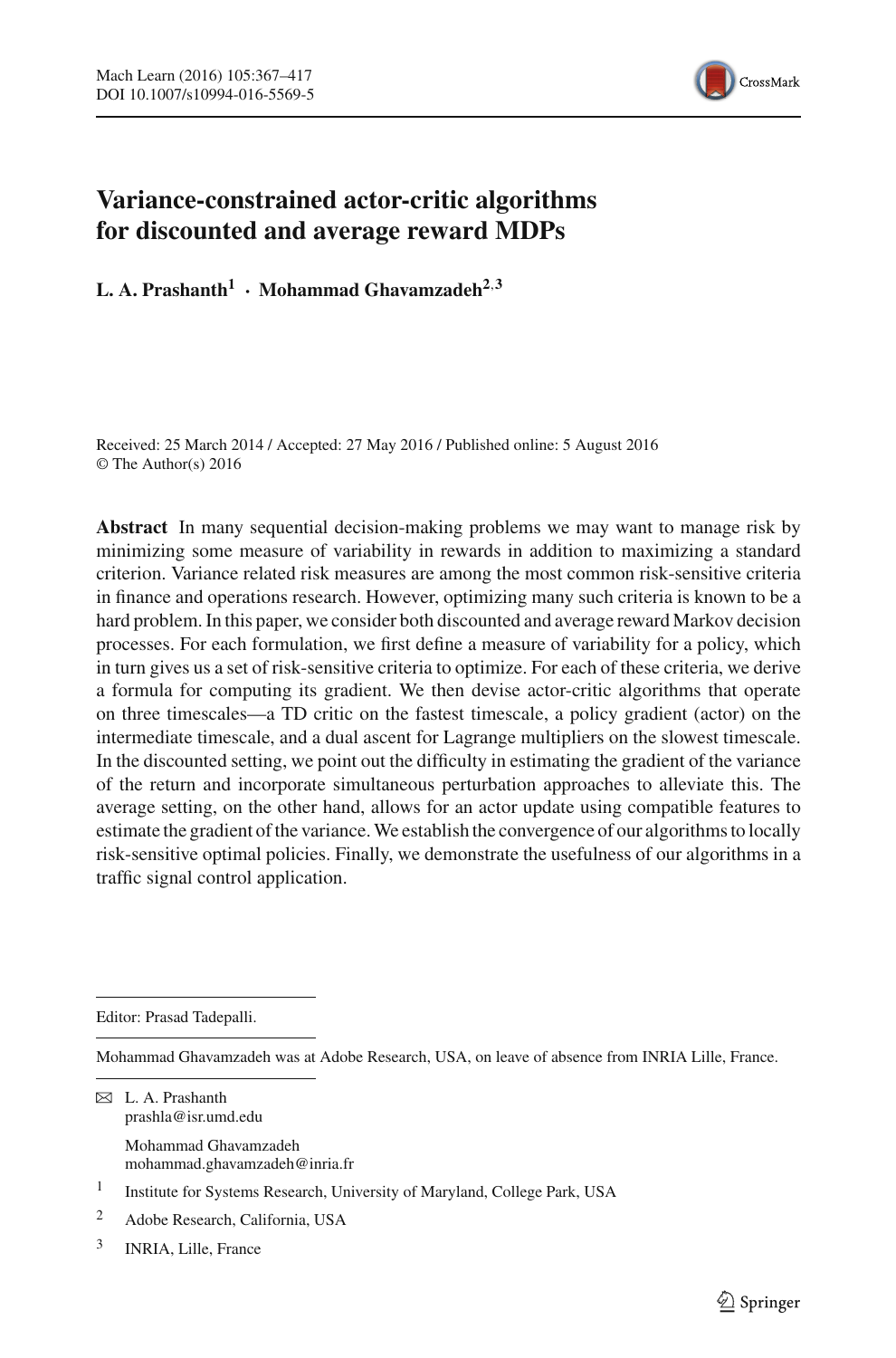**Keywords** Markov decision process (MDP) · Reinforcement learning (RL) · Risk sensitive RL · Actor-critic algorithms · Multi-time-scale stochastic approximation · Simultaneous perturbation stochastic approximation (SPSA) · Smoothed functional (SF)

# **1 Introduction**

The usual optimization criteria for an infinite horizon Markov decision process (MDP) are the *expected sum of discounted rewards* and the *average reward* [\(Puterman 1994](#page-49-0); [Bertsekas](#page-48-0) [1995](#page-48-0)). Many algorithms have been developed to maximize these criteria both when the model of the system is known (planning) and unknown (learning) [\(Bertsekas and Tsitsiklis](#page-48-1) [1996](#page-48-1); [Sutton and Barto 1998\)](#page-50-0). These algorithms can be categorized to **value function-based** methods that are mainly based on the two celebrated dynamic programming algorithms *value iteration* and *policy iteration*; and **policy gradient** methods that are based on updating the policy parameters in the direction of the gradient of a performance measure, i.e., the value function of the initial state or the average reward. Policy gradient methods estimate the gradient of the performance measure either without using an explicit representation of the value function (e.g., [Williams 1992](#page-50-1); [Marbach 1998;](#page-49-1) [Baxter and Bartlett 2001\)](#page-48-2) or using such a re[presentation in which case they are referred to as](#page-50-2) *actor-critic* algorithms (e.g., Sutton et al. [2000](#page-50-2); [Konda and Tsitsiklis 2000;](#page-49-2) [Peters et al. 2005;](#page-49-3) [Bhatnagar et al. 2007,](#page-48-3) [2009a\)](#page-48-4). Using an explicit representation for value function (e.g., linear function approximation) by actor-critic algorithms reduces the variance of the gradient estimate with the cost of adding it a bias.

Actor-critic methods were among the earliest to be investigated in RL [\(Barto et al. 1983](#page-48-5); [Sutton 1984\)](#page-50-3). They comprise a family of reinforcement learning (RL) methods that maintain two distinct algorithmic components: An *Actor*, whose role is to maintain and update an action-selection policy; and a *Critic*, whose role is to estimate the value function associated with the actor's policy. Thus, the critic addresses a problem of *prediction*, whereas the actor is concerned with *control*. A common practice is to update the policy parameters using stochastic gradient ascent, and to estimate the value-function using some form of temporal difference (TD) learning [\(Sutton 1988\)](#page-50-4).

However in many applications, we may prefer to minimize some measure of*risk* as well as maximizing a usual optimization criterion. In such cases, we would like to use a criterion that incorporates a penalty for the *variability* induced by a given policy. This variability can be due to two types of uncertainties: (i) uncertainties in the model parameters, which is the topic of *robust* MDPs (e.g., [Nilim and Ghaoui 2005;](#page-49-4) [Delage and Mannor 2010;](#page-49-5) [Xu and Mannor](#page-50-5) [2012](#page-50-5)), and (ii) the inherent uncertainty related to the stochastic nature of the system, which is the topic of *risk-sensitive* MDPs (e.g., [Howard and Matheson 1972](#page-49-6); [Sobel 1982;](#page-50-6) [Filar et al.](#page-49-7) [1989](#page-49-7)).

In risk-sensitive sequential decision-making, the objective is to maximize a risk-sensitive criterion such as the expected exponential utility [\(Howard and Matheson 1972](#page-49-6)), a variance related measure [\(Sobel 1982;](#page-50-6) [Filar et al. 1989](#page-49-7)), the percentile performance [\(Filar et al. 1995\)](#page-49-8), or conditional value-at-risk (CVaR) (Ruszczyński 2010; [Shen et al. 2013](#page-50-8)). Unfortunately, when we include a measure of risk in our optimality criteria, the corresponding optimal policy is usually no longer Markovian stationary (e.g., [Filar et al. 1989](#page-49-7)) and/or computing it is not tractable (e.g., [Filar et al. 1989;](#page-49-7) [Mannor and Tsitsiklis 2011\)](#page-49-9). In particular, (i) In [Sobel](#page-50-6) [\(1982](#page-50-6)), the author analyzed variance constraints in the context of a discounted reward MDP and showed the existence of a Bellman equation for the variance of the return. However, it was established there that the operator underlying the aforementioned Bellman equation is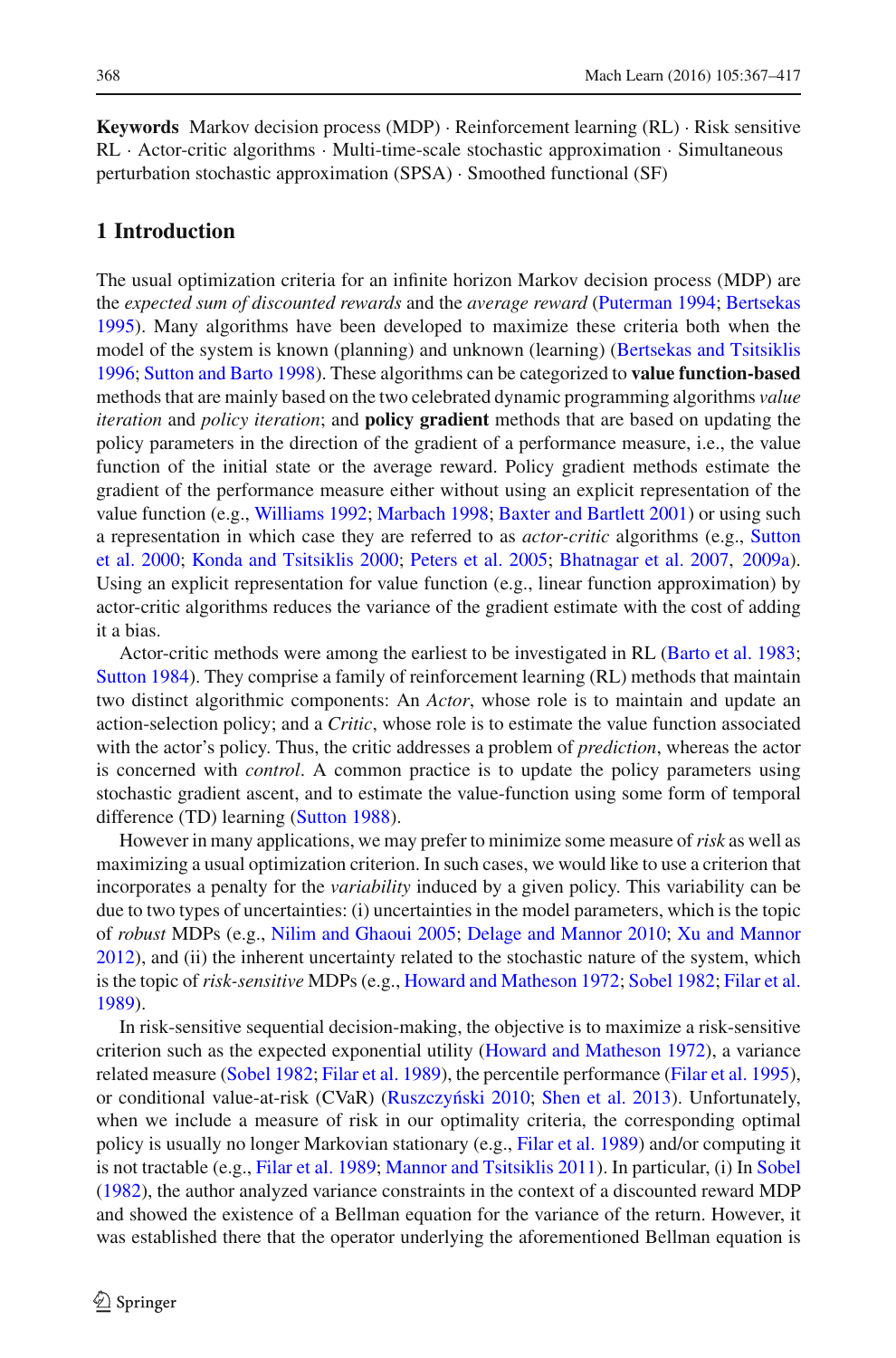*not necessarily* monotone. The latter is a crucial requirement for employing popular dynamic programming procedures for solving MDPs. (ii) In [Mannor and Tsitsiklis](#page-49-10) [\(2013](#page-49-10)), the authors provide hardness results for variance constrained MDPs and in particular show that finding a globally mean–variance optimal policy in a discounted MDP is NP-hard, even when the underlying transition dynamics are known. (iii) In [Filar et al.](#page-49-7) [\(1989\)](#page-49-7), the authors established hardness results for average reward MDP, with a variance constraint that differs significantly from its counterpart in the discounted setting. Nevertheless, the variance constraint is well motivated considering the objective is to optimize a long-run average reward. However, the mathematical difficulties in finding a globally mean variance optimal policy remains, even

with this altered variance constraint. Although risk-sensitive sequential decision-making has a long history in operations research and finance, it has only recently grabbed attention in the machine learning community. Most of the work on this topic (including those mentioned above) has been in the context of MDPs (when the model of the system is known) and much less work has been done within the reinforcement learning (RL) framework (when the model is unknown and all the information about the system is obtained from the samples resulted from the agent's interaction with the environment). In risk-sensitive RL, we can mention the work by [Borkar](#page-48-6) [\(2001](#page-48-6), [2002,](#page-48-7) [2010](#page-49-11)) and [Basu et al.](#page-48-8) [\(2008](#page-48-8)) who considered the expected exponential utility, the one by [Mihatsch and Neuneier](#page-49-12) [\(2002\)](#page-49-12) that formulated a new risk-sensitive control framework based on transforming the temporal difference errors that occur during learning, and the one by [Tamar et al.](#page-50-9) [\(2012](#page-50-9)) on several variance related measures. [Tamar et al.](#page-50-9) [\(2012\)](#page-50-9) study stochastic shortest path problems, and in this context, propose a policy gradient algorithm [and in a more recent work [\(Tamar and Mannor 2013\)](#page-50-10) an actor-critic algorithm] for maximizing several risk-sensitive criteria that involve both the expectation and variance of the *return* random variable (defined as the sum of the rewards that the agent obtains in an episode).

In this paper,<sup>[1](#page-2-0)</sup> we develop actor-critic algorithms for optimizing variance-related risk measures in both discounted and average reward MDPs. In the following, we first summarize our contributions in the discounted reward setting and follow it with those in average reward setting.

*Discounted reward setting* Here we define the measure of variability as the *variance of the return* [similar to [Tamar et al.](#page-50-9) [\(2012](#page-50-9))]. We formulate the following constrained optimization problem with the aim of maximizing the mean of the return subject to its variance being bounded from above: For a given  $\alpha > 0$ ,

$$
\max_{\theta} V^{\theta}(x^0) \text{ subject to } \Lambda^{\theta}(x^0) \le \alpha.
$$

In the above,  $V^{\theta}(x^0)$  is the mean of the return, starting in state  $x^0$  for a policy identified by its parameter  $\theta$ , while  $\Lambda^{\theta}(x^0)$  is the variance of the return (see Sect. [3](#page-6-0) for precise definitions). A standard approach to solve the above problem is to employ the Lagrangian relaxation procedure [\(Bertsekas 1999\)](#page-48-9) and solve the following unconstrained problem:

$$
\max_{\lambda} \min_{\theta} \left( L(\theta, \lambda) \stackrel{\Delta}{=} -V^{\theta}(x^0) + \lambda \left( \Lambda^{\theta}(x^0) - \alpha \right) \right),
$$

where  $\lambda$  is the Lagrange multiplier. For solving the above problem, it is required to derive a formula for the gradient of the Lagrangian *L*(θ , λ), both w.r.t. θ and λ. While the gradient

<span id="page-2-0"></span><sup>&</sup>lt;sup>1</sup> This paper is an extension of an earlier work by the authors [\(Prashanth and Ghavamzadeh 2013](#page-49-13)) and includes novel second order methods in the discounted setting, detailed proofs of all proposed algorithms, and additional experimental results.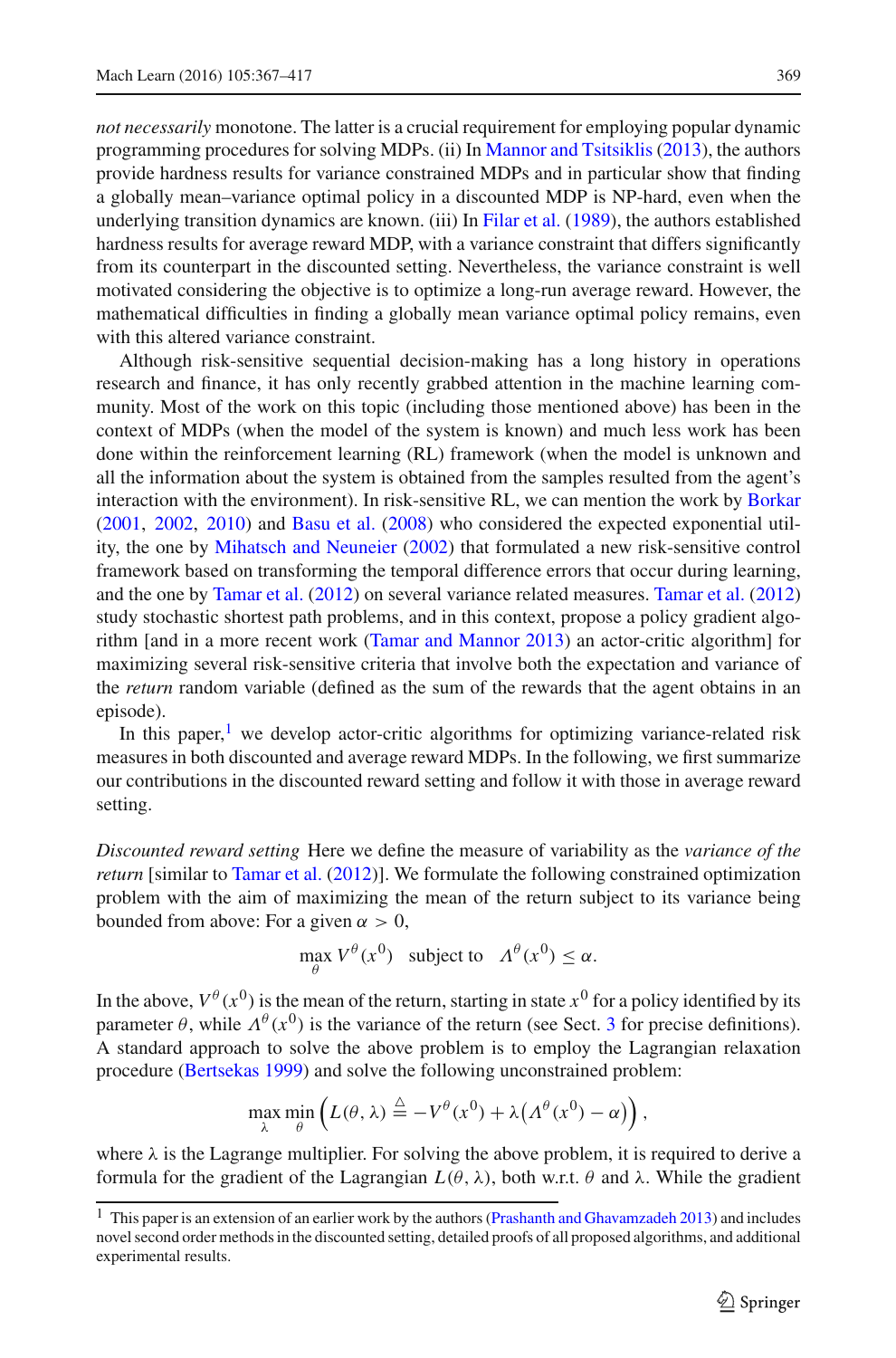w.r.t.  $\lambda$  is particularly simple since it is the constraint value, the other gradient, i.e., w.r.t.  $\theta$ is complicated. We derive this formula in Lemma [1](#page-8-0) and show that  $\nabla_{\theta} L(\theta, \lambda)$  requires the gradient of the value function at every state of the MDP (see the discussion in Sects. [3,](#page-6-0) [4\)](#page-10-0).

Note that we operate in a *simulation optimization* setting, i.e., we have access to reward samples from the underlyingMDP. Thus, it is required to estimate the mean and variance of the return (we use a TD-critic for this purpose) and then use these estimates to compute gradient of the Lagrangian. The latter is used then used to descend in the policy parameter. We estimate the gradient of the Lagrangian using two simultaneous perturbation methods: *simultaneous perturbation stochastic approximation* (SPSA) [\(Spall 1992](#page-50-11)) and *smoothed functional* (SF) [\(Katkovnik and Kulchitsky 1972\)](#page-49-14), resulting in two separate discounted reward actor-critic algorithms. In addition, we also propose second-order algorithms with a Newton step, using both SPSA and SF.

Simultaneous perturbation methods have been popular in the field of stochastic optimization and the reader is referred to [Bhatnagar et al.](#page-48-10) [\(2013\)](#page-48-10) for a textbook introduction. First introduced in [Spall](#page-50-11) [\(1992\)](#page-50-11), the idea of SPSA is to perturb each coordinate of a parameter vector uniformly using a Rademacher random variable, in the quest for finding the minimum of a function that is only observable via simulation. Traditional gradient schemes require  $2\kappa_1$  evaluations of the function, where  $\kappa_1$  is the parameter dimension. On the other hand, SPSA requires only two evaluations irrespective of the parameter dimension and hence is an efficient scheme, especially useful in high-dimensional settings. While a one-simulation variant of SPSA was proposed in [Spall](#page-50-12) [\(1997](#page-50-12)), the original two-simulation SPSA algorithm is preferred as it is more efficient and also seen to work better than its one-simulation variant. Later enhancements to the original SPSA scheme include using deterministic perturbation using certain Hadamard matrices [\(Bhatnagar et al. 2003\)](#page-48-11) and second-order methods that estimate Hessian using SPSA [\(Spall 2000](#page-50-13); [Bhatnagar 2005](#page-48-12)). The SF schemes are another class of simultaneous perturbation methods, which again perturb each coordinate of the parameter vector uniformly. However, unlike SPSA, Gaussian random variables are used here for the perturbation. Originally proposed in [Katkovnik and Kulchitsky](#page-49-14) [\(1972\)](#page-49-14), the SF schemes have been [studied and enhanced in later works such as](#page-48-13) [Styblinski and Opalski](#page-50-14) [\(1986\)](#page-50-14) and Bhatnagar [\(2007\)](#page-48-13). Further, [Bhatnagar et al.](#page-48-14) [\(2011\)](#page-48-14) proposes both SPSA and SF like schemes for constrained optimization.

*Average reward setting* Here we first define the measure of variability as the *long-run variance* of a policy as follows:

$$
\Lambda(\theta) = \lim_{T \to \infty} \frac{1}{T} \mathbb{E} \left[ \sum_{n=0}^{T-1} \left( R_n - \rho(\mu) \right)^2 \middle| \theta \right],
$$

where  $\rho(\theta)$  is the average reward under policy identified by its parameter  $\theta$  (see Sect. [5](#page-20-0) for precise definitions). The aim here is to solve the following constrained optimization problem:

$$
\max_{\theta} \rho(\theta) \quad \text{subject to} \quad \Lambda(\theta) \le \alpha.
$$

As in the discounted setting. we derive an expression for the gradient of the Lagrangian (see Lemma [3\)](#page-21-0). Unlike the discounted setting, we do not require sophisticated simulation optimizations schemes, as the gradient expressions in Lemma [3](#page-21-0) suggest a simpler alternative that employs *compatible features* [\(Sutton et al. 2000](#page-50-2); [Peters et al. 2005](#page-49-3)). Compatible features for linearly approximating the action-value function of policy  $\theta$  are of the form  $\nabla$  log  $\mu$ (*a*|*x*). These features are well-defined if the policy is differentiable w.r.t. its parameters  $\theta$ . [Sutton et al.](#page-50-2) [\(2000](#page-50-2)) showed the advantages of using these features in approximating the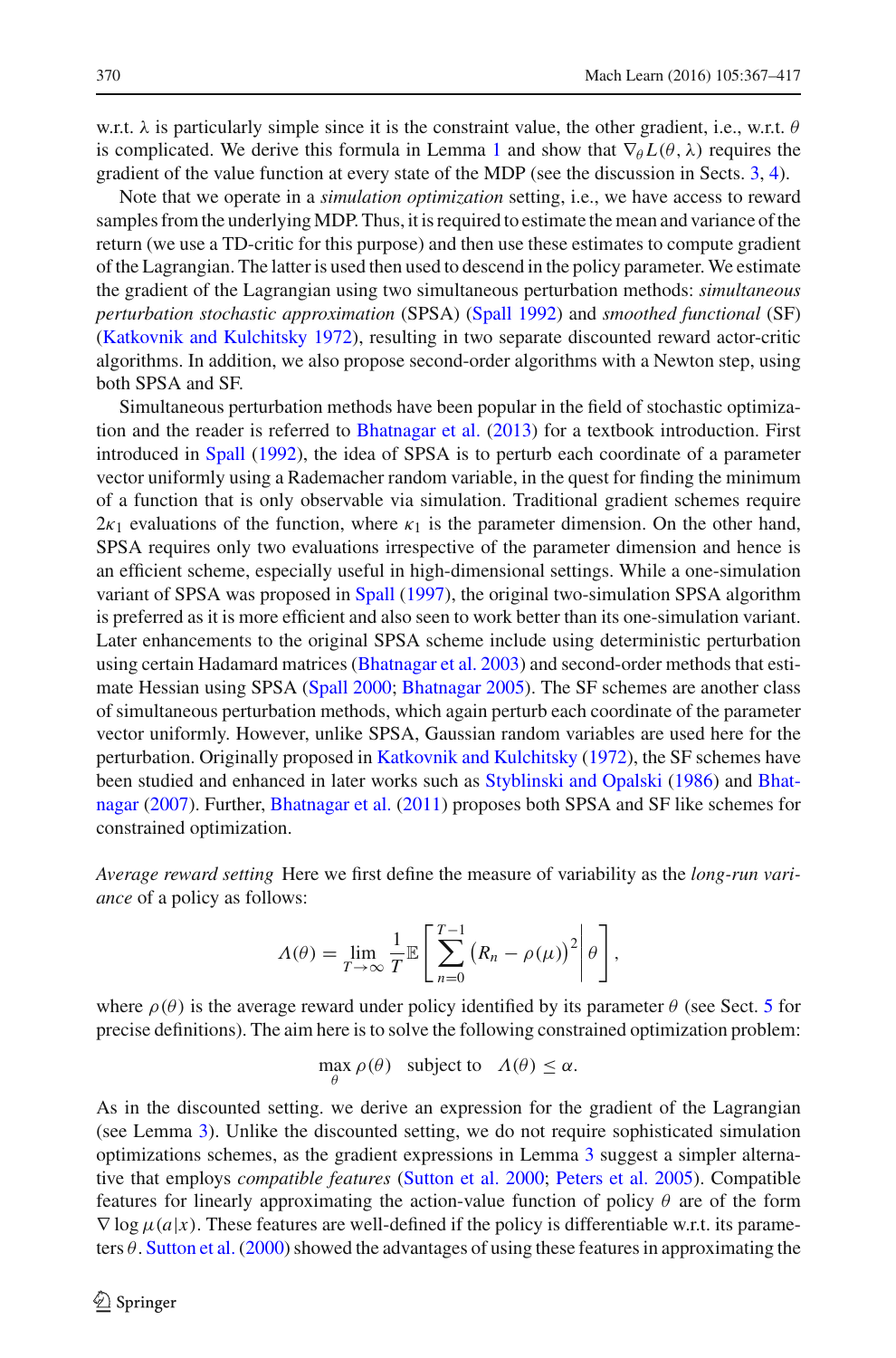action-value function in actor-critic algorithms. In [Bhatnagar et al.](#page-48-4) [\(2009a](#page-48-4)), the authors use compatible features to develop actor-critic algorithms for a risk-neutral setting. We extend this to variance-constrained setting and establish that the square value function itself serves as a good baseline level when calculating the gradient of the average square reward (see the discussion surrounding Lemma [4\)](#page-22-0). This facilitates the usage of *compatible features* for obtaining unbiased estimates of both average reward as well as square reward. We then develop an actor-critic algorithm that employ these *compatible features* in order to descend in the policy parameter  $\theta$  and also identify the bias that arises due to function approximation (see Lemma [5\)](#page-24-0).

*Proof of convergence* Using the ordinary differential equations (ODE) approach, we establish the asymptotic convergence of our algorithms to locally risk-sensitive optimal policies and in the light of hardness results from [Mannor and Tsitsiklis](#page-49-10) [\(2013\)](#page-49-10), this is the best one can hope to achieve. Our algorithms employ multi-timescale stochastic approximation, in both settings. The convergence proof proceeds by analysing each timescale separately. In essence, the iterates on a faster timescale view those on a slower timescale as quasi-static, while the slower timescale iterate views that on a faster timescale as equilibrated. Using this principle, we show that TD critic (on the fastest timescale in all the algorithms) converge to fixed points of the Bellman operator, for any fixed policy  $\theta$  and Lagrange multiplier  $\lambda$ . Next, for any given  $\lambda$ , the policy update tracks in the asymptotic limit and converges to the equilibria of the corresponding ODE. Finally,  $\lambda$  updates on slowest timescale converge and the overall convergence is to a local saddle point of the Lagrangian. Moreover, the limiting point is feasible for the constrained optimization problem mentioned above, i.e., the policy obtained upon convergence satisfies the constraint that the variance is upper-bounded by  $\alpha$ .

*Simulation experiments* We demonstrate the usefulness of our discounted and average reward risk-sensitive actor-critic algorithms in a traffic signal control application. On this highdimensional system with state space  $\approx 10^{32}$ , the objective in our formulation is to minimize the total number of vehicles in the system, which indirectly minimizes the delay experienced by the system. The motivation behind using a risk-sensitive control strategy is to reduce the variations in the delay experienced by road users. From the results, we observe that the risksensitive algorithms proposed in this paper result in a long-term (discounted or average) cost that is higher than their risk-neutral variants. However, from the empirical variance of the cost (both discounted as well as average) perspective, the risk-sensitive algorithms outperform their risk-neutral variants. Moreover, the experiments in the discounted setting also show that our SPSA based actor-critic scheme outperforms the policy gradient algorithm proposed in [Tamar et al.](#page-50-9) [\(2012](#page-50-9)), both from a mean–variance as well as gradient estimation standpoints. This observation justifies using the actor-critic approach for solving risk-sensitive MDPs, as it reduces the variance of the gradient estimated by the policy gradient approach with the cost of introducing a bias induced by the value function representation.

*Remark 1* It is important to note that both our discounted and average reward algorithms can be easily extended to other variance related risk criteria such as the Sharpe ratio, which is popular in financial decision-making [\(Sharpe 1966](#page-50-15)) (see Remarks [3,](#page-16-0) [7](#page-24-1) for more details).

*Remark 2* Another important point is that the *expected exponential utility* risk measure can be also considered as an approximation of the mean–variance tradeoff due to the following Taylor expansion [see e.g., Eq. 11 in [Mihatsch and Neuneier](#page-49-12) [\(2002](#page-49-12))]

$$
-\frac{1}{\beta}\log \mathbb{E}[e^{-\beta X}] = \mathbb{E}[X] - \frac{\beta}{2}\text{Var}[X] + O(\beta^2),
$$

 $\circled{2}$  Springer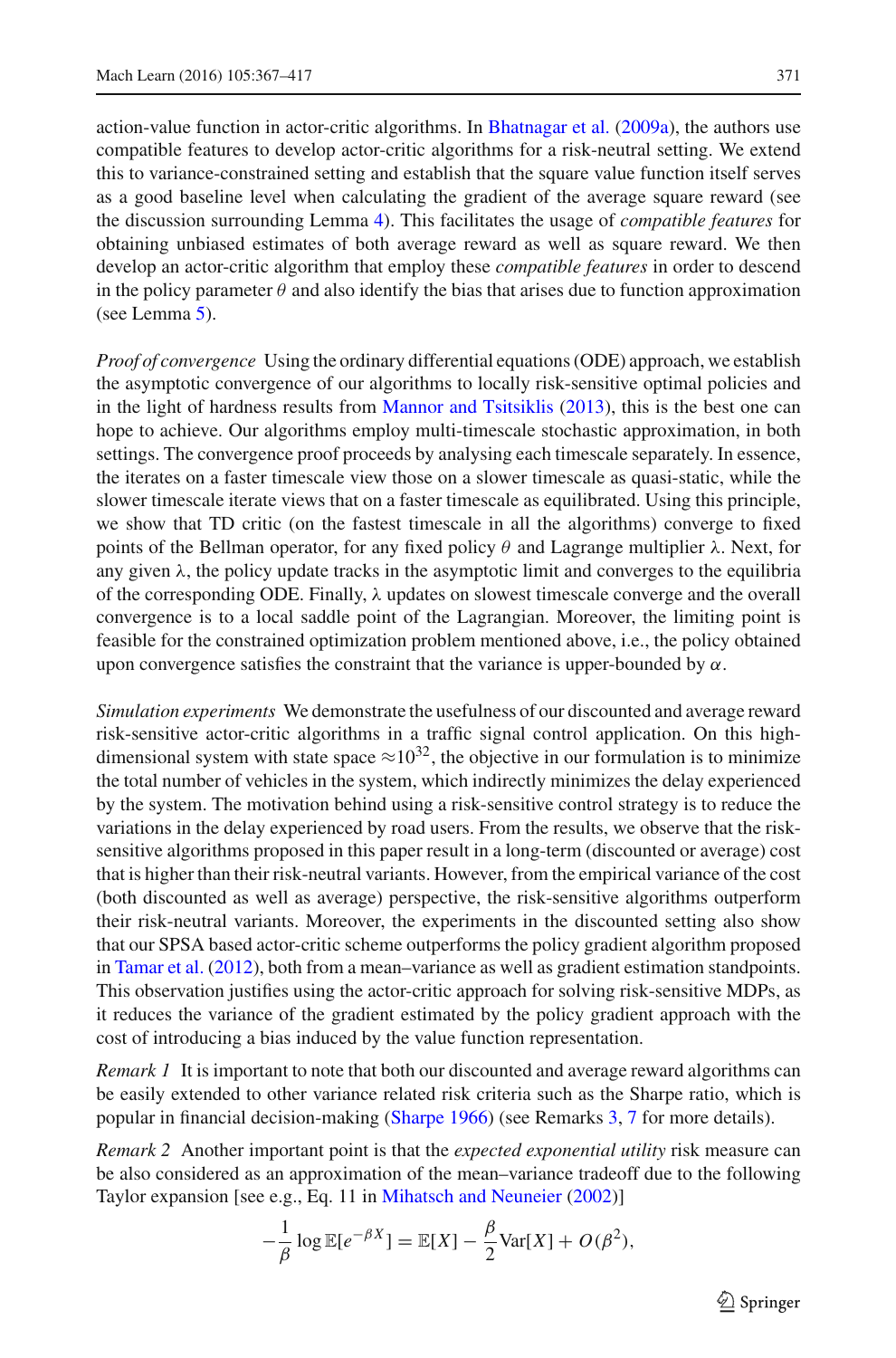and we know that it is much easier to design actor-critic or other reinforcement learning algorithms [\(Borkar 2001,](#page-48-6) [2002](#page-48-7); [Basu et al. 2008](#page-48-8); [Borkar 2010\)](#page-49-11) for this risk measure than those that will be presented in this paper. However, this formulation is limited in the sense that it requires knowing the ideal tradeoff between the mean and variance, since it takes  $\beta$ as an input. On the other hand, the mean–variance formulations considered in this paper are more general because

- (i) we optimize for the Lagrange multiplier  $\lambda$ , which plays a similar role to  $\beta$ , as a tradeoff between the mean and variance, and
- (ii) it is usually more natural to know an upper-bound on the variance (as in the mean– variance formulations considered in this paper) than knowing the ideal tradeoff between the mean and variance (as considered in the expected exponential utility formulation).

Despite all these, we should not consider these formulations as replacement for each other or try to find a formulation that is the best for all problems, but instead should consider them as different formulations that each might be the right fit for a specific problem.

*Closely related works* In comparison to [Tamar et al.](#page-50-9) [\(2012\)](#page-50-9) and [Tamar and Mannor](#page-50-10) [\(2013\)](#page-50-10), which are the most closely related contributions, we would like to point out the following:

- (i) The authors develop policy gradient and actor-critic methods for stochastic shortest path problems in [Tamar et al.](#page-50-9) [\(2012](#page-50-9)) and [Tamar and Mannor](#page-50-10) [\(2013\)](#page-50-10), respectively. On the other hand, we devise actor-critic algorithms for both discounted and average reward MDP settings; and
- (ii) More importantly, we note the difficulty in the discounted formulation that requires to estimate the gradient of the value function at every state of the MDP and also sample from two different distributions. This precludes us from using *compatible features*—a method that has been employed successfully in actor-critic algorithms in a risk-neutral setting (cf. [Bhatnagar et al. 2009a](#page-48-4)) as well as more recently in Tamar and Mannor (2013) for a risk-sensitive stochastic shortest path setting. We alleviate the above mentioned problems for the discounted setting by employing simultaneous perturbation based schemes for estimating the gradient in the first order methods and Hessian in the second order methods, that we propose.
- (iii) Unlike [\(Tamar et al. 2012](#page-50-9); [Tamar and Mannor 2013](#page-50-10)) who consider a fixed  $\lambda$  in their constrained formulations, we perform dual ascent using sample variance constraints and optimize the Lagrange multiplier  $\lambda$ . In rigorous terms,  $\lambda_n$  in our algorithms is shown to converge to a local maxima of  $\nabla_{\lambda} L(\theta^{\lambda}, \lambda)$  (here  $\theta^{\lambda}$  is the limit of the  $\theta$  recursion for a given value of  $\lambda$ ) and the limit  $\lambda^*$  is such that the variance constraint is satisfied for the corresponding policy  $\theta^{\lambda^*}$ .

*Organization of the paper* The rest of the paper is organized as follows: In Sect. [2,](#page-6-1) we describe the RL setting. In Sect. [3,](#page-6-0) we describe the risk-sensitive MDP in the discounted setting and propose actor-critic algorithms for this setting in Sect. [4.](#page-10-0) In Sect. [5,](#page-20-0) we present the risk measure for the average setting and propose an actor-critic algorithm that optimizes this risk measure in Sect. [6.](#page-23-0) In Sects. [7](#page-25-0) and [8,](#page-35-0) we present the convergence proofs for the algorithms in discounted and average reward settings, respectively. In Sect. [9,](#page-38-0) we describe the experimental setup and present the results in both average and discounted cost settings. Finally, in Sect. [10,](#page-47-0) we provide the concluding remarks and outline a few future research directions.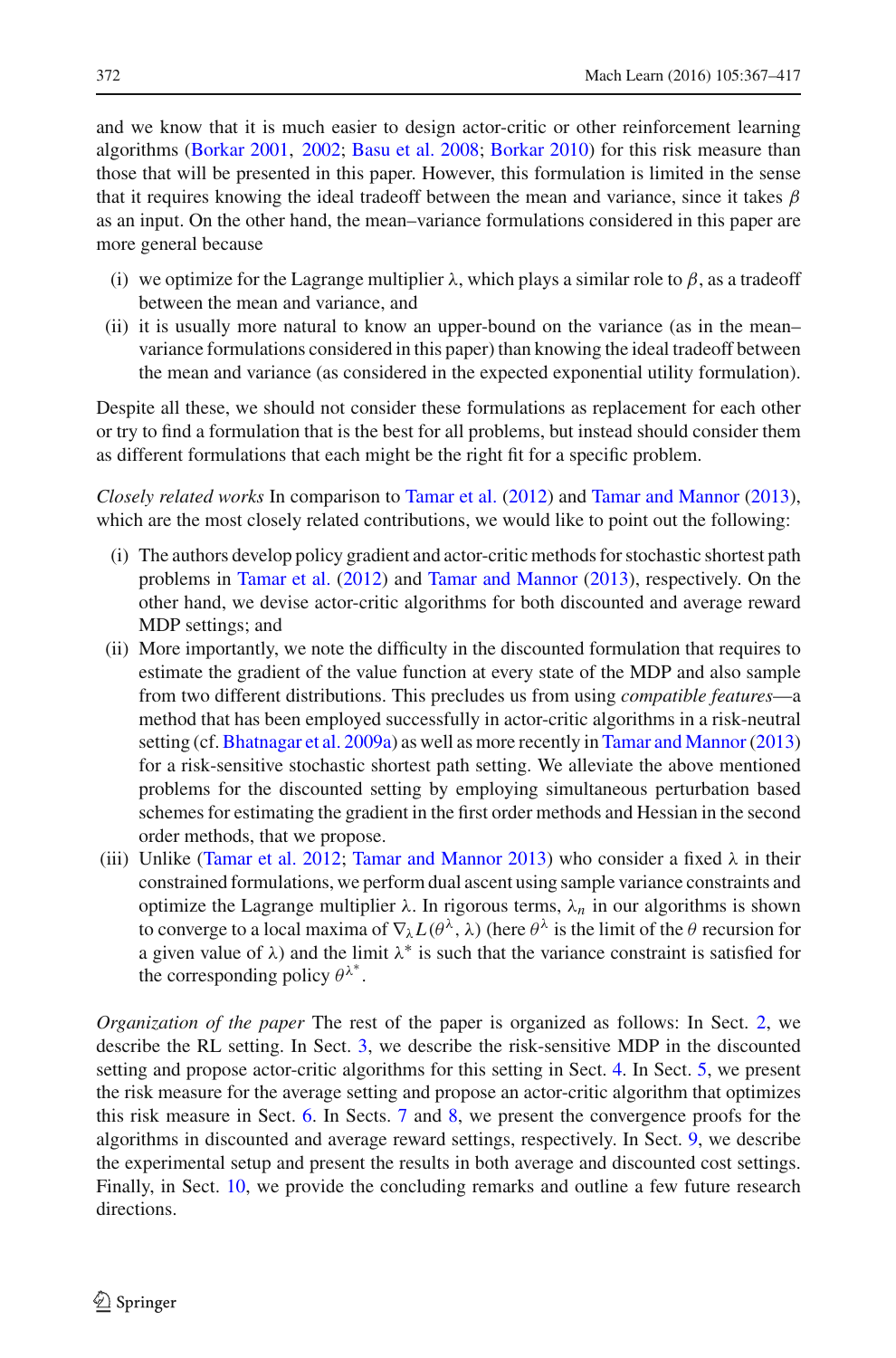### <span id="page-6-1"></span>**2 Preliminaries**

We consider sequential decision-making tasks that can be formulated as a reinforcement learning (RL) problem. In RL, an agent interacts with a dynamic, stochastic, and incompletely known environment, with the goal of optimizing some measure of its*long-term* performance. This interaction is often modeled as a Markov decision process (MDP). A MDP is a tuple  $(X, \mathcal{A}, R, P, x^0)$  where X and A are the state and action spaces;  $R(x, a)$ ,  $x \in \mathcal{X}, a \in \mathcal{A}$  is the reward random variable whose expectation is denoted by  $r(x, a) = \mathbb{E}[R(x, a)]; P(\cdot|x, a)$ is the transition probability distribution; and  $x^0 \in \mathcal{X}$  is the initial state.<sup>[2](#page-6-2)</sup> We assume that both state and action spaces are finite.

The rule according to which the agent acts in its environment (selects action at each state) is called a *policy*. A Markovian stationary policy  $\mu(\cdot|x)$  is a probability distribution over actions, conditioned on the current state  $x$ . The goal in a RL problem is to find a policy that optimizes the long-term performance measure of interest, e.g., maximizes the *expected discounted sum of rewards* or the *average reward*.

In policy gradient and actor-critic methods, we define a class of parameterized stochastic policies  $\{\mu(\cdot|x;\theta), x \in \mathcal{X}, \theta \in \Theta \subseteq \mathbb{R}^{k_1}\}\)$ , estimate the gradient of the performance measure w.r.t. the policy parameters  $\theta$  from the observed system trajectories, and then improve the policy by adjusting its parameters in the direction of the gradient. Here  $\Theta$  denotes a compact and convex subset of  $\mathbb{R}^{k_1}$ . Our algorithms projects the iterates onto  $\Theta$ , which ensures stability—a crucial requirement necessary for establishing convergence. Since in this setting a policy  $\mu$ is represented by its  $\kappa_1$ -dimensional parameter vector  $\theta$ , policy dependent functions can be written as a function of  $\theta$  in place of  $\mu$ . So, we use  $\mu$  and  $\theta$  interchangeably in the paper.

We make the following assumptions on the policy, parameterized by  $\theta$ :

**(A1)** For any state-action pair  $(x, a) \in \mathcal{X} \times \mathcal{A}$ , the policy  $\mu(a|x; \theta)$  is continuously differentiable in the parameter  $\theta$ .

**(A2)** The Markov chain induced by any policy  $\theta$  is irreducible.

The above assumptions are standard requirements in policy gradient and actor-critic methods.

Finally, we denote by  $d^{\mu}(x)$  and  $\pi^{\mu}(x, a) = d^{\mu}(x) \mu(a|x)$ , the stationary distribution of state *x* and state-action pair  $(x, a)$  under policy  $\mu$ , respectively. The stationary distributions can be seen to exist because we consider a finite state-action space setting and irreducibility here implies positive recurrence. Similarly in the discounted formulation, we define the γ -discounted visiting distribution of state *x* and state-action pair (*x*, *a*) under policy μ as  $d_Y^{\mu}(x|x^0) = (1 - \gamma) \sum_{n=0}^{\infty} \gamma^n \Pr(x_n = x|x_0 = x^0; \mu)$  and  $\pi_Y^{\mu}(x, a|x^0) = d_Y^{\mu}(x|x^0) \mu(a|x).$ 

#### <span id="page-6-0"></span>**3 Discounted reward setting**

For a given policy  $\mu$ , we define the return of a state x (state-action pair  $(x, a)$ ) as the sum of discounted rewards encountered by the agent when it starts at state *x* (state-action pair  $(x, a)$ ) and then follows policy  $\mu$ , i.e.,

$$
D^{\mu}(x) = \sum_{n=0}^{\infty} \gamma^{n} R(x_n, a_n) | x_0 = x, \mu,
$$

<span id="page-6-2"></span><sup>&</sup>lt;sup>2</sup> Our algorithms can be easily extended to a setting where the initial state is determined by a distribution.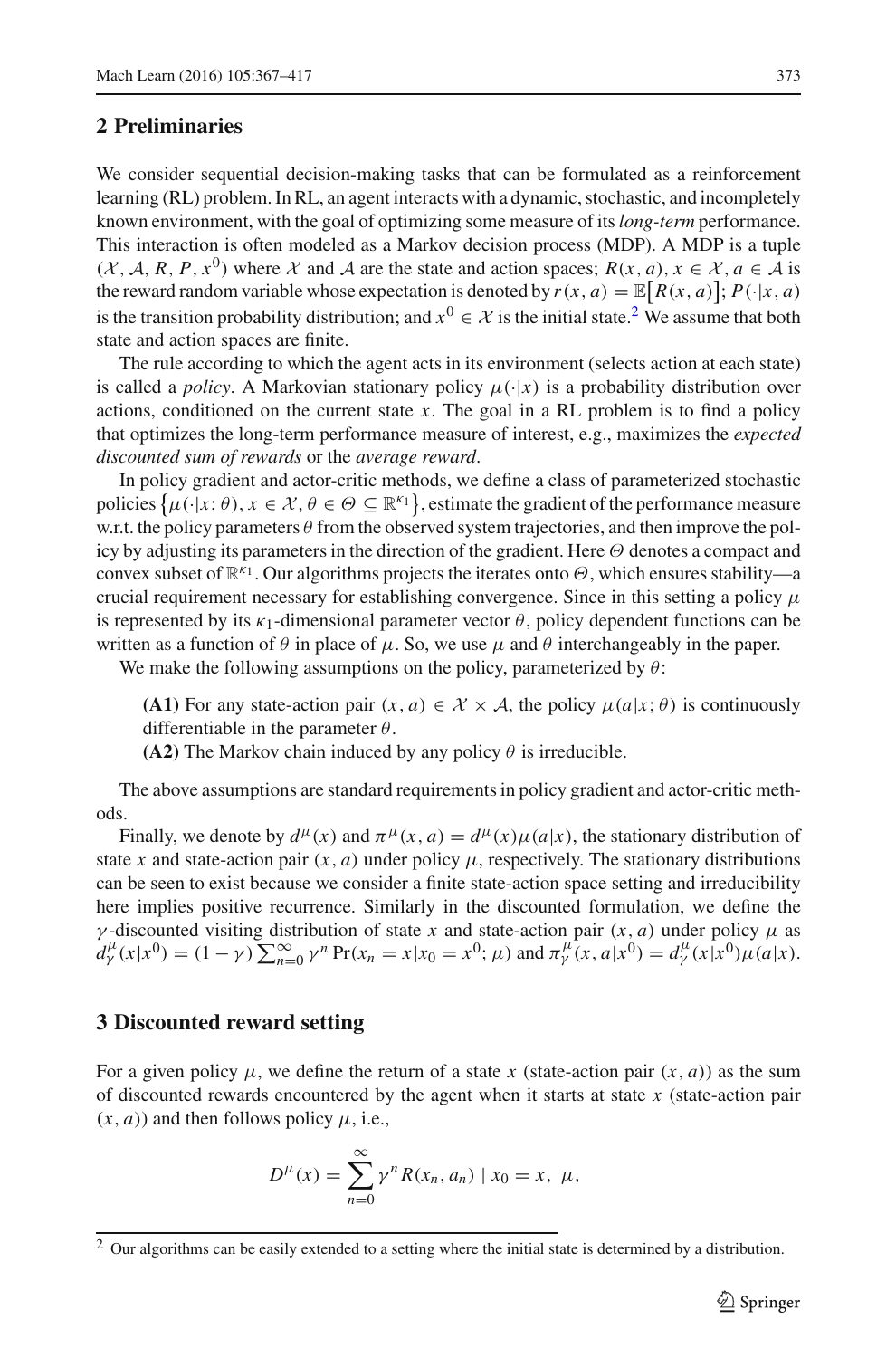$$
D^{\mu}(x, a) = \sum_{n=0}^{\infty} \gamma^{n} R(x_n, a_n) | x_0 = x, a_0 = a, \mu.
$$

The expected value of these two random variables are the value and action-value functions of policy  $\mu$ , i.e.,

$$
V^{\mu}(x) = \mathbb{E}\big[D^{\mu}(x)\big] \text{ and } Q^{\mu}(x,a) = \mathbb{E}\big[D^{\mu}(x,a)\big].
$$

The goal in the standard (risk-neutral) discounted reward formulation is to find an optimal policy  $\mu^* = \arg \max_{\mu} V^{\mu}(x^0)$ , where  $x^0$  is the initial state of the system.

The most common measure of the *variability* in the stream of rewards is the *variance of the return*, defined by

$$
A^{\mu}(x) \stackrel{\triangle}{=} \mathbb{E}[D^{\mu}(x)^{2}] - V^{\mu}(x)^{2} = U^{\mu}(x) - V^{\mu}(x)^{2}.
$$
 (1)

The above measure was first introduced by [Sobel](#page-50-6) [\(1982\)](#page-50-6). Note that

<span id="page-7-0"></span>
$$
U^{\mu}(x) \stackrel{\triangle}{=} \mathbb{E}\left[D^{\mu}(x)^2\right]
$$

is the *square reward value function* of state x under policy  $\mu$ . On similar lines, we define the *square reward action-value function* of state-action pair  $(x, a)$  under policy  $\mu$  as

<span id="page-7-2"></span>
$$
W^{\mu}(x,a) \stackrel{\triangle}{=} \mathbb{E}\left[D^{\mu}(x,a)^2\right].
$$

From the Bellman equation of  $\Lambda^{\mu}(x)$ , proposed by [Sobel](#page-50-6) [\(1982](#page-50-6)), it is straightforward to derive the following Bellman equations for  $U^{\mu}(x)$  and  $W^{\mu}(x, a)$ :

$$
U^{\mu}(x) = \sum_{a} \mu(a|x)r(x,a)^{2} + \gamma^{2} \sum_{a,x'} \mu(a|x)P(x'|x,a)U^{\mu}(x')
$$
  
+2\gamma \sum\_{a,x'} \mu(a|x)P(x'|x,a)r(x,a)V^{\mu}(x'),  

$$
W^{\mu}(x,a) = r(x,a)^{2} + \gamma^{2} \sum_{x'} P(x'|x,a)U^{\mu}(x') + 2\gamma r(x,a) \sum_{x'} P(x'|x,a)V^{\mu}(x'). (2)
$$

Although  $\Lambda^{\mu}$  of [\(1\)](#page-7-0) satisfies a Bellman equation, unfortunately, it lacks the monotonicity property of dynamic programming (DP), and thus, it is not clear how the related risk measures can be optimized by standard DP algorithms [\(Sobel 1982\)](#page-50-6). Policy gradient and actor-critic algorithms are good candidates to deal with this risk measure.

<span id="page-7-1"></span>We consider the following risk-sensitive measure for discounted MDPs: For a given  $\alpha > 0$ ,

$$
\max_{\theta} V^{\theta}(x^0) \quad \text{subject to} \quad A^{\theta}(x^0) \le \alpha. \tag{3}
$$

Assuming that there is at least one policy (in the class of parameterized policies that we consider) that satisfies the variance constraint above, it can be inferred from Theorem 3.8 of [Altman](#page-48-15) [\(1999](#page-48-15)) that there exists an optimal policy that uses at most one randomization.

It is important to note that the algorithms proposed in this paper can be used for any risk-sensitive measure that is based on the variance of the return such as

- 1. min<sub>θ</sub>  $\Lambda^{\theta}(x^0)$  subject to  $V^{\theta}(x^0) \ge \alpha$ ,
- 2. max $\theta V^{\theta}(x^0) \alpha \sqrt{\Lambda^{\theta}(x^0)},$
- 3. Maximizing the Sharpe ratio, i.e.,  $\max_{\theta} V^{\theta}(x^0)/\sqrt{\Lambda^{\theta}(x^0)}$ . Sharpe ratio (SR) is a popular risk measure in financial decision-making [Sharpe](#page-50-15) [\(1966\)](#page-50-15). Sect. [3](#page-6-0) presents extensions of our proposed discounted reward algorithms to optimize the Sharpe ration.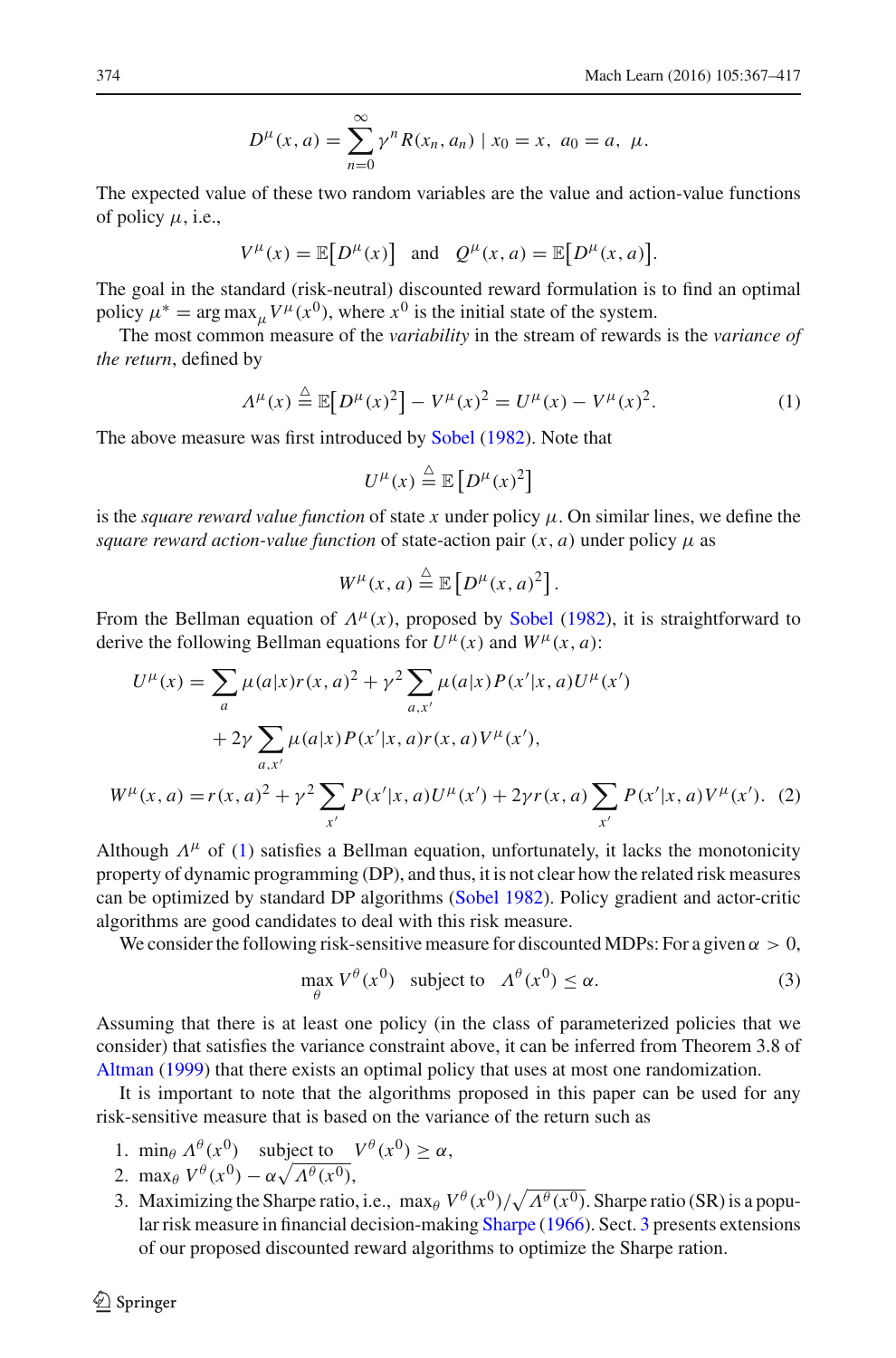To solve [\(3\)](#page-7-1), we employ the Lagrangian relaxation procedure [\(Bertsekas 1999](#page-48-9)) to convert it to the following unconstrained problem:

$$
\max_{\lambda} \min_{\theta} \left( L(\theta, \lambda) \stackrel{\Delta}{=} -V^{\theta}(x^0) + \lambda \left( \Lambda^{\theta}(x^0) - \alpha \right) \right), \tag{4}
$$

where  $\lambda$  is the Lagrange multiplier. The goal here is to find the saddle point of  $L(\theta, \lambda)$ , i.e., a point  $(\theta^*, \lambda^*)$  that satisfies

$$
L(\theta, \lambda^*) \ge L(\theta^*, \lambda^*) \ge L(\theta^*, \lambda), \forall \theta \in \Theta, \forall \lambda > 0.
$$

For a standard convex optimization problem where the objective  $L(\theta, \lambda)$  is convex in  $\theta$  and concave in  $\lambda$ , one can ensure the existence of a unique saddle point under mild regularity conditions (cf. [Sion 1958](#page-50-16)). Further, convergence to this point can be achieved by descending in  $\theta$  and ascending in  $\lambda$  using  $\nabla_{\theta} L(\theta, \lambda)$  and  $\nabla_{\lambda} L(\theta, \lambda)$ , respectively.

However, in our setting, the Lagrangian  $L(\theta, \lambda)$  is not necessarily convex in  $\theta$ , which implies there may not be an unique saddle point. The problem is further complicated by the fact that we operate in a *simulation optimization* setting, i.e., only sample estimates of the Lagrangian are obtained. Hence, performing primal descent and dual ascent, one can only get to a local saddle point, i.e., a tuple  $(\theta^*, \lambda^*)$  which is a local minima w.r.t.  $\theta$  and local maxima w.r.t  $\lambda$  of the Lagrangian. As an aside, global mean–variance optimization of MDPs have been shown to be NP-hard in [Mannor and Tsitsiklis](#page-49-10) [\(2013\)](#page-49-10) and the best one can hope is to find a approximately optimal policy.

In our setting, the necessary gradients of the Lagrangian are as follows:

$$
\nabla_{\theta} L(\theta, \lambda) = -\nabla_{\theta} V^{\theta}(x^{0}) + \lambda \nabla_{\theta} \Lambda^{\theta}(x^{0}) \text{ and } \nabla_{\lambda} L(\theta, \lambda) = \Lambda^{\theta}(x^{0}) - \alpha.
$$

Since  $\nabla_{\theta} \Lambda^{\theta}(x^0) = \nabla_{\theta} U^{\theta}(x^0) - 2V^{\theta}(x^0) \nabla_{\theta} V^{\theta}(x^0)$ , in order to compute  $\nabla_{\theta} \Lambda^{\theta}(x^0)$  it would be enough to calculate  $\nabla_{\theta} V^{\theta}(x^0)$  and  $\nabla_{\theta} U^{\theta}(x^0)$ . Using the above definitions, we are now ready to derive the expressions for the gradient of  $V^\theta(x^0)$  and  $U^\theta(x^0)$ , which in turn constitute the main ingredients in calculating  $\nabla_{\theta} L(\theta, \lambda)$ .<sup>[3](#page-8-1)</sup>

<span id="page-8-0"></span>**Lemma 1** *Under (A1) and (A2), we have*

$$
(1 - \gamma) \nabla V^{\theta}(x^{0}) = \sum_{x,a} \pi_{\gamma}^{\theta}(x, a | x^{0}) \nabla \log \mu(a | x; \theta) Q^{\theta}(x, a),
$$
  

$$
(1 - \gamma^{2}) \nabla U^{\theta}(x^{0}) = \sum_{x,a} \tilde{\pi}_{\gamma}^{\theta}(x, a | x^{0}) \nabla \log \mu(a | x; \theta) W^{\theta}(x, a)
$$

$$
+ 2\gamma \sum_{x,a,x'} \tilde{\pi}_{\gamma}^{\theta}(x, a | x^{0}) P(x' | x, a) r(x, a) \nabla V^{\theta}(x'),
$$

*where*  $\tilde{d}_{\gamma}^{\theta}(x|x^0)$  *and*  $\tilde{\pi}_{\gamma}^{\theta}(x,a|x^0)$  *are the*  $\gamma^2$ -discounted visiting distributions of state x and *state-action pair* (*x*, *a*) *under policy* μ*, respectively, and are defined as*

$$
\widetilde{d}_{\gamma}^{\theta}(x|x^{0}) = (1 - \gamma^{2}) \sum_{n=0}^{\infty} \gamma^{2n} \Pr(x_{n} = x|x_{0} = x^{0}; \theta),
$$

$$
\widetilde{\pi}_{\gamma}^{\theta}(x, a|x^{0}) = \widetilde{d}_{\gamma}^{\theta}(x|x^{0}) \mu(a|x).
$$

<span id="page-8-1"></span><sup>&</sup>lt;sup>3</sup> Henceforth, we shall drop the subscript  $\theta$  and use  $\nabla L(\theta, \lambda)$  to denote the derivative w.r.t.  $\theta$ .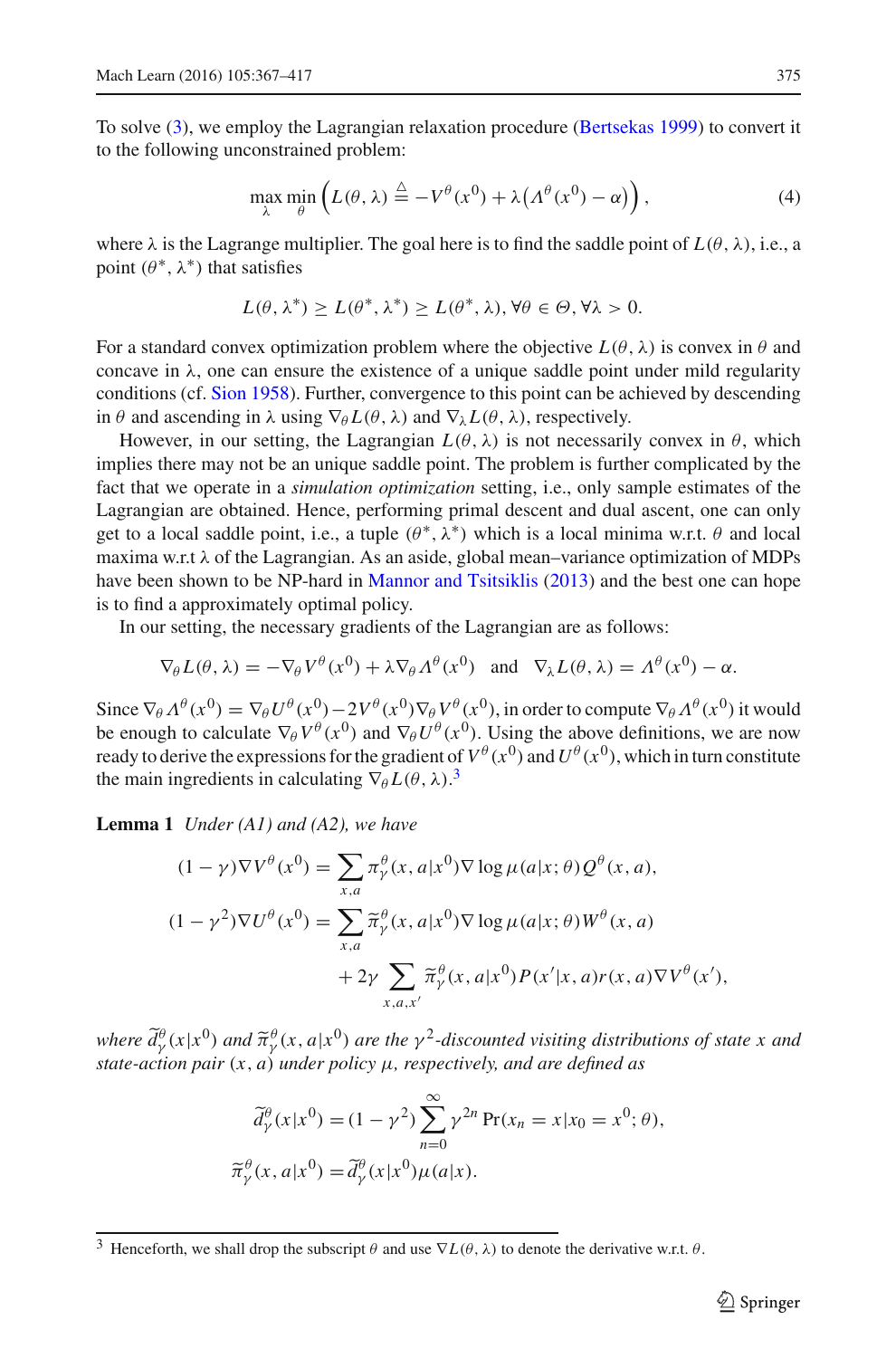<span id="page-9-0"></span>⊓⊔

*Proof* The proof of  $\nabla V^{\theta}(x^0)$  is standard and can be found, for instance, in Peters et al. (2005). To prove  $\nabla U^{\theta}(x^0)$ , we start by the fact that from [\(2\)](#page-7-2) we have  $U(x) = \sum_a \mu(x|a)W(x, a)$ . If we take the derivative w.r.t.  $\theta$  from both sides of this equation and obtain

$$
\nabla U(x^{0}) = \sum_{a} \nabla \mu(a|x^{0}) W(x^{0}, a) + \sum_{a} \mu(a|x^{0}) \nabla W(x^{0}, a)
$$
  
\n
$$
= \sum_{a} \nabla \mu(a|x^{0}) W(x^{0}, a) + \sum_{a} \mu(a|x^{0}) \nabla [r(x^{0}, a)^{2} + \gamma^{2} \sum_{x'} P(x'|x^{0}, a) U(x') + 2 \gamma r(x^{0}, a) \sum_{x'} P(x'|x^{0}, a) V(x')]
$$
  
\n
$$
= \underbrace{\sum_{a} \nabla \mu(a|x^{0}) W(x^{0}, a) + 2 \gamma \sum_{a,x'} \mu(a|x^{0}) r(x^{0}, a) P(x'|x^{0}, a) \nabla V(x')}_{h(x^{0})}
$$
  
\n
$$
+ \gamma^{2} \sum_{a,x'} \mu(a|x^{0}) P(x'|x^{0}, a) \nabla U(x')
$$
  
\n
$$
= h(x^{0}) + \gamma^{2} \sum_{a,x'} \mu(a|x^{0}) P(x'|x^{0}, a) \nabla U(x')
$$
  
\n
$$
+ \gamma^{2} \sum_{a',x''} \mu(a|x^{0}) P(x'|x', a') \nabla U(x'')
$$
  
\n
$$
+ \gamma^{2} \sum_{a',x''} \mu(a'|x') P(x''|x', a') \nabla U(x'')
$$
  
\n(5)

By unrolling the last equation using the definition of  $\nabla U(x)$  from [\(5\)](#page-9-0), we obtain

$$
\nabla U(x^{0}) = \sum_{n=0}^{\infty} \gamma^{2n} \sum_{x} \Pr(x_{n} = x | x_{0} = x^{0}) h(x) = \frac{1}{1 - \gamma^{2}} \sum_{x} \tilde{d}_{\gamma}(x | x^{0}) h(x)
$$
  
= 
$$
\frac{1}{1 - \gamma^{2}} \Big[ \sum_{x, a} \tilde{d}_{\gamma}(x | x^{0}) \mu(a | x) \nabla \log \mu(a | x) W(x, a)
$$
  
+ 
$$
2\gamma \sum_{x, a, x'} \tilde{d}_{\gamma}(x | x^{0}) \mu(a | x) r(x, a) P(x' | x, a) \nabla V(x') \Big]
$$
  
= 
$$
\frac{1}{1 - \gamma^{2}} \Big[ \sum_{x, a} \tilde{\pi}_{\gamma}(x, a | x^{0}) \nabla \log \mu(a | x) W(x, a)
$$
  
+ 
$$
2\gamma \sum_{x, a, x'} \tilde{\pi}_{\gamma}(x, a | x^{0}) r(x, a) P(x' | x, a) \nabla V(x') \Big].
$$

In [Sutton et al.](#page-50-17) [\(1999](#page-50-17)), a policy gradient result analogous to Lemma [1](#page-8-0) is provided for the value function in the case of full-state representations. In the average reward setting, a similar result helps in extension to incorporate function approximation—see the actor-critic algo-rithms in [Bhatnagar et al.](#page-48-4)  $(2009a)$  $(2009a)$ .<sup>[4](#page-9-1)</sup> However, a similar approach is not viable for discounted setting and this motivates the use of stochastic optimization techniques like SPSA/SF (cf. [Bhatnagar 2010\)](#page-48-16). The problem is further complicated in the variance-constrained setting that we consider because:

<span id="page-9-1"></span><sup>4</sup> We extend this to the case of variance-constrained MDP in Sect. [6.](#page-23-0)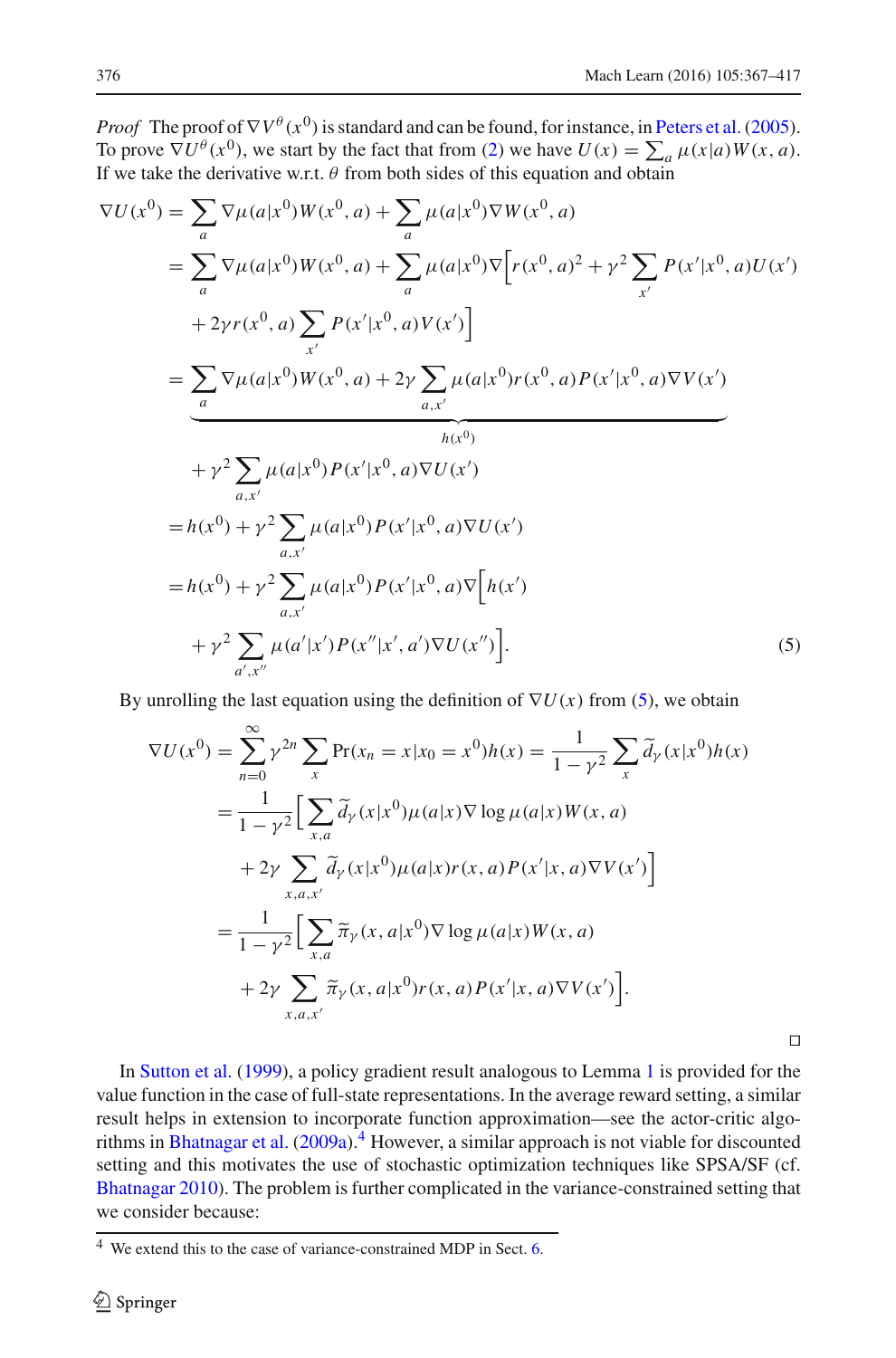- 1. two different sampling distributions,  $\pi^{\theta}_{\gamma}$  and  $\tilde{\pi}^{\theta}_{\gamma}$ , are used for  $\nabla V^{\theta}(x^0)$  and  $\nabla U^{\theta}(x^0)$ , and
- 2.  $\nabla V^{\theta}(x')$  appears in the second sum of  $\nabla U^{\theta}(x^0)$  equation, which implies that we need to estimate the gradient of the value function  $V^{\theta}$  at every state of the MDP, and not just at the initial state  $x^0$ .

To alleviate the above mentioned problems, we borrow the principle of simultaneous perturbation for estimating the gradient ∇*L*(θ , λ) and develop novel risk-sensitive actor-critic algorithms in the following section.

# <span id="page-10-0"></span>**4 Discounted reward risk-sensitive actor-critic algorithms**

In this section, we present actor-critic algorithms for optimizing the risk-sensitive measure [\(3\)](#page-7-1). These algorithms are based on two simultaneous perturbation methods: *simultaneous perturbation stochastic approximation* (SPSA) and *smoothed functional* (SF).

#### <span id="page-10-2"></span>**4.1 Algorithm structure**

For the purpose of finding an optimal risk-sensitive policy, a standard procedure would update the policy parameter  $\theta$  and Lagrange multiplier  $\lambda$  in two nested loops as follows:

- An inner loop that descends in  $\theta$  using the gradient of the Lagrangian  $L(\theta, \lambda)$  w.r.t.  $\theta$ , and
- An outer loop that ascends in  $\lambda$  using the gradient of the Lagrangian  $L(\theta, \lambda)$  w.r.t.  $\lambda$ .

Using two-timescale stochastic approximation (Chapter 6, [Borkar 2008\)](#page-49-15), the two loops above can run in parallel, as follows:

<span id="page-10-1"></span>
$$
\theta_{n+1} = \Gamma \big[ \theta_n - \zeta_2(n) A_n^{-1} \nabla L(\theta_n, \lambda_n) \big], \tag{6}
$$

$$
\lambda_{n+1} = \Gamma_{\lambda} \big[ \lambda_n + \zeta_1(n) \nabla_{\lambda} L(\theta_n, \lambda_n) \big],\tag{7}
$$

In the above,

- $-A_n$  is a positive definite matrix that fixes the order of the algorithm. For the first order methods,  $A_n = I$  (*I* is the identity matrix), while for the second order methods  $A_n \rightarrow$  $\nabla_{\theta}^2 L(\theta_n, \lambda_n)$  as  $n \to \infty$ .
- $-$  Γ is a projection operator that keeps the iterate  $\theta_n$  stable by projecting onto a compact and convex set  $\Theta := \prod_{i=1}^{k_1} [\theta_{\min}^{(i)}, \theta_{\max}^{(i)}]$ . In particular, for any  $\theta \in \mathbb{R}_1^{\kappa}$ ,  $\Gamma(\theta) =$  $(\Gamma^{(1)}(\theta^{(1)}), \ldots, \Gamma^{(\kappa_1)}(\theta^{(\kappa_1)}))^T$ , with  $\Gamma^{(i)}(\theta^{(i)}) := \min(\max(\theta_{\min}^{(i)}, \theta^{(i)}), \theta_{\max}^{(i)})$ .
- $-\Gamma_{\lambda}$  is a projection operator that keeps the Lagrange multiplier  $\lambda_n$  within the interval [0,  $\lambda_{\text{max}}$ ], for some large positive constant  $\lambda_{\text{max}} < \infty$  and can be defined in an analogous fashion as  $\Gamma$ .
- $-\zeta_1(n)$ ,  $\zeta_2(n)$  are step-sizes selected such that θ update is on the faster and λ update is on the slower timescale. Note that another timescale  $\zeta_3(n)$  that is the fastest is used for the TD-critic, which provides the estimate of the Lagrangian for a given  $(\theta, \lambda)$ .

*Simulation optimization* We operate in a setting where we only observe simulated rewards of the underlying MDP. Thus, it is required to estimate the mean and variance of the return (we use a TD-critic for this purpose) and then use these estimates to compute gradient of the Lagrangian. The gradient  $\nabla_{\lambda} L(\theta, \lambda)$  has a particularly simple form of  $(\Lambda^{\theta}(x^0) - \alpha)$ ,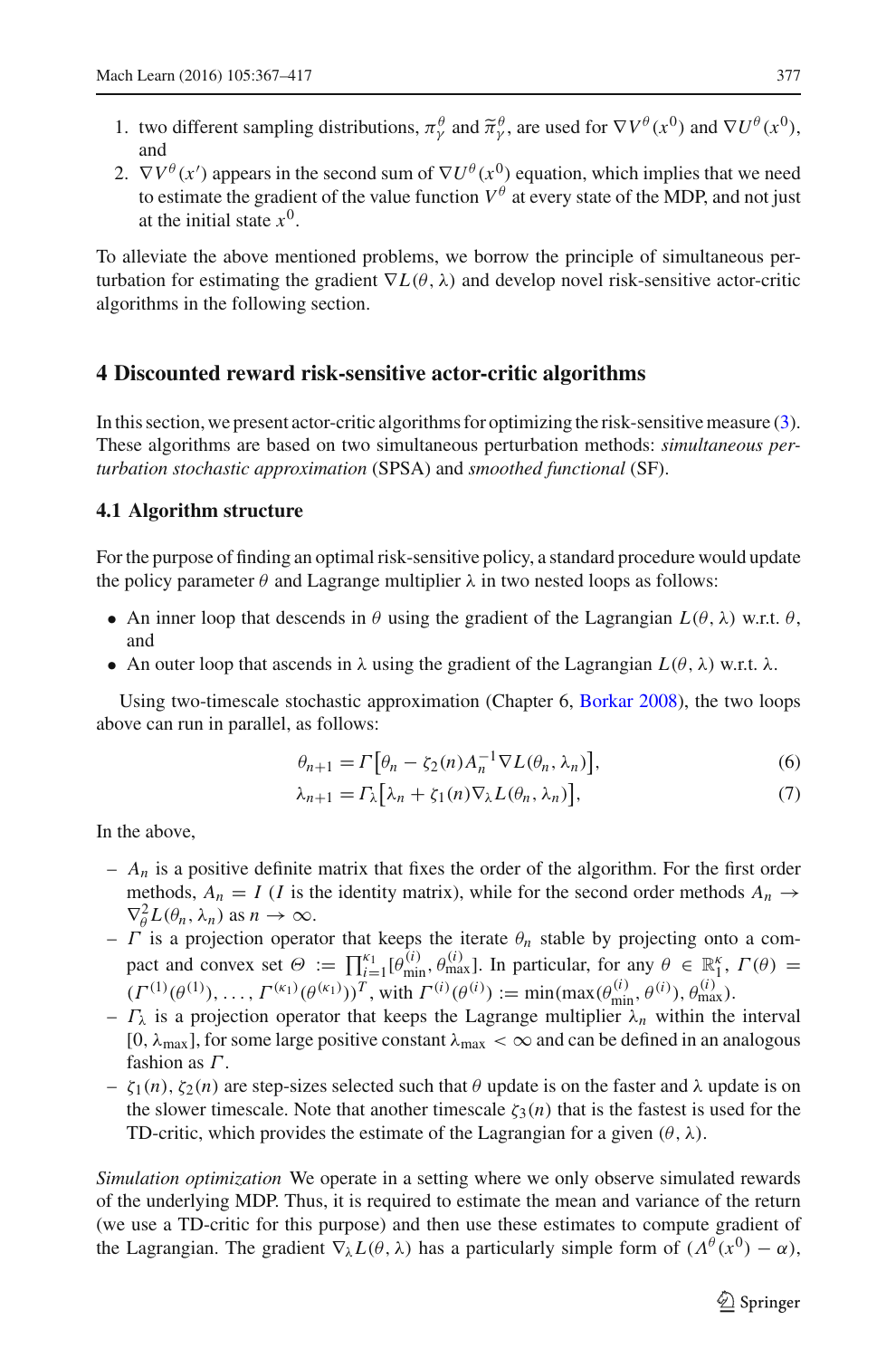suggesting the usage of sample variance constraints to perform the dual ascent for Lagrange multiplier  $\lambda$ . On the other hand, the expression for gradient of  $L(\theta, \lambda)$  w.r.t.  $\theta$  is complicated (see Lemma [1\)](#page-8-0) and warrants the usage of a simulation optimization that can provide gradient estimates from sample observation. We employ simultaneous perturbation schemes for estimating the gradient (and in the case of second order methods, the Hessian) of the Lagrangian  $L(\theta, \lambda)$ . The idea in these methods is to estimate the gradients  $\nabla V^{\theta}(x^0)$  and  $\nabla U^{\theta}(x^0)$  [needed for estimating the gradient  $\nabla L(\theta, \lambda)$ ] using two simulated trajectories of the system corresponding to policies with parameters  $\theta_n$  and  $\theta_n^+ = \theta_n + p_n$ . Here  $p_n$  is a perturbation vector that is specific to the algorithm.

Based on the order, our algorithms can be classified as:

- 1. *First order* This corresponds to  $A_n = I$  in [\(6\)](#page-10-1). The proposed algorithms here include RS-SPSA-G and RS-SF-G, where the former estimates the gradient using SPSA, while the latter uses SF. These algorithms use the following choice for the perturbation vector:  $p_n = \beta_n \Delta_n$ . Here  $\beta_n > 0$  is a positive constant and  $\Delta_n$  is a perturbation random variable, i.e., a  $\kappa_1$ -vector of independent Rademacher (for SPSA) and Gaussian  $\mathcal{N}(0, 1)$ (for SF) random variables.
- 2. *Second order* This corresponds to  $A_n$  which converges to  $\nabla^2 L(\theta_n, \lambda_n)$  as  $n \to \infty$ . The proposed algorithms here include RS-SPSA-N and RS-SF-N, where the former uses SPSA for gradient/Hessian estimates and the latter employs SF for the same. These algorithms use the following choice for perturbation vector: For RS-SPSA-N,  $p_n$  =  $\beta_n \Delta_n + \beta_n \Delta_n$ ,  $\beta_n > 0$  is a positive constant and  $\Delta_n$  and  $\Delta_n$  are perturbation parameters that are  $\kappa_1$ -vectors of independent Rademacher random variables, respectively. For RS-SF-N,  $p_n = \beta_n \Delta_n$ , where  $\Delta_n$  is a  $\kappa_1$  vector of Gaussian  $\mathcal{N}(0, 1)$  random variables.

#### **Algorithm 1** Template of the Risk-Sensitive Discounted Reward Actor-Critic Algorithms

**Input:** parameterized policy  $\mu(\cdot|\cdot;\theta)$  and value function feature vectors  $\phi_v(\cdot)$  and  $\phi_u(\cdot)$ **Initialization:** policy parameter  $\theta = \theta_0$ ; value function weight vectors  $v = v_0$  and  $v^+ = v_0^+$ ; square value function weight vectors  $u = u_0$  and  $u^+ = u_0^+$ ; initial state  $x_0 \sim P_0(x)$ **for**  $n = 0, 1, 2, \ldots$  **do for**  $m = 0, 1, 2, \ldots, m_n$  **do** Draw action  $a_m \sim \mu(\cdot|x_m; \theta_n)$ , observe next state  $x_{m+1}$  and reward  $R(x_m, a_m)$ Draw action  $a_m^+ \sim \mu(\cdot|x_m^+, \theta_n^+)$ , observe next state  $x_{m+1}^+$  and reward  $R(x_m^+, a_m^+)$ <br>Critic Undate: see (13) and (15) in the text **Critic Update:** see [\(13\)](#page-13-0) and [\(15\)](#page-13-1) in the text **end for Actor Update:** Algorithm-Specific **Lagrange Multiplier Update:** see [\(21\)](#page-15-0) in the text **end for return** policy and value function parameters  $\theta$ ,  $\lambda$ ,  $v$ ,  $u$ 

<span id="page-11-0"></span>The overall flow of our proposed actor-critic algorithms is illustrated in Fig. [1](#page-12-0) and Algorithm [1.](#page-11-0) The overall operation involves the following two loops: At each time instant *n*, **Inner loop (critic update)** For a fixed policy (given as  $\theta_n$ ), simulate two system trajectories, each of length *mn*, as follows:

- (1) *Unperturbed simulation* For  $m = 0, 1, \ldots, m_n$ , take action  $a_m \sim \mu(\cdot|x_m; \theta_n)$ , observe the reward  $R(x_m, a_m)$ , and the next state  $x_{m+1}$  in the first trajectory.
- (2) *Perturbed simulation* For  $m = 0, 1, ..., m_n$ , take action  $a_m^+ \sim \mu(\cdot|x_m^+; \theta_n^+)$ , observe the reward  $R(x_m^+, a_m^+)$ , and the next state  $x_{m+1}^+$  in the second trajectory.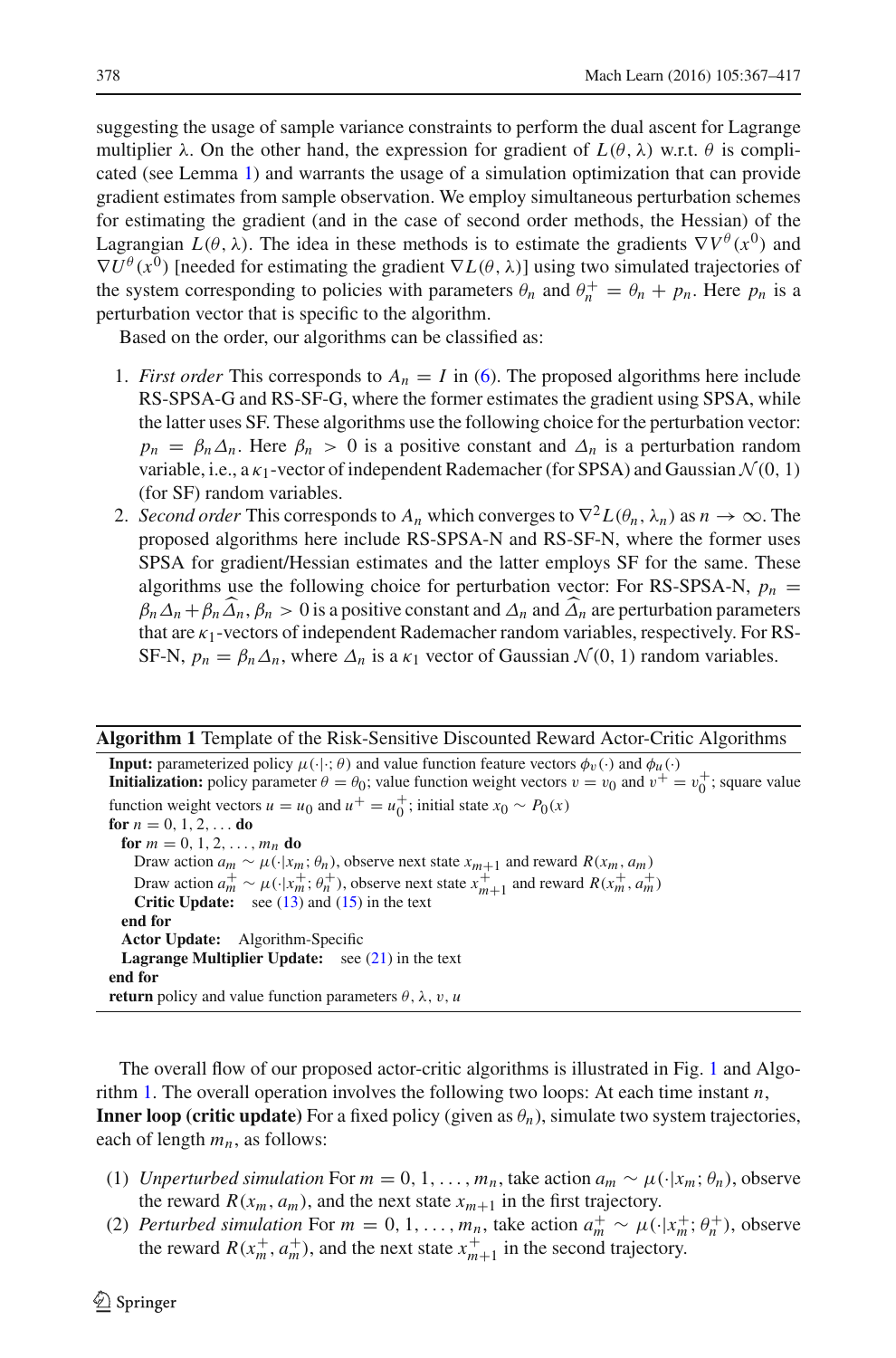

<span id="page-12-0"></span>**Fig. 1** The overall flow of our simultaneous perturbation based actor-critic algorithms

Using the method of temporal differences (TD) [\(Sutton 1984\)](#page-50-3), estimate the value functions  $\widehat{V}^{\theta_n}(x^0)$  and  $\widehat{V}^{\theta_n^+}(x^0)$ , and square value functions  $\widehat{U}^{\theta_n}(x^0)$  and  $\widehat{U}^{\theta_n^+}(x^0)$ , corresponding to the policy parameter  $\theta_n$  and  $\theta_n^+$ .

**Outer loop (actor update)** Estimate the gradient/Hessian of  $\hat{V}^{\theta}(x^0)$  and  $\hat{U}^{\theta}(x^0)$ , and hence the gradient/Hessian of Lagrangian  $L(\theta, \lambda)$ , using either SPSA [\(17\)](#page-14-0) or SF [\(18\)](#page-15-1) methods. Using these estimates, update the policy parameter  $\theta$  in the descent direction using either a gradient or a Newton decrement, and the Lagrange multiplier  $\lambda$  in the ascent direction.

In the next section, we describe the TD-critic and subsequently, in Sects. [4.3](#page-14-1) and [4.4,](#page-17-0) present the first and second order actor critic algorithms, respectively.

# <span id="page-12-1"></span>**4.2 TD-critic**

In our actor-critic algorithms, the critic uses linear approximation for the value and square value functions, i.e.,  $\widehat{V}(x) \approx v^{\mathsf{T}} \phi_v(x)$  and  $\widehat{U}(x) \approx u^{\mathsf{T}} \phi_u(x)$ , where the features  $\phi_v(\cdot)$  and  $\phi_u(\cdot)$  are from low-dimensional spaces  $\mathbb{R}^{k_2}$  and  $\mathbb{R}^{k_3}$ , respectively. Let  $\phi_v$  and  $\phi_u$  denote  $|\mathcal{X}| \times \kappa_2$  and  $|\mathcal{X}| \times \kappa_3$  dimensional matrices, whose *i*th columns are  $\phi_v^{(i)} = (\phi_v^{(i)}(x), x \in$  $\mathcal{X}^{\mathcal{Y}^{\mathsf{T}}}_{j}$ ,  $i = 1, ..., \kappa_2$  and  $\phi_u^{(i)} = (\phi_u^{(i)}(x), x \in \mathcal{X})^{\mathsf{T}}$ ,  $i = 1, ..., \kappa_3$ . Let  $S_v := {\phi_v v \mid v \in \mathcal{X}^{\mathcal{Y}}}$  $\mathbb{R}_2^k$  and  $S_u := \{\Phi_u u \mid u \in \mathbb{R}_3^k\}$ , denote the subspaces within which we approximate the value and square value functions. We make the following standard assumption as in [Bhatnagar et al.](#page-48-4) [\(2009a](#page-48-4)):

**(A3)** The basis functions  $\{\phi_v^{(i)}\}_{i=1}^{k_2}$  and  $\{\phi_u^{(i)}\}_{i=1}^{k_3}$  are linearly independent. In particular,  $\kappa_2$ ,  $\kappa_3 \ll n$  and  $\Phi_v$  and  $\Phi_u$  are full rank. Moreover, for every  $v \in \mathbb{R}^{\kappa_2}$  and  $u \in \mathbb{R}^{\kappa_3}$ ,  $\Phi_v v \neq e$  and  $\Phi_u u \neq e$ , where *e* is the *n*-dimensional vector with all entries equal to one.

Let  $\Pi_u$  and  $\Pi_v$  be operators that project onto  $S_v$  and  $S_u$ , respectively and as a consequence of the above assumption, can be defined as follows:

$$
\Pi_v = \Phi_v (\Phi_v^{\mathsf{T}} \mathbf{D}^\theta \Phi_v)^{-1} \Phi_v^{\mathsf{T}} \mathbf{D}^\theta \text{ and } \Pi_u = \Phi_u (\Phi_u^{\mathsf{T}} \mathbf{D}^\theta \Phi_u)^{-1} \Phi_u^{\mathsf{T}} \mathbf{D}^\theta,
$$
(8)

where  $D^{\theta}$  is a diagonal  $|\mathcal{X}| \times |\mathcal{X}|$  matrix with entries  $d^{\theta}(x)$ , for each  $x \in \mathcal{X}$ . Recall that  $d^{\theta}(\cdot)$  denotes the stationary distribution of the Markov chain underlying policy  $\theta$ .

Let  $T^{\theta} = [T_v^{\theta}; T_u^{\theta}]$ , where  $T_v^{\theta}$  and  $T_u^{\theta}$  denote the Bellman operators for value and square value functions of the policy governed by parameter  $\theta$ , respectively. These operators are defined as: For any  $y \in \mathbb{R}^{2|\mathcal{X}|}$ , let  $y_v$  and  $y_u$  denote the first and last  $|\mathcal{X}|$  entries, respectively. Then

$$
T^{\theta} y = [T_v^{\theta} y; T_u^{\theta} y], \text{ where}
$$
\n(9)

$$
T_v^{\theta} y = r^{\theta} + \gamma P^{\theta} y_v, \qquad (10)
$$

$$
T_u^{\theta} y = \mathbf{R}^{\theta} \mathbf{r}^{\theta} + 2\gamma \mathbf{R}^{\theta} \mathbf{P}^{\theta} y_v + \gamma^2 \mathbf{P}^{\theta} y_u,
$$
(11)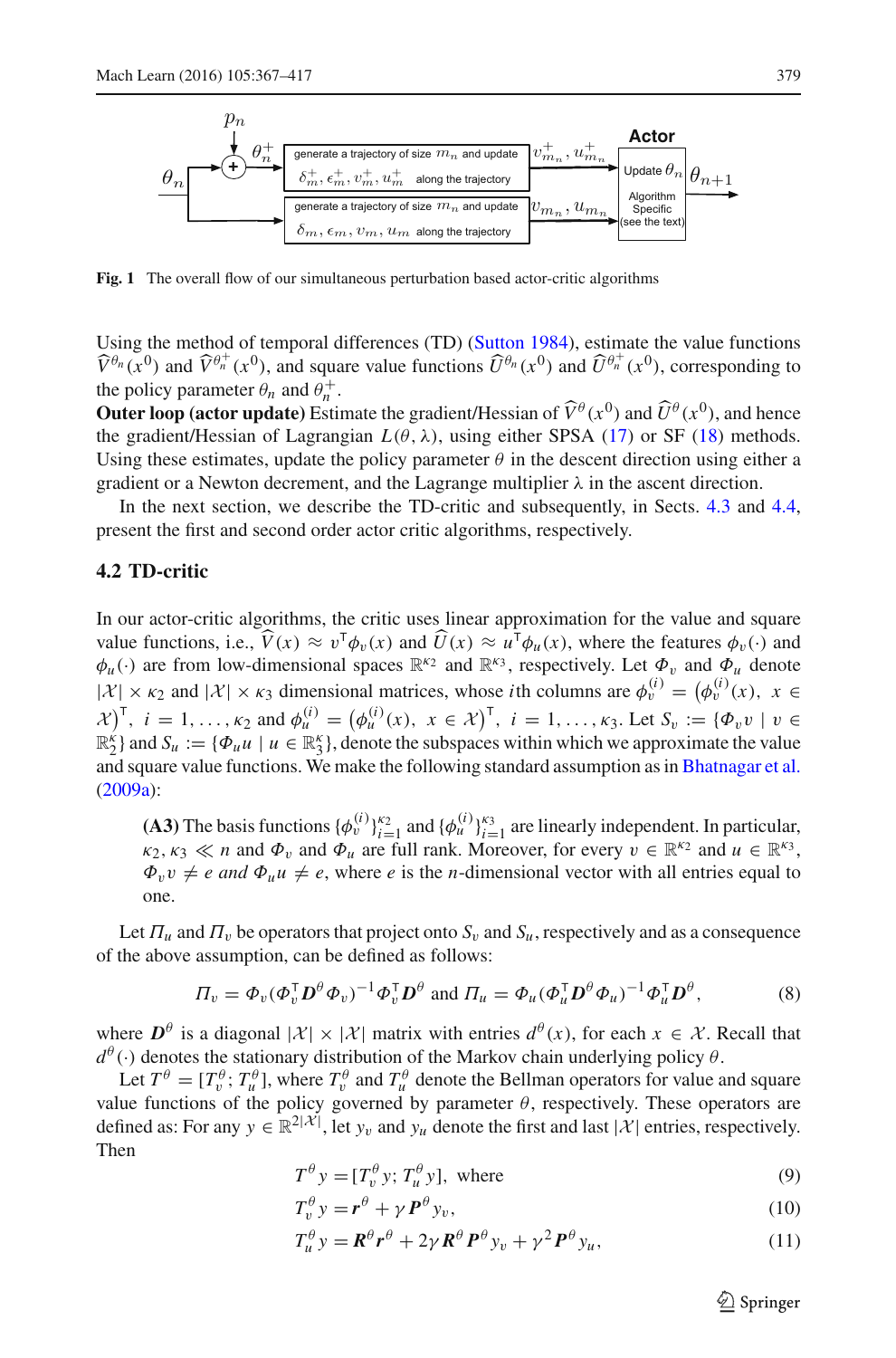where  $r^{\theta}$  and  $P^{\theta}$  are the reward vector and the transition probability matrix of policy  $\theta$ , and  $R^{\theta} = diag(r^{\theta})$ .

Let 
$$
\Pi = \begin{pmatrix} \Pi_v & 0 \\ 0 & \Pi_u \end{pmatrix}
$$
. Also, for any  $y \in \mathbb{R}^{2|\mathcal{X}|}$ , define its  $\nu$ -weighted norm as  

$$
\|y\|_{\nu} = \nu \|y_v\|_{\mathbf{D}^{\theta}} + (1 - \nu) \|y_u\|_{\mathbf{D}^{\theta}},
$$

where  $||z||_{\mathbf{D}^{\theta}} = \sqrt{\sum_{i=1}^{|\mathcal{X}|} d^{\theta}(i) z_i^2}$  for any  $z \in \mathbb{R}^{|\mathcal{X}|}$ .

<span id="page-13-3"></span>We now claim that the projected Bellman operator Π*T* is a contraction mapping w.r.t ν-weighted norm, for any policy  $θ$ .

**Lemma 2** *Under (A2) and (A3), there exists a*  $v \in (0, 1)$  *and*  $\bar{\gamma} < 1$  *such that* 

$$
||\Pi Ty - \Pi T\bar{y}||_v \leq \bar{\gamma} ||y - \bar{y}||_v, \forall y, \bar{y} \in \mathbb{R}^{2|\mathcal{X}|}.
$$

*Proof* See Sect. [7.1.](#page-25-1) ⊓⊔

Let  $[\Phi_v \bar{v}; \Phi_u \bar{u}]$  denote the unique fixed-point of the projected Bellman operator  $\Pi T$ , i.e.,

$$
\Phi_v \bar{v} = \Pi_v(T_v(\Phi_v \bar{v})), \text{ and } \Phi_u \bar{u} = \Pi_u(T_u(\Phi_u \bar{u})), \tag{12}
$$

where  $\Pi_v$  and  $\Pi_u$  project into the linear spaces spanned by the columns of  $\Phi_v$  and  $\Phi_u$ , respectively.

We now describe the TD algorithm that updates the critic parameters corresponding to the value and square value functions (Note that we require critic estimates for both the unperturbed as well as the perturbed policy parameters). This algorithm is an extension of the algorithm proposed by Tamar et al. (20[1](#page-11-0)3b) to the discounted setting. Recall from Algorithm 1 that, at any instant *n*, the TD-critic runs two  $m<sub>n</sub>$  length trajectories corresponding to policy parameters  $\theta_n$  and  $\theta_n + \delta \Delta_n$ .

**Critic update** Calculate the temporal difference (TD)-errors  $\delta_m$ ,  $\delta_m^+$  for the value and  $\epsilon_m$ ,  $\epsilon_m^+$ for the square value functions using [\(15\)](#page-13-1), and update the critic parameters  $v_m$ ,  $v_m^+$  for the value and  $u_m$ ,  $u_m^+$  for the square value functions as follows:

#### **Unperturbed:**

<span id="page-13-0"></span>
$$
v_{m+1} = v_m + \zeta_3(m)\delta_m\phi_v(x_m), \quad u_{m+1} = u_m + \zeta_3(m)\epsilon_m\phi_u(x_m), \tag{13}
$$

**Perturbed:**

<span id="page-13-1"></span>
$$
v_{m+1}^{+} = v_m^{+} + \zeta_3(m)\delta_m^{+}\phi_v(x_m^{+}), \quad u_{m+1}^{+} = u_m^{+} + \zeta_3(m)\epsilon_m^{+}\phi_u(x_m^{+}), \tag{14}
$$

where the TD-errors  $\delta_m$ ,  $\delta_m^+$ ,  $\epsilon_m$ ,  $\epsilon_m^+$  in [\(13\)](#page-13-0) are computed as

#### **Unperturbed:**

$$
\delta_m = R(x_m, a_m) + \gamma v_m^{\mathsf{T}} \phi_v(x_{m+1}) - v_m^{\mathsf{T}} \phi_v(x_m),
$$
\n
$$
\epsilon_m = R(x_m, a_m)^2 + 2\gamma R(x_m, a_m) v_m^{\mathsf{T}} \phi_v(x_{m+1}) + \gamma^2 u_m^{\mathsf{T}} \phi_u(x_{m+1}) - u_m^{\mathsf{T}} \phi_u(x_m), \quad (15)
$$
\nPerturbed:

$$
\delta_m^+ = R(x_m^+, a_m^+) + \gamma v_m^{+ \dagger} \phi_v(x_{m+1}^+) - v_m^{+ \dagger} \phi_v(x_m^+),
$$
  
\n
$$
\epsilon_m^+ = R(x_m^+, a_m^+)^2 + 2\gamma R(x_m^+, a_m^+) v_m^{+ \dagger} \phi_v(x_{m+1}^+) + \gamma^2 u_m^{+ \dagger} \phi_u(x_{m+1}^+) - u_m^{+ \dagger} \phi_u(x_m^+).
$$
\n(16)

Note that the TD-error  $\epsilon$  for the square value function *U* comes directly from its Bellman Eq. [\(2\)](#page-7-2). Theorem [2](#page-26-0) in Sect. [7](#page-25-0) establishes that the critic parameters  $(v_n, u_n)$  governed by [\(13\)](#page-13-0) converge to the solutions  $(\bar{v}, \bar{u})$  of the fixed point Eq. [\(12\)](#page-13-2).

<span id="page-13-2"></span>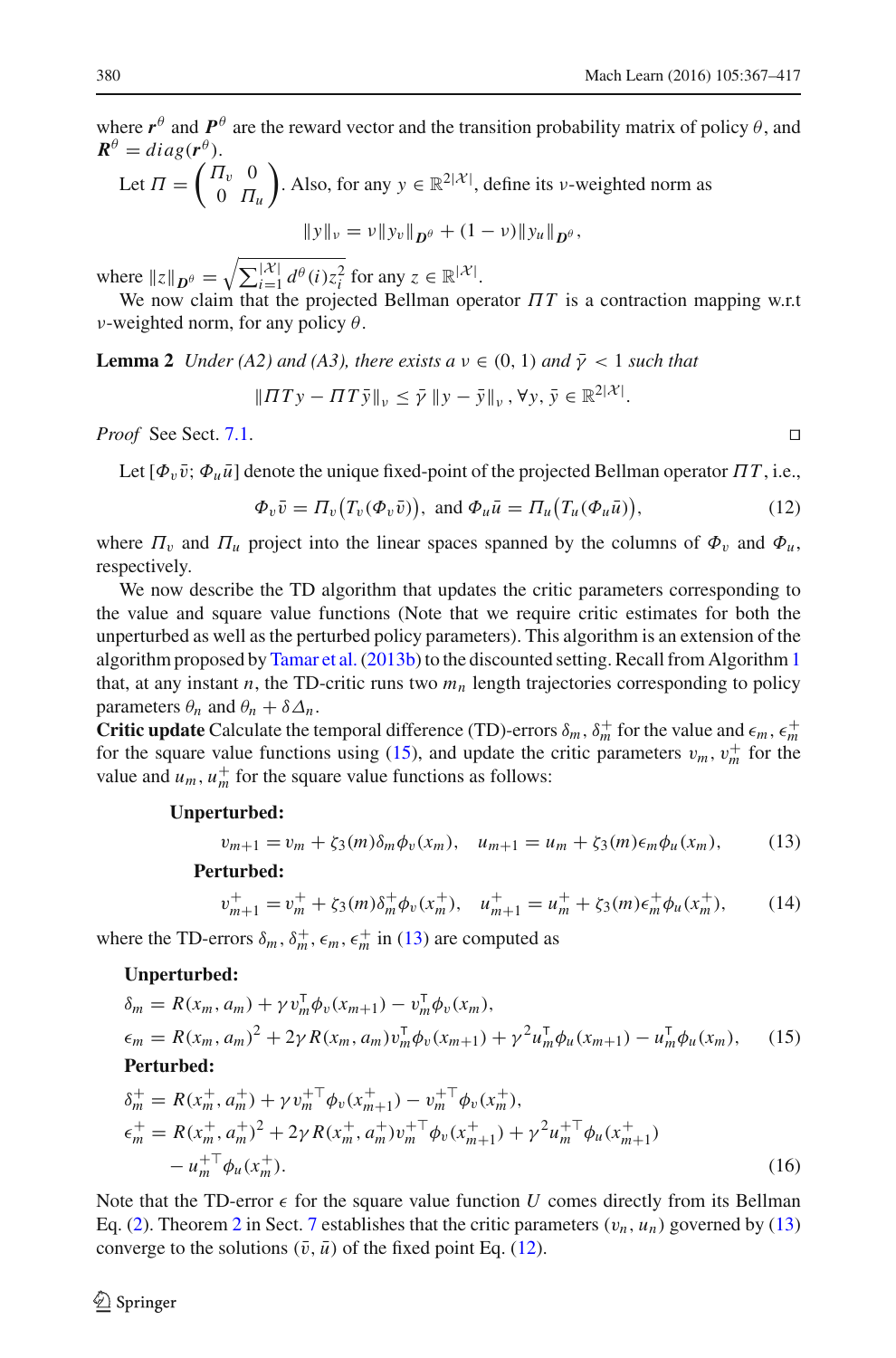#### *4.2.1 Convergence rate*

Let  $v_{\text{min}} = \min(v_v, v_u)$ , where  $v_v$  and  $v_u$  are minimum eigenvalues of  $\Phi_v^{\mathsf{T}} \mathbf{D}^\theta \Phi_v$  and  $\Phi_u^{\mathsf{T}} D^{\theta} \Phi_u$ , respectively. Recall that  $D^{\theta}$  denotes the stationary distribution of the underlying policy  $\theta$ . From (A2), (A3) and the fact that we consider finite state-spaces, we have that  $v_{\min} > 0$ .

From recent results in [Korda and Prashanth](#page-49-16) [\(2015\)](#page-49-16) that provide non-asymptotic bounds for TD(0) with function approximation, we know that the canonical  $O(m^{-1/2})$  rate can be achieved under the appropriate choice of the step-size  $\zeta_3(m)$ . The following rate result is crucial in setting the trajectory lengths  $m_n$  and relating them to perturbation constants  $\beta_n$ [see (A4) in the next section]:

<span id="page-14-2"></span>**Theorem 1** *Under* (A2)–(A3), *choosing*  $\zeta_3(m) = \frac{c_0 c}{(c+m)}$ , with  $c_0 < v_{\text{min}}(1-\gamma)/(2(1+\gamma)^2)$ *and c such that*  $\nu_{\text{min}}(1 - \gamma)c_0c > 1$ , we have,

$$
\mathbb{E}\left\|v_m-\bar{v}\right\|_2\leq \frac{K_1(m)}{\sqrt{m+c}}\quad and\quad \mathbb{E}\left\|u_m-\bar{u}\right\|_2\leq \frac{K_2(m)}{\sqrt{m+c}},
$$

*where*  $K_1(m)$  *and*  $K_2(m)$  *are*  $O(1)$ *.* 

*Proof* The first claim follows directly from Theorem 1 in [Korda and Prashanth](#page-49-16) [\(2015\)](#page-49-16), while the second claim can be proven in an analogous manner as the first. ⊓⊔

The above rate result holds only if the step-size is set using  $v_{\text{min}}$  and the latter quantity is unknown in a typical RL setting. However, a standard trick to overcome this dependence while obtaining the same convergence rate is to employ iterate averaging, proposed independently by [Polyak and Juditsky](#page-49-17) [\(1992](#page-49-17)) and [Ruppert](#page-49-18) [\(1991\)](#page-49-18). The latter approach involves using a larger step-size  $\Theta(1/n^{51})$  with  $\zeta_1 \in (1/2, 1)$  and couple this with averaging of iterates. An iterate averaged variant of Theorem [1](#page-14-2) can be claimed and we refer the reader to Theorem 2 of [Korda and Prashanth](#page-49-16) [\(2015\)](#page-49-16) for further details.

#### <span id="page-14-1"></span>**4.3 First-order algorithms: RS-SPSA-G and RS-SF-G**

**SPSA**-based estimate for  $\nabla V^{\theta}(x^0)$ , and similarly for  $\nabla U^{\theta}(x^0)$ , is given by

<span id="page-14-0"></span>
$$
\nabla_i \widehat{V}^{\theta_n}(x^0) \approx \frac{\widehat{V}^{\theta_n + \beta_n \Delta_n}(x^0) - \widehat{V}^{\theta_n}(x^0)}{\beta_n \Delta^{(i)}}, \quad i = 1, \dots, \kappa_1,
$$
 (17)

where  $\beta_n$  are perturbation constants that vanish asymptotically [see (A4) at the end of this section] and  $\Delta_n$  is a vector of independent Rademacher random variables, for all  $n = 1, 2, \ldots$ The advantage of this estimator is that it perturbs all directions at the same time (the numerator is identical in all  $\kappa_1$  components). So, the number of function measurements needed for this estimator is always two, independent of the dimension  $\kappa_1$ . However, unlike the SPSA estimates in [Spall](#page-50-11) [\(1992\)](#page-50-11) that use two-sided balanced estimates (simulations with parameters  $\theta_n - \beta_n \Delta_n$  and  $\theta + \beta \Delta$ ), our gradient estimates are one-sided (simulations with parameters  $\theta_n$  and  $\theta_n + \beta_n \Delta_n$ ) and resemble those in [Chen et al.](#page-49-19) [\(1999](#page-49-19)). The use of one-sided estimates is primarily because the updates of the Lagrangian parameter require a simulation with the running parameter  $\theta_n$ . Using a balanced gradient estimate would therefore come at the cost of an additional simulation (the resulting procedure would then require three simulations), which we avoid by using one-sided gradient estimates.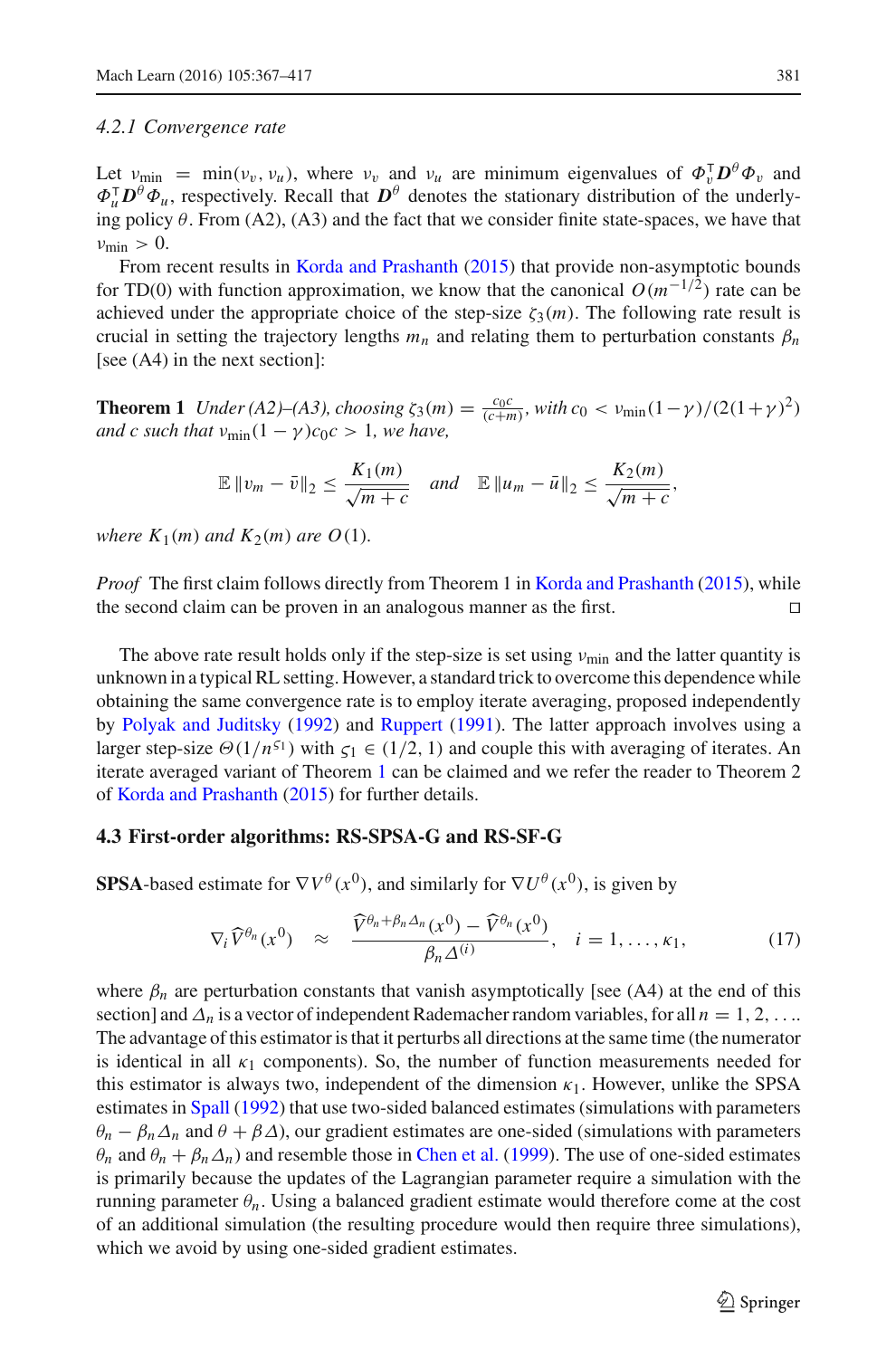**SF**-based method estimates not the gradient of a function  $H(\theta_n)$  itself, but rather the convolution of  $\nabla H(\theta_n)$  with the Gaussian density function  $\mathcal{N}(\mathbf{0}, \beta_n^2 \mathbf{I})$ , i.e.,

$$
C_{\beta_n} H(\theta_n) = \int \mathcal{G}_{\beta_n}(\theta_n - z) \nabla_z H(z) dz = \int \nabla_z \mathcal{G}_{\beta_n}(z) H(\theta_n - z) dz
$$
  
= 
$$
\frac{1}{\beta_n} \int -z' \mathcal{G}_1(z') H(\theta_n - \beta_n z') dz',
$$

where  $\mathcal{G}_{\beta_n}$  is the  $\kappa_1$ -dimensional Gaussian p.d.f. The first equality above follows by using integration by parts and the second one by using the fact that  $\nabla_z \mathcal{G}_{\beta_n}(z) = \frac{-z}{\beta_n^2} \mathcal{G}_{\beta_n}(z)$  and by substituting  $z' = z/\beta_n$ . As  $\beta_n \to 0$ , it can be seen that  $C_{\beta_n} H(\theta_n)$  converges to  $\nabla H(\theta_n)$  [see Chapter 6 of [Bhatnagar et al.](#page-48-10) [\(2013\)](#page-48-10)]. Thus, a one-sided SF estimate of  $\nabla V^{\theta_n}(x^0)$  is given by

<span id="page-15-1"></span>
$$
\nabla_i \widehat{V}^{\theta_n}(x^0) \approx \frac{\Delta_n^{(i)}}{\beta_n} \left( \widehat{V}^{\theta_n + \beta_n \Delta_n}(x^0) - \widehat{V}^{\theta_n}(x^0) \right), \quad i = 1, \dots, \kappa_1,
$$
 (18)

where  $\Delta_n$  is a vector of independent Gaussian  $\mathcal{N}(0, 1)$  random variables. The reasons for using the one-sided estimate in  $(18)$  are as follows: (i) the estimate in  $(18)$  has lower bias when compared to a one simulation estimate that does not use  $\widehat{V}^{\theta_n}(x^0)$  and (ii) for updating the Lagrange multiplier  $\lambda$ , we require a trajectory of the MDP corresponding to policy  $\theta_n$ and this trajectory can be used to estimate  $\widehat{V}^{\theta_n}(x^0)$ .

**Actor update** Estimate the gradients  $\nabla V^{\theta}(x^0)$  and  $\nabla U^{\theta}(x^0)$  using SPSA [\(17\)](#page-14-0) or SF [\(18\)](#page-15-1) and update the policy parameter  $\theta$  as follows<sup>[5](#page-15-2)</sup>: For  $i = 1, ..., \kappa_1$ ,

### **RS-SPSA-G:**

<span id="page-15-3"></span>
$$
\theta_{n+1}^{(i)} = \Gamma_i \bigg[ \theta_n^{(i)} + \frac{\zeta_2(n)}{\beta_n \Delta_n^{(i)}} \Big( \big( 1 + 2\lambda_n v_n^{\mathsf{T}} \phi_v(x^0) \big) (v_n^+ - v_n)^{\mathsf{T}} \phi_v(x^0) - \lambda_n (u_n^+ - u_n)^{\mathsf{T}} \phi_u(x^0) \Big) \bigg],\tag{19}
$$

**RS-SF-G:**

$$
\theta_{n+1}^{(i)} = \Gamma_i \bigg[ \theta_n^{(i)} + \frac{\zeta_2(n) \Delta_n^{(i)}}{\beta_n} \Big( \big( 1 + 2\lambda_n v_n^{\mathsf{T}} \phi_v(x^0) \big) (v_n^+ - v_n)^{\mathsf{T}} \phi_v(x^0) - \lambda_n (u_n^+ - u_n)^{\mathsf{T}} \phi_u(x^0) \Big) \bigg]. \tag{20}
$$

For both SPSA and SF variants, the Lagrange multiplier  $\lambda$  is updated as follows:

<span id="page-15-4"></span><span id="page-15-0"></span>
$$
\lambda_{n+1} = \Gamma_\lambda \bigg[ \lambda_n + \zeta_1(n) \Big( u_n^\mathsf{T} \phi_u(x^0) - \big( v_n^\mathsf{T} \phi_v(x^0) \big)^2 - \alpha \Big) \bigg]. \tag{21}
$$

In the above, note the following:

- (i)  $\beta_n \geq 0$  and vanish asymptotically [see (A4) below for the precise condition];
- (ii)  $\Delta_n^{(i)}$ 's are independent Rademacher and Gaussian  $\mathcal{N}(0, 1)$  random variables in SPSA and SF updates, respectively;
- (iii)  $\Gamma$  and  $\Gamma_\lambda$  are projection operators that keep the iterates ( $\theta_n$ ,  $\lambda_n$ ) stable and were defined in Sect. [4.1.](#page-10-2) These projection operators are necessary to keep the iterates stable and hence, ensure convergence of the algorithms.

<span id="page-15-2"></span><sup>&</sup>lt;sup>5</sup> By an abuse of notation, we use  $v_n$  (resp.  $v_n^+$ ,  $u_n$ ,  $u_n^+$ ) to denote the critic parameter  $v_{m_n}$  (resp.  $v_{m_n}^+$ ,  $u_{m_n}$ ,  $u_{m_n}^+$ ) obtained at the end of a  $m_n$  length trajectory.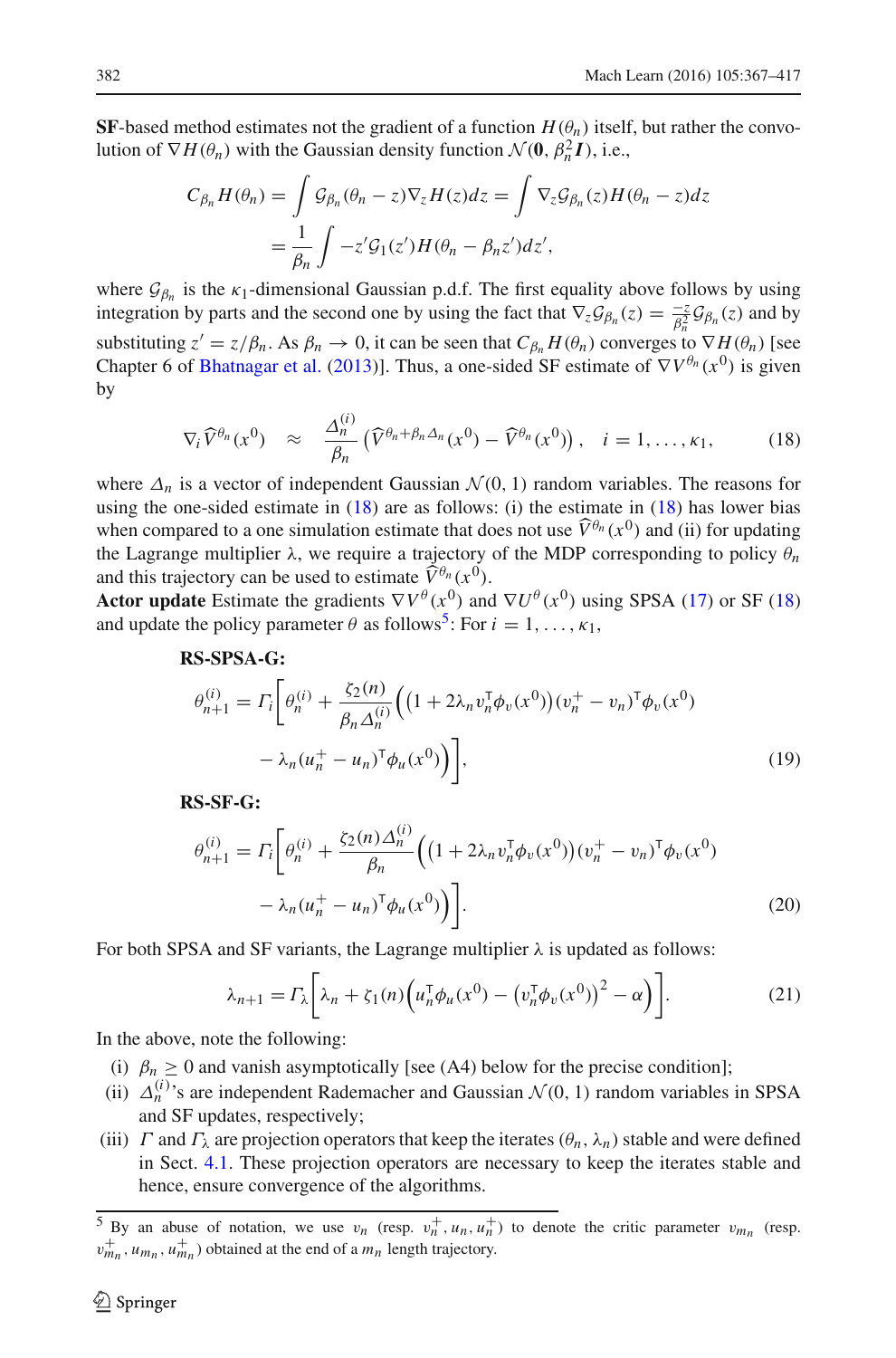# *4.3.1 Choosing trajectory length mn, perturbation constants* β*<sup>n</sup> and step-sizes*  $\zeta_3(n), \zeta_2(n), \zeta_1(n)$

We make the following assumption on the step-size schedules:

**(A4)** The step size schedules  $\{\zeta_2(n)\}\$ , and  $\{\zeta_1(n)\}\$  satisfy

<span id="page-16-4"></span>
$$
\zeta_2(n), \beta_n \to 0, \frac{1}{\sqrt{m_n} \beta_n} \to 0,
$$
\n(22)

<span id="page-16-1"></span>
$$
\sum_{n} \zeta_1(n) = \sum_{n} \zeta_2(n) = \infty, \tag{23}
$$

<span id="page-16-2"></span>
$$
\sum_{n} \zeta_{1}(n)^{2}, \quad \sum_{n} \frac{\zeta_{2}(n)^{2}}{\beta_{n}^{2}}, \quad < \infty,
$$
 (24)

<span id="page-16-3"></span>
$$
\zeta_1(n) = o\big(\zeta_2(n)\big). \tag{25}
$$

Equations [\(23\)](#page-16-1) and [\(24\)](#page-16-2) are standard step-size conditions in stochastic approximation algorithms, and Equation [\(25\)](#page-16-3) ensures that the policy parameter update is on the faster time-scale  $\{\zeta_2(n)\}\$ , and the Lagrange multiplier update is on the slower time-scale  $\{\zeta_1(n)\}\$ .

Equation  $(22)$  is motivated by a similar condition in Prashanth et al.  $(2016)$  and ensures that the bias from a finite length  $(m_n)$  trajectory run of TD-critic can be ignored. A simple setting that ensures [\(22\)](#page-16-4) is to have  $m_n = C_1 n^{52}$  and  $\beta_n = C_2 n^{-53}$ , where  $C_1$ ,  $C_2$  are constants and  $\zeta_2$ ,  $\zeta_3 > 0$  with  $\zeta_3 > \zeta_2/2$ . This ensures that the trajectories increase in length as a function of outer loop index *n*, at a rate that is sufficient to cancel the bias induced by the TD-critic. See Lemma [6](#page-29-0) in Sect. [7](#page-25-0) makes this claim precise, in particular justifying the need for [\(22\)](#page-16-4) in (A4).

We provide a proof of convergence of the first-order SPSA and SF algorithms to a tuple  $(\theta^{\lambda^*}, \lambda^*)$ , which is a (local) saddle point of the risk-sensitive objective function  $\widehat{L}(\theta, \lambda) \stackrel{\Delta}{=} -\widehat{V}^{\theta}(x^0) + \lambda(\widehat{A}^{\theta}(x^0) - \alpha)$ , where  $\widehat{V}^{\theta}(x^0) = \overline{v}^{\mathsf{T}}\phi_v(x^0)$  and  $\widehat{A}^{\theta}(x^0) =$  $\bar{u}^T \phi_u(x^0) - (\bar{v}^T \phi_v(x^0))^2$  with  $\bar{v}$  and  $\bar{u}$  defined by [\(12\)](#page-13-2). Further, the limit  $\theta^{\lambda^*}$  satisfies the variance constraint, i.e.,  $\widehat{\Lambda}^{\theta^{\lambda^*}}(x^0) \leq \alpha$ . See Theorems [3,](#page-28-0) [4,](#page-30-0) [5](#page-31-0) and Proposition [1](#page-32-0) in Sect. [7](#page-25-0) for details.

<span id="page-16-0"></span>*Remark 3* (**Extension to Sharpe ratio optimization**) The gradient of Sharpe ratio (SR),  $S(\theta)$ , in the discounted setting is given by

$$
\nabla S(\theta) = \frac{1}{\sqrt{\Lambda^{\theta}(x^0)}} \left( \nabla V^{\theta}(x^0) - \frac{V^{\theta}(x^0)}{2\Lambda^{\theta}(x^0)} \nabla \Lambda^{\theta}(x^0) \right).
$$

The actor recursions for the variants of the RS-SPSA-G and RS-SF-G algorithms that optimize the SR objective are as follows:

**RS-SPSA-G**

$$
\theta_{n+1}^{(i)} = \Gamma_i \left( \theta_n^{(i)} + \frac{\zeta_2(n)}{\sqrt{u_n^{\mathsf{T}} \phi_u(x^0) - (v_n^{\mathsf{T}} \phi_v(x^0))^2} \beta_n \Delta_n^{(i)}} \left( (v_n^+ - v_n)^{\mathsf{T}} \phi_v(x^0) - \frac{v_n^{\mathsf{T}} \phi_v(x^0) \left( (u_n^+ - u_n)^{\mathsf{T}} \phi_u(x^0) - 2v_n^{\mathsf{T}} \phi_v(x^0) (v_n^+ - v_n)^{\mathsf{T}} \phi_v(x^0) \right)}{2 \left( u_n^{\mathsf{T}} \phi_u(x^0) - (v_n^{\mathsf{T}} \phi_v(x^0))^2 \right)} \right) \right). \tag{26}
$$

 $\circled{2}$  Springer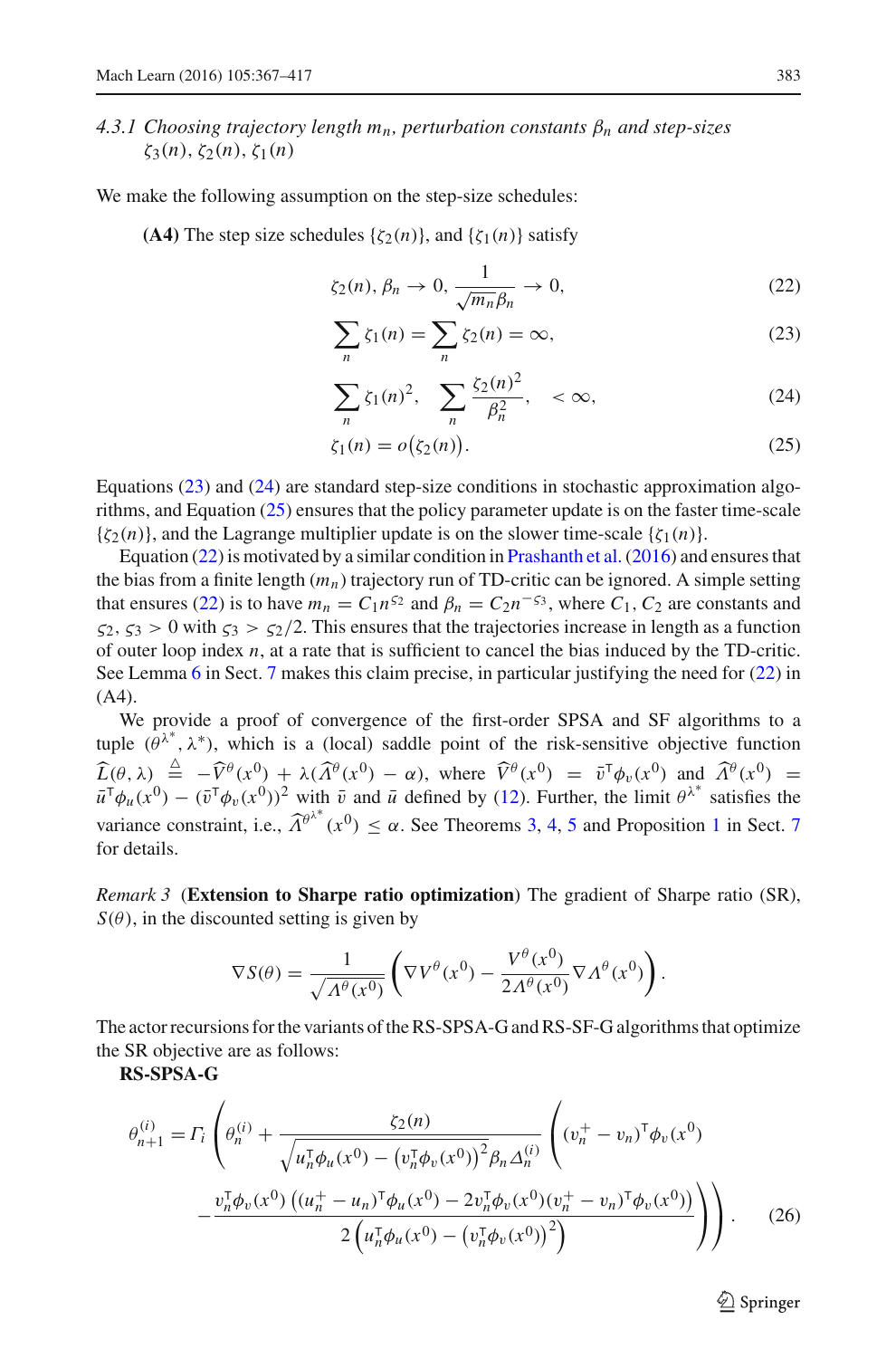**RS-SF-G**

$$
\theta_{n+1}^{(i)} = \Gamma_i \left( \theta_n^{(i)} + \frac{\zeta_2(n) \Delta_n^{(i)}}{\beta_n \sqrt{u_n^{\mathsf{T}} \phi_u(x^0) - (v_n^{\mathsf{T}} \phi_v(x^0))}^2} \left( (v_n^+ - v_n)^{\mathsf{T}} \phi_v(x^0) - \frac{v_n^{\mathsf{T}} \phi_v(x^0) \left( (u_n^+ - u_n)^{\mathsf{T}} \phi_u(x^0) - 2v_n^{\mathsf{T}} \phi_v(x^0) (v_n^+ - v_n)^{\mathsf{T}} \phi_v(x^0) \right)}{2 \left( u_n^{\mathsf{T}} \phi_u(x^0) - (v_n^{\mathsf{T}} \phi_v(x^0))^2 \right)} \right) \right). \tag{27}
$$

Note that only the actor recursion changes for SR optimization, while the rest of the updates that include the critic recursions for nominal and perturbed parameters remain the same as before in the SPSA and SF based algorithms. Further, SR optimization does not involve the Lagrange parameter  $\lambda$ , and thus, the proposed actor-critic algorithms are two timescale (instead of three time-scale as in the described algorithms) stochastic approximation algorithms in this case.

*Remark 4* (**One-simulation SR variant**) For the SR objective, the proposed algorithms can be modified to work with only one simulated trajectory of the system. This is because in the SR case, we do not require the Lagrange multiplier  $\lambda$ , and thus, the simulated trajectory corresponding to the nominal policy parameter  $\theta$  is not necessary. In this implementation, the gradient is estimated as  $\nabla_i S(\theta) \approx S(\theta + \beta \Delta)/\beta \Delta^{(i)}$  for SPSA and as  $\nabla_i S(\theta) \approx (\Delta^{(i)}/\beta)S(\theta + \beta \Delta)$  for SF.

*Remark 5* (**Monte-Carlo critic**) In the above algorithms, the critic uses a TD method to evaluate the policies. These algorithms can be implemented with a Monte-Carlo critic that at each time instant *n* computes a sample average of the total discounted rewards corresponding to the nominal  $\theta_n$  and perturbed  $\theta_n + \beta \Delta_n$  policy parameter. This implementation would be similar to that in [Tamar et al.](#page-50-9) [\(2012\)](#page-50-9), except here we use simultaneous perturbation methods to estimate the gradient.

#### <span id="page-17-0"></span>**4.4 Second-order algorithms: RS-SPSA-N and RS-SF-N**

Recall from Sect. [4.1](#page-10-2) that a second-order scheme updates the policy parameter in the following manner:

$$
\theta_{n+1} = \Gamma \big[ \theta_n - \zeta_2(n) \nabla_{\theta}^2 L(\theta, \lambda)^{-1} \nabla L(\theta, \lambda) \big]. \tag{28}
$$

From the above, it is evident that for any second-order method, an estimate of the Hessian  $\nabla_{\theta}^{2}L(\theta, \lambda)$  of the Lagrangian is necessary, in addition to an estimate of the gradient  $\nabla L(\theta, \lambda)$ . As in the case of the gradient based schemes outlined earlier, we employ the simultaneous perturbation technique to develop these estimates. The first algorithm, henceforth referred to as RS-SPSA-N, uses SPSA for the gradient/Hessian estimates. On the other hand, the second algorithm, henceforth referred to as RS-SF-N, uses a smoothed functional (SF) approach for the gradient/Hessian estimates. As confirmed by our numerical experiments, second order methods are in general more accurate, though at the cost of inverting the Hessian matrix in each step.

#### *4.4.1 RS-SPSA-N algorithm*

The Hessian w.r.t.  $\theta$  of  $L(\theta, \lambda)$  can be written as follows:

$$
\nabla_{\theta}^{2} L(\theta, \lambda) = -\nabla_{\theta}^{2} V^{\theta}(x^{0}) + \lambda \nabla_{\theta}^{2} \Lambda^{\theta}(x^{0})
$$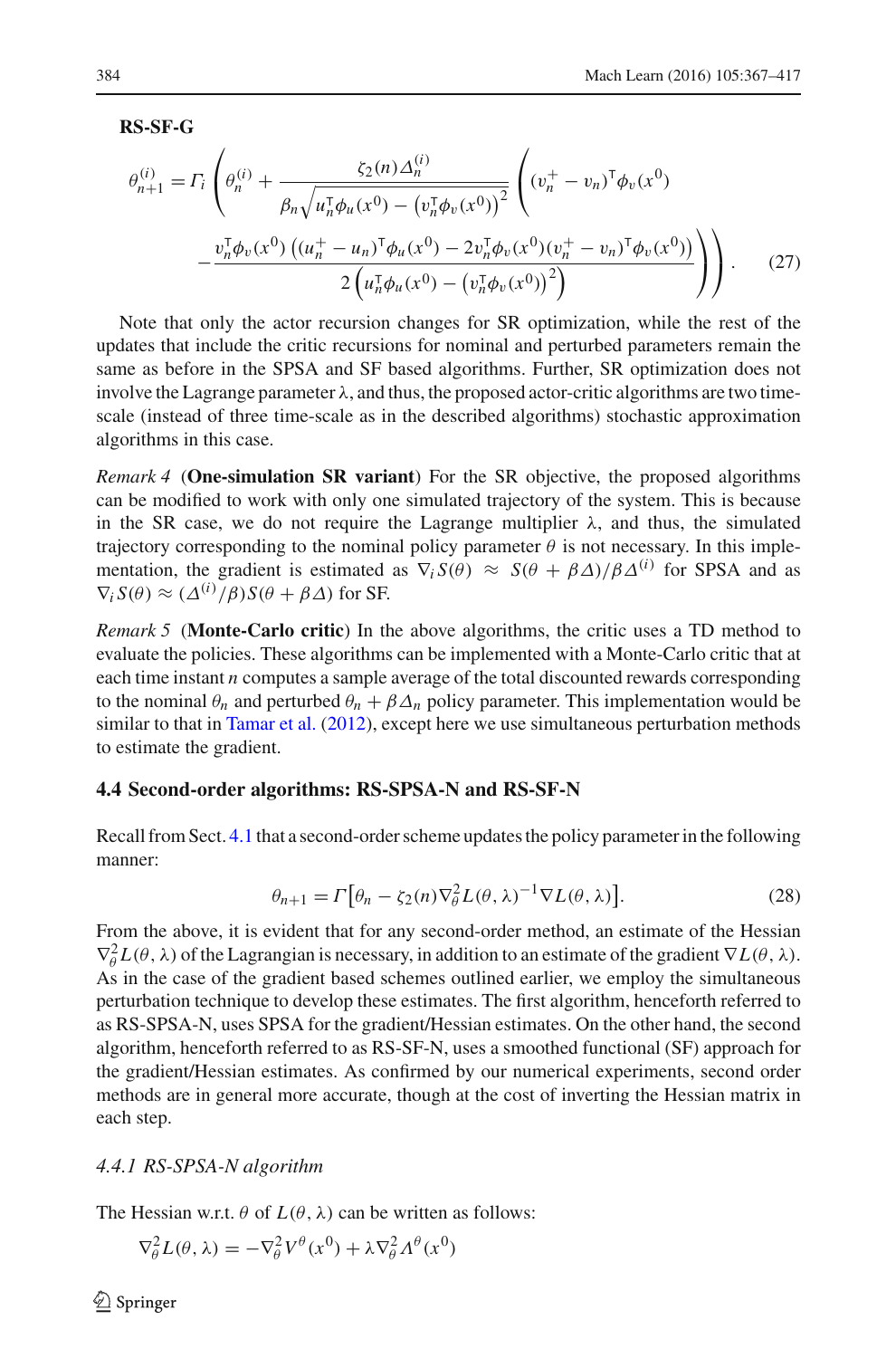$$
= -\nabla^2 V^\theta(x^0) + \lambda \left( \nabla^2 U^\theta(x^0) - 2V^\theta(x^0) \nabla^2 V^\theta(x^0) - 2\nabla V^\theta(x^0) \nabla V^\theta(x^0)^\mathsf{T} \right). \tag{29}
$$

**Critic update** As in the case of the gradient based schemes, we run two simulations. However, perturbed simulation here corresponds to the policy parameter  $\theta_n + \beta_n(\Delta_n + \widehat{\Delta}_n)$ , where  $\Delta_n$ and  $\widehat{\Delta}_n$  represent vectors of independent  $\kappa_1$ -dimensional Rademacher random variables. The critic parameters  $v_n$ ,  $u_n$  from unperturbed simulation and  $v_n^+$ ,  $u_n^+$  from perturbed simulation are updated as described earlier in Sect. [4.2.](#page-12-1)

**Gradient and Hessian estimates** Using an SPSA-based estimation technique [see Chapter 7 of [Bhatnagar et al.](#page-48-10) [\(2013](#page-48-10))], the gradient and Hessian of the value function *V*, and similarly of the square value function *U*, are estimated as follows: For  $i = 1, \ldots, \kappa_1$ ,

$$
\nabla_i \widehat{V}^{\theta}(x^0) \approx \frac{\widehat{V}^{\theta+\beta_n(\Delta+\widehat{\Delta})}(x^0) - \widehat{V}^{\theta}(x^0)}{\beta_n \Delta^{(i)}} = \frac{(v_n^+ - v_n)^{\mathsf{T}} \phi_v(x^0)}{\beta_n \Delta^{(i)}},
$$
  

$$
\nabla_{i,j}^2 \widehat{V}^{\theta}(x^0) \approx \frac{\widehat{V}^{\theta+\beta_n(\Delta+\widehat{\Delta})}(x^0) - \widehat{V}^{\theta}(x^0)}{\beta_n^2 \Delta^{(i)} \widehat{\Delta}^{(j)}} = \frac{(v_n^+ - v_n)^{\mathsf{T}} \phi_v(x^0)}{\beta_n^2 \Delta^{(i)} \widehat{\Delta}^{(j)}}.
$$

As in the case of the first order algorithms, the TD-critic trajectory lengths are chosen such that there is no bias in the value estimates, when viewed from the actor-recursion. Next, using suitable Taylor expansions and observe that the bias terms vanish as  $\Delta_n$ ,  $\widehat{\Delta}_n$ , being Rademacher, are zero-mean—see Lemma [7](#page-33-0) in Sect. [7](#page-25-0) for details. As in the case of RS-SPSA, this is an one-sided estimate with the unperturbed simulation required for updating the Lagrange multiplier.

**Hessian update** Using the critic values from the two simulations, we estimate the Hessian  $\nabla_{\theta}^2 L(\theta, \lambda)$  as follows: Let  $H_n^{(i,j)}$  denote the *n*th estimate of the (*i*, *j*)th element of the Hessian. Then, for *i*,  $j = 1, \ldots, \kappa_1$ , with  $i \leq j$ , the update is

$$
H_{n+1}^{(i,j)} = H_n^{(i,j)} + \zeta_2'(n) \left[ \frac{\left(1 + \lambda_n (v_n + v_n^+)^\top \phi_v(x^0)\right)(v_n - v_n^+)^\top \phi_v(x^0)}{\beta_n^2 \Delta_n^{(i)} \widehat{\Delta}_n^{(j)}} + \frac{\lambda_n (u_n^+ - u_n)^\top \phi_u(x^0)}{\beta_n^2 \Delta_n^{(i)} \widehat{\Delta}_n^{(j)}} - H_n^{(i,j)} \right],
$$
\n(30)

and for  $i > j$ , we simply set  $H_{n+1}^{(i,j)} = H_{n+1}^{(j,i)}$ . In the above, the step-size  $\zeta_2'(n)$  satisfies

<span id="page-18-0"></span>
$$
\sum_{n} \zeta_2'(n) = \infty; \sum_{n} {\zeta_2'}^2(n) < \infty, \frac{\zeta_2(n)}{\zeta_2'(n)} \to 0 \text{ as } n \to \infty.
$$

The last condition above ensures that the Hessian update proceeds on a faster timescale in comparison to the  $\theta$ -recursion [see [\(31\)](#page-19-0) below]. Finally, we set  $H_{n+1} = \Upsilon\left(\left[H_{n+1}^{(i,j)}\right]_{i,j=1}^{\lvert \kappa_1 \rvert}\right)$ , where  $\Upsilon(\cdot)$  denotes an operator that projects a square matrix onto the set of symmetric and positive definite matrices. This projection is a standard requirement to ensure convergence of *H<sub>n</sub>* to the Hessian  $\nabla_{\theta}^2 L(\theta, \lambda)$  [and we state the following standard assumption \(cf.](#page-48-10) Bhatnagar et al. [2013,](#page-48-10) Chapter 7) on this operator:

**(A5)** For any sequence of matrices  $\{A_n\}$  and  $\{B_n\}$  in  $\mathcal{R}^{k_1 \times k_1}$  *such that*  $\lim_{n \to \infty} ||A_n - B_n||$  $\lim_{n\to\infty}$  *n*→∞  $\lim_{n\to\infty}$  *n*→∞  $\lim_{n\to\infty}$  *n*→∞ *n*→∞ *n*→∞ *n*→∞ *n*→∞ *n*→∞ *n*→∞ *n*→∞ *n*→∞ *n*→∞ *n*→∞ *n*→∞ *n*→∞ *n*→∞ *n of matrices*  $\{C_n\}$  in  $\mathcal{R}^{\kappa_1 \times \kappa_1}$ , we have

$$
\sup_{n} \| C_{n} \| < \infty \quad \Rightarrow \quad \sup_{n} \| \Upsilon(C_{n}) \| < \infty \text{ and } \sup_{n} \| \Upsilon(C_{n})\|^{-1} \| < \infty.
$$

 $\circled{2}$  Springer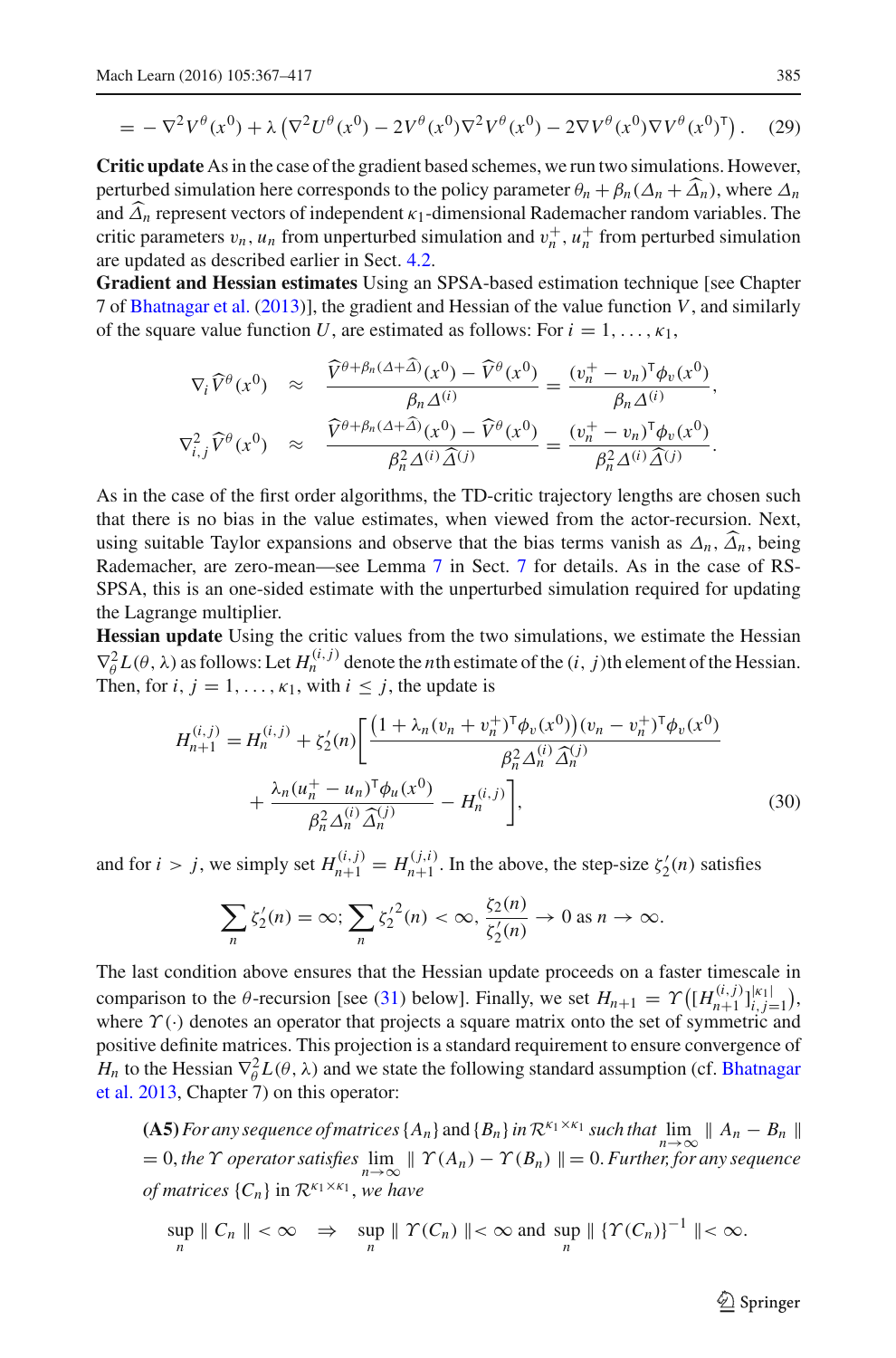As suggested in [Gill et al.](#page-49-21) [\(1981\)](#page-49-21), a possible definition of  $\Upsilon$  is to perform an eigendecomposition of  $H_n$  and then make all eigenvalues positive. This avoids singularity of  $H_n$ and also satisfies the above assumption. In our experiments, we use this scheme for projecting *Hn*.

Actor update Let  $M_n \triangleq H_n^{-1}$  denote the inverse of the the Hessian estimate  $H_n$ . We incorporate a Newton decrement to update the policy parameter  $\theta$  as follows:

<span id="page-19-0"></span>
$$
\theta_{n+1}^{(i)} = \Gamma_i \bigg[ \theta_n^{(i)} + \zeta_2(n) \sum_{j=1}^{\kappa_1} M_n^{(i,j)} \bigg( \frac{\left(1 + 2\lambda_n v_n^{\mathsf{T}} \phi_v(x^0)\right) (v_n^+ - v_n)^{\mathsf{T}} \phi_v(x^0)}{\beta_n \Delta_n^{(j)}} - \frac{\lambda_n (u_n^+ - u_n)^{\mathsf{T}} \phi_u(x^0)}{\beta_n \Delta_n^{(j)}} \bigg) \bigg].
$$
\n(31)

In the long run,  $M_n$  converges to  $\nabla^2_{\theta} L(\theta, \lambda)^{-1}$ , while the last term in the brackets in [\(31\)](#page-19-0) converges to  $\nabla L(\theta, \lambda)$  and hence, the update [\(31\)](#page-19-0) can be seen to descend in  $\theta$  using a Newton decrement. Note that the Lagrange multiplier update here is the same as that in RS-SPSA-G.

#### *4.4.2 RS-SF-N algorithm*

**Gradient and Hessian Estimates** While the gradient estimate here is the same as that in the RS-SF-G algorithm, the Hessian is estimated as follows: Recall that  $\Delta_n = (\Delta_n^{(1)}, \ldots, \Delta_n^{(k_1)})^T$ is a vector of mutually independent  $\mathcal{N}(0, 1)$  random variables. Let  $\bar{H}(\Delta_n)$  be a  $\kappa_1 \times \kappa_1$  matrix defined as

$$
\bar{H}(\Delta_n) \stackrel{\triangle}{=} \begin{bmatrix}\n(\Delta_n^{(1)^2} - 1) & \Delta_n^{(1)} \Delta_n^{(2)} & \cdots & \Delta_n^{(1)} \Delta_n^{(\kappa_1)} \\
\Delta_n^{(2)} \Delta_n^{(1)} & (\Delta_n^{(2)^2} - 1) & \cdots & \Delta_n^{(2)} \Delta_n^{(\kappa_1)} \\
\vdots & \vdots & \ddots & \vdots \\
\Delta_n^{(\kappa_1)} \Delta_n^{(1)} & \Delta_n^{(\kappa_1)} \Delta_n^{(2)} & \cdots & (\Delta_n^{(\kappa_1)^2} - 1)\n\end{bmatrix}.
$$
\n(32)

Then, the Hessian  $\nabla_{\theta}^2 L(\theta, \lambda)$  is approximated as

<span id="page-19-1"></span>
$$
\nabla_{\theta}^{2} L(\theta, \lambda) \approx \frac{1}{\beta_n^{2}} \Big[ \bar{H}(\Delta) \big( L(\theta + \beta \Delta, \lambda) - L(\theta, \lambda) \big) \Big]. \tag{33}
$$

The correctness of the above estimate in the limit as  $\beta_n \to 0$  can be seen from Lemma [8](#page-34-0) in the Appendix. The main idea involves convolving the Hessian with a Gaussian density function (similar to RS-SF) and then performing integration by parts twice.

**Critic update** As in the case of the RS-SF-G algorithm, we run two simulations with unperturbed and perturbed policy parameters, respectively. Recall that the perturbed simulation corresponds to the policy parameter  $\theta_n + \beta_n \Delta_n$ , where  $\Delta_n$  represent a vector of independent  $\kappa_1$ -dimensional Gaussian  $\mathcal{N}(0, 1)$  random variables. The critic parameters for both these simulations are updated as described earlier in Sect. [4.2.](#page-12-1)

**Hessian update** As in RS-SPSA-N, let  $H_n^{(i,j)}$  denote the  $(i, j)$ th element of the Hessian estimate  $H<sub>n</sub>$  at time step *t*. Using [\(33\)](#page-19-1), we devise the following update rule for the Hessian estimate  $H_n$ : For *i*,  $j, k = 1, \ldots, \kappa_1, j < k$ , the update is

$$
H_{t+1}^{(i,i)} = H_n^{(i,i)} + \zeta_2'(n) \left[ \frac{(\Delta_n^{(i)^2} - 1)}{\beta_n^2} \left( \left( 1 + \lambda_n (v_n + v_n^+)^\top \phi_v(x^0) \right) (v_n - v_n^+)^\top \phi_v(x^0) \right) \right. \\ \left. + \lambda_n (u_n^+ - u_n)^\top \phi_u(x^0) \right) - H_n^{(i,i)} \right], \tag{34}
$$

 $\circledcirc$  Springer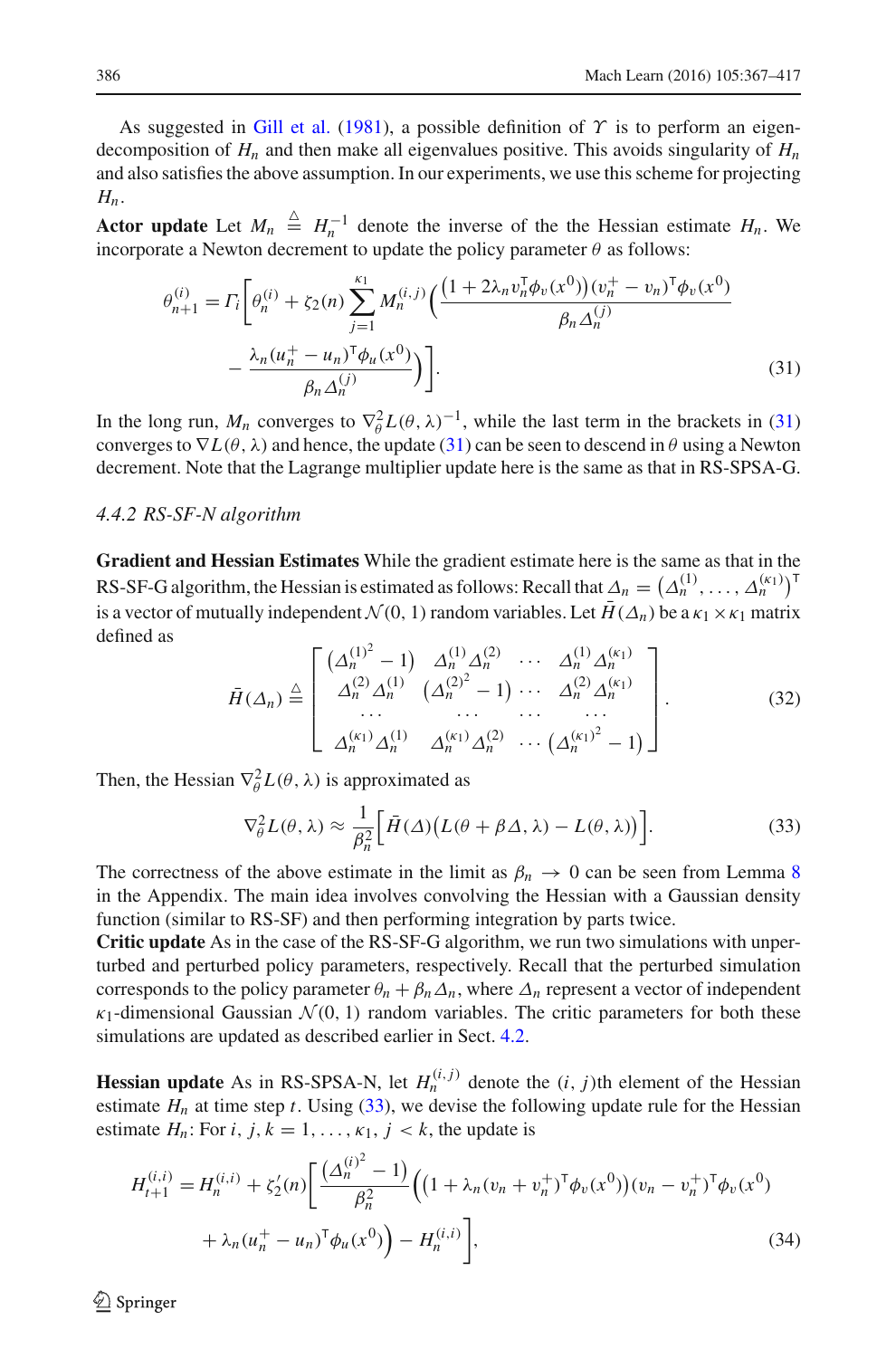$$
H_{t+1}^{(j,k)} = H_n^{(j,k)} + \zeta_2'(n) \left[ \frac{\Delta_n^{(j)} \Delta_n^{(k)}}{\beta_n^2} \left( \left( 1 + \lambda_n (v_n + v_n^+)^\mathsf{T} \phi_v(x^0) \right) (v_n - v_n^+)^\mathsf{T} \phi_v(x^0) \right) + \lambda_n (u_n^+ - u_n)^\mathsf{T} \phi_u(x^0) \right] \tag{35}
$$

and for  $j > k$ , we set  $H_{n+1}^{(j,k)} = H_{n+1}^{(k,j)}$ . The step-size  $\zeta_2'(n)$  is as in RS-SPSA-N. Further, *n*+1 as in the latter algorithm, we set  $H_{n+1} = \Upsilon\left(\left[H_{n+1}^{(i,j)}\right]_{i,j=1}^{|\kappa_1|}\right)$  and let  $M_{n+1} \triangleq H_{n+1}^{-1}$  denote its inverse.

**Actor update** Using the gradient and Hessian estimates from the above, we update the policy parameter  $\theta$  as follows:

<span id="page-20-1"></span>
$$
\theta_{n+1}^{(i)} = \Gamma_i \bigg[ \theta_n^{(i)} + \zeta_2(n) \sum_{j=1}^{k_1} M_n^{(i,j)} \frac{\Delta_n^{(j)}}{\beta_n} \Big( \big( 1 + 2\lambda_n v_n^{\mathsf{T}} \phi_v(x^0) \big) (v_n^+ - v_n)^{\mathsf{T}} \phi_v(x^0) - \lambda_n (u_n^+ - u_n)^{\mathsf{T}} \phi_u(x^0) \Big) \bigg]. \tag{36}
$$

As in the case of RS-SPSA-N, it can be seen that the above update rule is equivalent to descent with a Newton decrement, since  $M_n$  converges to  $\nabla_{\theta}^2 L(\theta, \lambda)^{-1}$ , and the last term in the brackets in [\(36\)](#page-20-1) converges to  $\nabla L(\theta, \lambda)$ . The Lagrange multiplier  $\lambda$  update here is the same as that in RS-SF-G.

*Remark 6* The second-order variants of the algorithms for SR optimization can be worked out along similar lines as outlined in Sect. [4.4](#page-17-0) and the details are omitted here.

# <span id="page-20-0"></span>**5 Average reward setting**

The average reward under policy  $\mu$  is defined as

$$
\rho(\mu) = \lim_{T \to \infty} \frac{1}{T} \mathbb{E} \left[ \sum_{n=0}^{T-1} R_n \mid \mu \right] = \sum_{x,a} d^{\mu}(x) \mu(a|x) r(x,a) = \sum_{x,a} \pi^{\mu}(x,a) r(x,a),
$$

where  $d^{\mu}$  and  $\pi^{\mu}$  are the stationary distributions of policy  $\mu$  over states and state-action pairs, respectively (see Sect. [2\)](#page-6-1). The goal in the standard (risk-neutral) average reward formulation is to find an *average optimal* policy, i.e.,  $\mu^* = \arg \max_{\mu} \rho(\mu)$ . For all states  $x \in \mathcal{X}$  and actions  $a \in \mathcal{A}$ , the *differential* action-value and value functions of policy  $\mu$  are defined respectively as

$$
Q^{\mu}(x, a) = \sum_{n=0}^{\infty} \mathbb{E}[R_n - \rho(\mu) | x_0 = x, a_0 = a, \mu],
$$
  

$$
V^{\mu}(x) = \sum_{a} \mu(a|x) Q^{\mu}(x, a).
$$

These functions satisfy the following Poisson equations [\(Puterman 1994\)](#page-49-0)

$$
\rho(\mu) + V^{\mu}(x) = \sum_{a} \mu(a|x) [r(x, a) + \sum_{x'} P(x'|x, a)V^{\mu}(x')],
$$
 (37)

$$
\rho(\mu) + Q^{\mu}(x, a) = r(x, a) + \sum_{x'} P(x'|x, a)V^{\mu}(x').
$$
\n(38)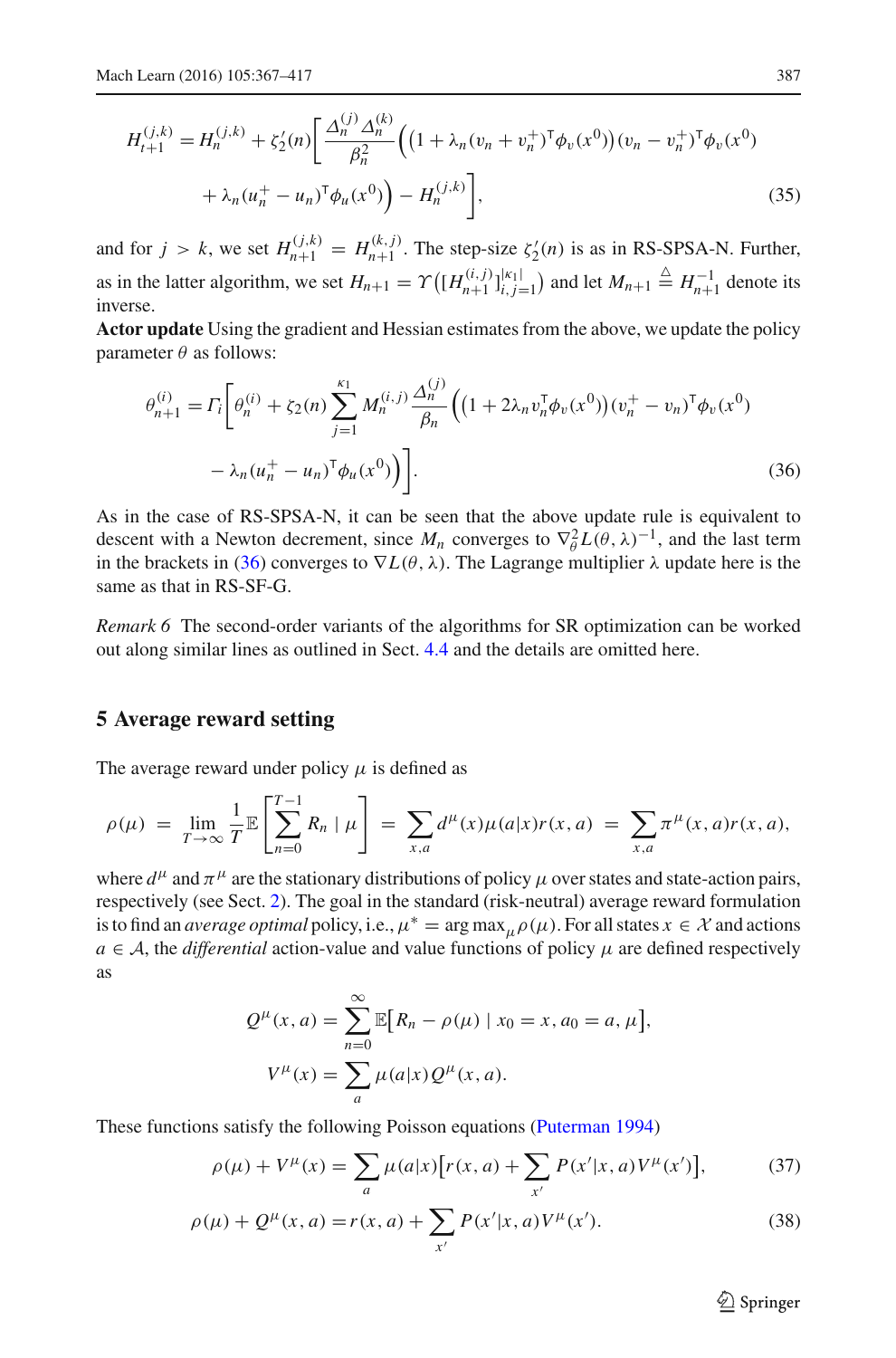In the context of risk-sensitive MDPs, different criteria have been proposed to define a measure of *variability* in the average reward setting, among which we consider the *long-run variance* of  $\mu$  [\(Filar et al. 1989\)](#page-49-7) defined as

$$
\Lambda(\mu) \ = \ \sum_{x,a} \pi^{\mu}(x,a) \big[ r(x,a) - \rho(\mu) \big]^2 \ = \ \lim_{T \to \infty} \frac{1}{T} \mathbb{E} \left[ \sum_{n=0}^{T-1} \left( R_n - \rho(\mu) \right)^2 \Big| \, \mu \right]. \tag{39}
$$

<span id="page-21-6"></span>This notion of variability is based on the observation that it is the frequency of occurrence of state-action pairs that determine the variability in the average reward. It is easy to show that

$$
\Lambda(\mu) = \eta(\mu) - \rho(\mu)^2
$$
, where  $\eta(\mu) = \sum_{x,a} \pi^{\mu}(x,a)r(x,a)^2$ .

<span id="page-21-2"></span>We consider the following risk-sensitive measure for average reward MDPs in this paper:

$$
\max_{\theta} \rho(\theta) \quad \text{subject to} \quad \Lambda(\theta) \le \alpha,\tag{40}
$$

for a given  $\alpha > 0.6$  $\alpha > 0.6$  As in the discounted setting, we employ the Lagrangian relaxation procedure to convert [\(40\)](#page-21-2) to the unconstrained problem

$$
\max_{\lambda} \min_{\theta} \left( L(\theta, \lambda) \stackrel{\Delta}{=} -\rho(\theta) + \lambda \big( \Lambda(\theta) - \alpha \big) \right).
$$

As in the discounted setting, we descend in  $\theta$  using  $\nabla L(\theta, \lambda) = -\nabla \rho(\theta) + \lambda \nabla \Lambda(\theta)$  and ascend in  $\lambda$  using  $\nabla_{\lambda} L(\theta, \lambda) = \Lambda(\theta) - \alpha$ , to find the saddle point of  $L(\theta, \lambda)$ . Since  $\nabla \Lambda(\theta) =$  $\nabla \eta(\theta) - 2\rho(\theta) \nabla \rho(\theta)$ , in order to compute  $\nabla \Lambda(\theta)$  it would be enough to calculate  $\nabla \rho(\theta)$  and  $\nabla \eta(\theta)$ . Let  $U^{\mu}$  and  $W^{\mu}$  denote the differential value and action-value functions associated with the square reward under policy  $\mu$ , respectively. These two quantities satisfy the following Poisson equations:

$$
\eta(\mu) + U^{\mu}(x) = \sum_{a} \mu(a|x) [r(x, a)^{2} + \sum_{x'} P(x'|x, a)U^{\mu}(x')],
$$
  

$$
\eta(\mu) + W^{\mu}(x, a) = r(x, a)^{2} + \sum_{x'} P(x'|x, a)U^{\mu}(x').
$$
 (41)

<span id="page-21-0"></span>The gradients of  $\rho(\theta)$  and  $\eta(\theta)$  are given by the following lemma:

**Lemma 3** *Under (A1) and (A2), we have*

<span id="page-21-5"></span><span id="page-21-3"></span>
$$
\nabla \rho(\theta) = \sum_{x,a} \pi^{\theta}(x,a) \nabla \log \mu(a|x;\theta) Q(x,a;\theta), \tag{42}
$$

<span id="page-21-4"></span>
$$
\nabla \eta(\theta) = \sum_{x,a} \pi^{\theta}(x,a) \nabla \log \mu(a|x;\theta) W(x,a;\theta). \tag{43}
$$

*Proof* The proof of  $\nabla \rho(\theta)$  [can be found in the literature \(e.g.,](#page-49-2) [Sutton et al. 2000](#page-50-2); Konda and Tsitsiklis [2000](#page-49-2)). To prove  $\nabla \eta(\theta)$ , we start by the fact that from [\(41\)](#page-21-3), we have  $U(x) = \nabla^2 \eta(x)$  $\sum_a \mu(x|a)W(x, a)$ . If we take the derivative w.r.t.  $\theta$  from both sides of this equation, we obtain

<span id="page-21-1"></span><sup>6</sup> Similar to the discounted setting, the risk-sensitive average reward algorithm proposed in this paper can be easily extended to other risk measures based on the long-term variance of  $\mu$ , including the Sharpe ratio (SR), i.e.,  $\max_{\theta} \rho(\theta) / \sqrt{\Lambda(\theta)}$ . The extension to SR will be described in more details in Sect. [3.](#page-6-0)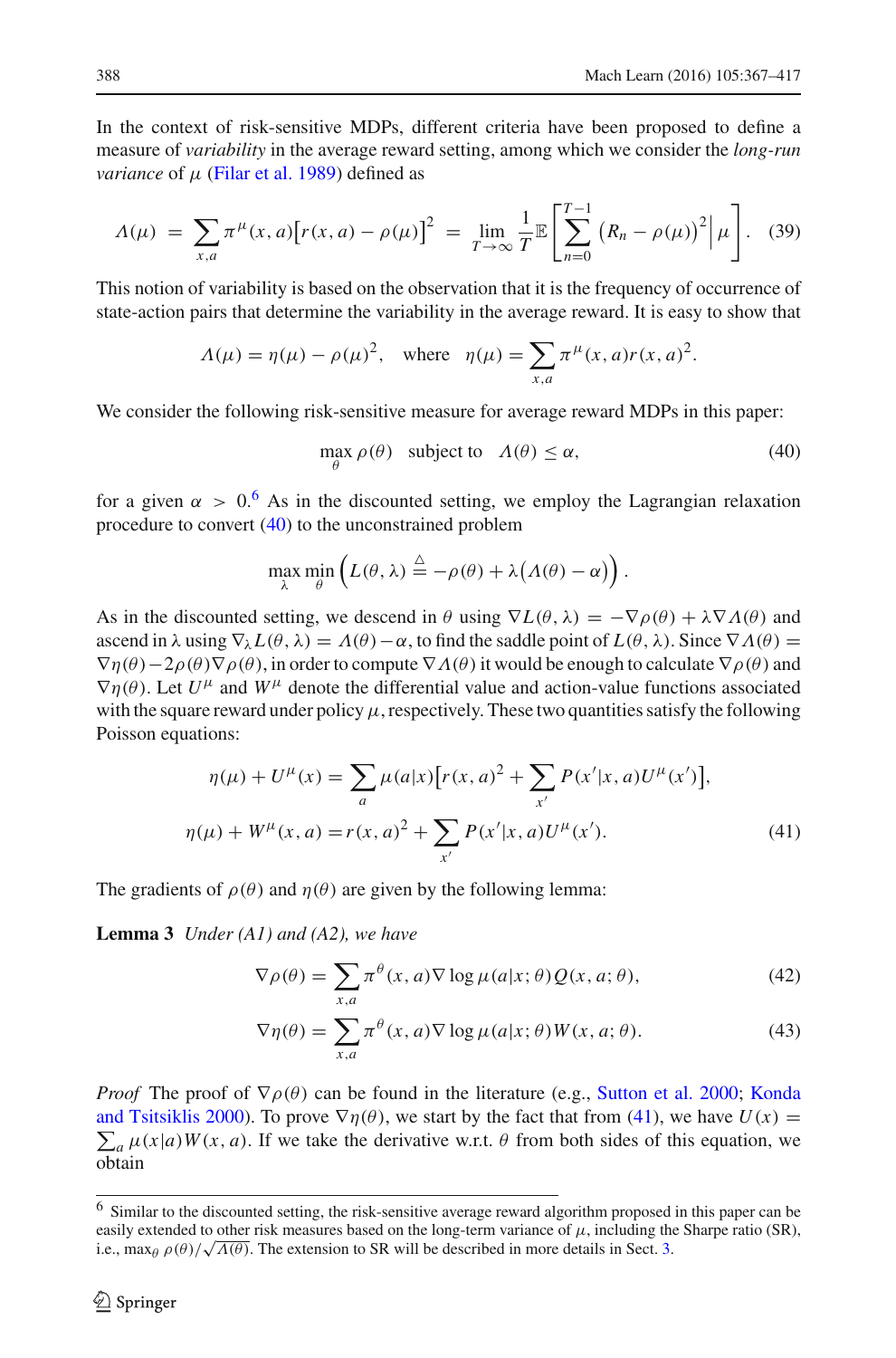$$
\nabla U(x) = \sum_{a} \nabla \mu(x|a) W(x, a) + \sum_{a} \mu(x|a) \nabla W(x, a)
$$
  
= 
$$
\sum_{a} \nabla \mu(x|a) W(x, a) + \sum_{a} \mu(x|a) \nabla (r(x, a)^{2} - \eta + \sum_{x'} P(x'|x, a) U(x'))
$$
  
= 
$$
\sum_{a} \nabla \mu(x|a) W(x, a) - \nabla \eta + \sum_{a, x'} \mu(a|x) P(x'|x, a) \nabla U(x').
$$
 (44)

The second equality is by replacing  $W(x, a)$  from [\(41\)](#page-21-3). Now if we take the weighted sum, weighted by  $d^{\mu}(x) = D^{\theta}(x)$ , from both sides of [\(44\)](#page-22-1), we have

<span id="page-22-2"></span><span id="page-22-1"></span>
$$
\sum_{x} d^{\mu}(x) \nabla U(x) = \sum_{x,a} d^{\mu}(x) \nabla \mu(a|x) W(x, a) - \nabla \eta
$$
  
+ 
$$
\sum_{x,a,x'} d^{\mu}(x) \mu(a|x) P(x'|x, a) \nabla U(x').
$$
 (45)

 $\sum_{x}$ The claim follows from the fact that the last sum on the RHS of  $(45)$  is equal to  $\mu(x)\nabla U(x)$ . □

Note that [\(43\)](#page-21-4) for calculating  $\nabla \eta(\theta)$  has close resemblance to [\(42\)](#page-21-5) for  $\nabla \rho(\theta)$ , and thus, similar to what we have for [\(42\)](#page-21-5), any function  $b : \mathcal{X} \to \mathbb{R}$  can be added or subtracted to  $W(x, a; \theta)$  on the RHS of [\(43\)](#page-21-4) without changing the result of the integral (see e.g., [Bhatnagar et al. 2009a](#page-48-4)). So, we can replace  $W(x, a; \theta)$  with the square reward advantage function  $B(x, a; \theta) = W(x, a; \theta) - U(x; \theta)$  on the RHS of [\(43\)](#page-21-4) in the same manner as we can replace  $O(x, a; \theta)$  with the advantage function  $A(x, a; \theta) = O(x, a; \theta) - V(x; \theta)$  on the RHS of [\(42\)](#page-21-5) without changing the result of the integral. We define the temporal difference (TD) errors  $\delta_n$  and  $\epsilon_n$  for the differential value and square value functions as

$$
\delta_n = R(x_n, a_n) - \widehat{\rho}_{n+1} + \widehat{V}(x_{n+1}) - \widehat{V}(x_n), \n\epsilon_n = R(x_n, a_n)^2 - \widehat{\eta}_{n+1} + \widehat{U}(x_{n+1}) - \widehat{U}(x_n).
$$

If  $\hat{V}$ ,  $\hat{U}$ ,  $\hat{\rho}$ , and  $\hat{\eta}$  are unbiased estimators of  $V^{\mu}$ ,  $U^{\mu}$ ,  $\rho(\mu)$ , and  $\eta(\mu)$ , respectively, then we change the property of the property of the property of the property of the property of the show in Lemma [4](#page-22-0) that  $\delta_n$  and  $\epsilon_n$  are unbiased estimates of the advantage functions  $A^{\mu}$  and  $B^{\mu}$ , i.e.,  $\mathbb{E}[\delta_n | x_n, a_n, \mu] = A^{\mu}(x_n, a_n)$  and  $\mathbb{E}[\epsilon_n | x_n, a_n, \mu] = B^{\mu}(x_n, a_n)$ .

<span id="page-22-0"></span>**Lemma 4** *For any given policy* μ*, we have*

$$
\mathbb{E}[\delta_n | x_n, a_n, \mu] = A^{\mu}(x_n, a_n), \quad \mathbb{E}[\epsilon_n | x_n, a_n, \mu] = B^{\mu}(x_n, a_n).
$$

*Proof* The first statement  $\mathbb{E}[\delta_n | x_n, a_n, \mu] = A^{\mu}(x_n, a_n)$  has been proved in Lemma 3 of [Bhatnagar et al.](#page-48-4) [\(2009a](#page-48-4)), so here we only prove the second statement  $\mathbb{E}[\epsilon_n | x_n, a_n, \mu] =$  $B^{\mu}(x_n, a_n)$ . we may write

$$
\mathbb{E}[\epsilon_n | x_n, a_n, \mu] = \mathbb{E}[R(x_n, a_n)^2 - \widehat{\eta}_{n+1} + \widehat{U}(x_{n+1}) - \widehat{U}(x_n) | x_n, a_n, \mu]
$$
  
=  $r(x_n, a_n)^2 - \eta(\mu) + \mathbb{E}[\widehat{U}(x_{n+1}) | x_n, a_n, \mu] - U^{\mu}(x_n)$   
=  $r(x_n, a_n)^2 - \eta(\mu) + \mathbb{E}[\mathbb{E}[\widehat{U}(x_{n+1}) | x_{n+1}, \mu] | x_n, a_n] - U^{\mu}(x_n)$   
=  $r(x_n, a_n)^2 - \eta(\mu) + \mathbb{E}[\widehat{U}(x_{n+1}) | x_n, a_n] - U^{\mu}(x_n)$ 

 $\circled{2}$  Springer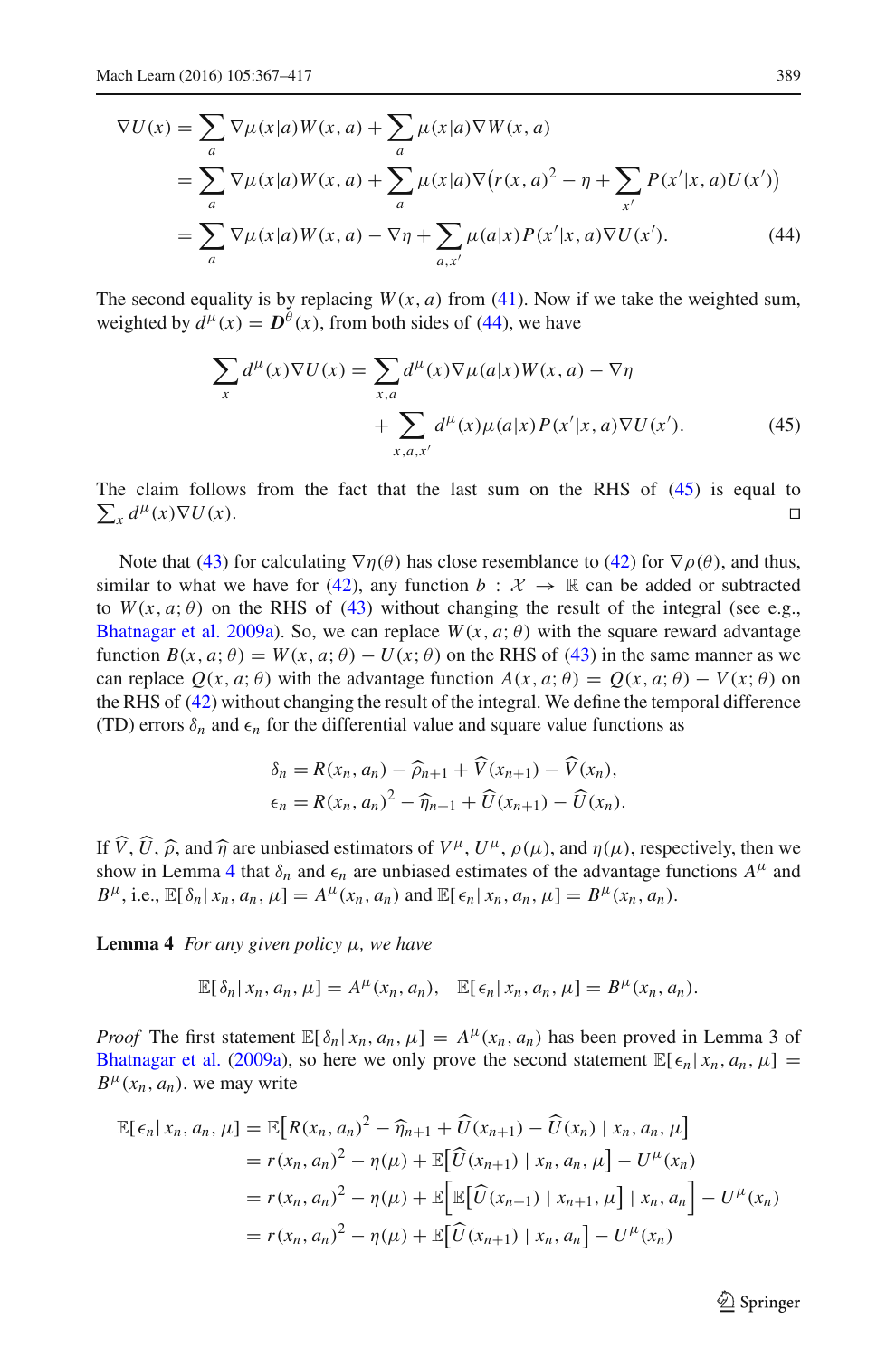⊓⊔

$$
= r(x_n, a_n)^2 - \eta(\mu) + \sum_{x_{n+1} \in \mathcal{X}} P(x_{n+1}|x_n, a_n) U^{\mu}(x_{n+1}) - U^{\mu}(x_n)
$$
  
=  $B^{\mu}(x, a)$ .

From Lemma [4,](#page-22-0) we notice that  $\delta_n \psi_n$  and  $\epsilon_n \psi_n$  are unbiased estimates of  $\nabla \rho(\mu)$  and  $\nabla \eta(\mu)$ , respectively, where  $\psi_n = \psi(x_n, a_n) = \nabla \log \mu(a_n|x_n)$  is the *compatible* feature (see e.g., [Sutton et al. 2000;](#page-50-2) [Peters et al. 2005](#page-49-3)).

#### <span id="page-23-0"></span>**6 Average reward risk-sensitive actor-critic algorithm**

We now present our risk-sensitive actor-critic algorithm for average reward MDPs. Algorithm [2](#page-23-1) presents the complete structure of the algorithm along with the update rules for the average rewards  $\hat{\rho}_n$ ,  $\hat{\eta}_n$ ; TD errors  $\delta_n$ ,  $\epsilon_n$ ; critic  $v_n$ ,  $u_n$ ; and actor  $\theta_n$ ,  $\lambda_n$  parameters. The projection operators  $\Gamma$  and  $\Gamma_\lambda$  are as defined in Sect. [4,](#page-10-0) and similar to the discounted setting, are necessary for the convergence proof of the algorithm. The step-size schedules satisfy (A3) defined in Sect. [4,](#page-10-0) plus the step size schedule  $\{\zeta_4(n)\}\$  satisfies  $\zeta_4(n) = k\zeta_3(n)$ , for some positive constant *k*. This is to ensure that the average and critic updates are on the (same) fastest time-scale  $\{\zeta_4(n)\}\$  and  $\{\zeta_3(n)\}\$ , the policy parameter update is on the intermediate time-scale  $\{\zeta_2(n)\}\$ , and the Lagrange multiplier update is on the slowest time-scale  $\{\zeta_1(n)\}\$ . This results in a three time-scale stochastic approximation algorithm.

**Algorithm 2** Template of the Average Reward Risk-Sensitive Actor-Critic Algorithm

**Input:** parameterized policy  $\mu(\cdot|\cdot;\theta)$  and value function feature vectors  $\phi_n(\cdot)$  and  $\phi_n(\cdot)$ **Initialization:** policy parameters  $\theta = \theta_0$ ; value function weight vectors  $v = v_0$  and  $u = u_0$ ; initial state  $x_0 \sim P_0(x)$ 

<span id="page-23-2"></span>**for**  $t = 0, 1, 2, \ldots$  **do** 

Draw action  $a_n \sim \mu(\cdot|x_n; \theta_n)$  and observe the next state  $x_{n+1} \sim P(\cdot|x_n, a_n)$  and the reward  $R(x_n, a_n)$ 

Average Updates: 
$$
\hat{\rho}_{n+1} = (1 - \zeta_4(n))\hat{\rho}_n + \zeta_4(n)R(x_n, a_n),
$$
 (46)  
\n
$$
\hat{\eta}_{n+1} = (1 - \zeta_4(n))\hat{\eta}_n + \zeta_4(n)R(x_n, a_n)^2
$$
\n**TD Errors:**  $\delta_n = R(x_n, a_n) - \hat{\rho}_{n+1} + v_n^{\mathsf{T}} \phi_v(x_{n+1}) - v_n^{\mathsf{T}} \phi_v(x_n)$   
\n
$$
\epsilon_n = R(x_n, a_n)^2 - \hat{\eta}_{n+1} + u_n^{\mathsf{T}} \phi_u(x_{n+1}) - u_n^{\mathsf{T}} \phi_u(x_n)
$$
\nCritic Update:  $v_{n+1} = v_n + \zeta_3(n) \delta_n \phi_v(x_n), u_{n+1} = u_n + \zeta_3(n) \epsilon_n \phi_u(x_n)$ 

**Actor Update:** 
$$
\theta_{n+1} = \Gamma\Big(\theta_n - \zeta_2(n)\big(-\delta_n\psi_n + \lambda_n(\epsilon_n\psi_n - 2\widehat{\rho}_{n+1}\delta_n\psi_n)\big)\Big)
$$
 (47)

$$
\lambda_{n+1} = \Gamma_{\lambda} \left( \lambda_n + \zeta_1(n) (\widehat{\eta}_{n+1} - \widehat{\rho}_{n+1}^2 - \alpha) \right) \tag{48}
$$

<span id="page-23-3"></span>**end for**

<span id="page-23-1"></span>**return** policy and value function parameters  $\theta$ ,  $\lambda$ ,  $v$ ,  $u$ 

As in the discounted setting, the critic uses linear approximation for the differential value and square value functions, i.e.,  $\hat{V}(x) = v^{\mathsf{T}} \phi_v(x)$  and  $\hat{U}(x) = u^{\mathsf{T}} \phi_u(x)$ , where  $\phi_v(\cdot)$  and  $\phi_u(\cdot)$  are feature vectors of size  $\kappa_2$  and  $\kappa_3$ , respectively.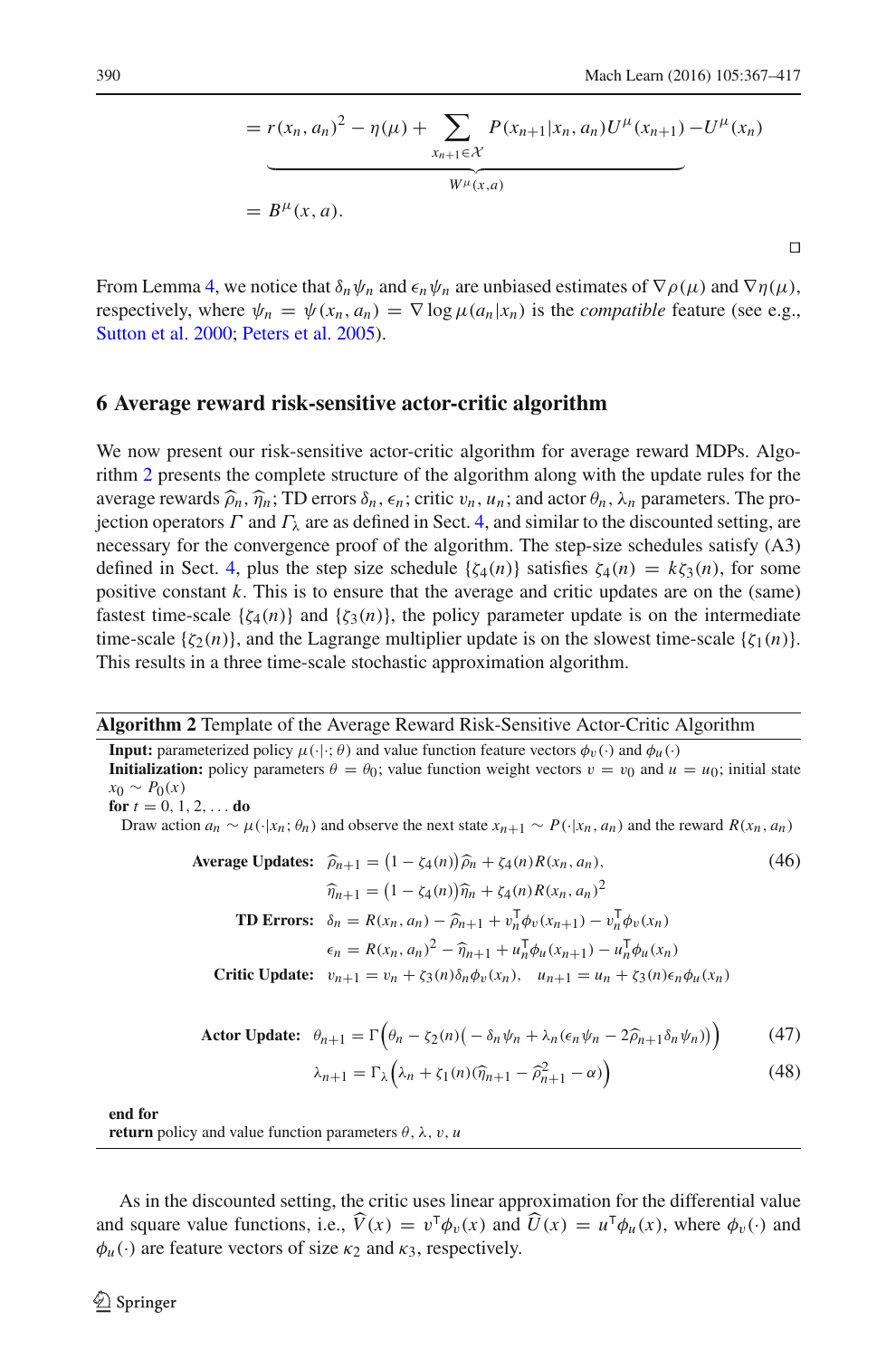Although our estimates of  $\rho(\theta)$  and  $\eta(\theta)$  are unbiased, since we use biased estimates for *V*<sup> $θ$ </sup> and *U*<sup> $θ$ </sup> (linear approximations in the critic), our gradient estimates  $\nabla ρ(θ)$  and  $\nabla η(θ)$ , and as a result  $\nabla L(\theta, \lambda)$ , are biased. The following lemma shows the bias in our estimate of  $\nabla L(\theta, \lambda)$ .

<span id="page-24-0"></span>**Lemma 5** *The bias of our actor-critic algorithm in estimating*  $\nabla L(\theta, \lambda)$  *for fixed*  $\theta$  *and*  $\lambda$  *is* 

$$
\mathcal{B}(\theta, \lambda) = \sum_{x} \mathbf{D}^{\theta}(x) \Big( - \big( 1 + 2\lambda \rho(\theta) \big) \big[ \nabla \bar{V}^{\theta}(x) - \nabla v^{\theta \top} \phi_{v}(x) \big] + \lambda \big[ \nabla \bar{U}^{\theta}(x) - \nabla u^{\theta \top} \phi_{u}(x) \big] \Big),
$$

*where*  $v^{\theta\top}\phi_v(\cdot)$  *and*  $u^{\theta\top}\phi_u(\cdot)$  *are estimates of*  $V^{\theta}(\cdot)$  *and*  $U^{\theta}(\cdot)$  *upon convergence of the TD recursion, and*

$$
\bar{V}^{\theta}(x) = \sum_{a} \mu(a|x) [r(x, a) - \rho(\theta) + \sum_{x'} P(x'|x, a)v^{\theta \top} \phi_v(x')],
$$
  

$$
\bar{U}^{\theta}(x) = \sum_{a} \mu(a|x) [r(x, a)^2 - \eta(\theta) + \sum_{x'} P(x'|x, a)u^{\theta \top} \phi_u(x')].
$$

*Proof* The bias in estimating  $\nabla L(\theta, \lambda)$  consists of the bias in estimating  $\nabla \rho(\theta)$  and  $\nabla \eta(\theta)$ . Lemma 4 in [Bhatnagar et al.](#page-48-4) [\(2009a\)](#page-48-4) shows the bias in estimating  $\nabla \rho(\theta)$  as

$$
\mathbb{E}[\delta_n^{\theta} \psi_n | \theta] = \nabla \rho(\theta) + \sum_{x \in \mathcal{X}} \mathbf{D}^{\theta}(x) [\nabla \bar{V}^{\theta}(x) - \nabla v^{\theta \top} \phi_v(x)],
$$

where  $\delta_n^{\theta} = R(x_n, a_n) - \widehat{\rho}_{n+1} + v^{\theta \top} \phi_v(x_{n+1}) - v^{\theta \top} \phi_v(x_n)$ . Similarly we can prove that the bias in estimating  $\nabla \eta(\theta)$  is

$$
\mathbb{E}[\epsilon_n^{\theta} \psi_n | \theta] = \nabla \eta(\theta) + \sum_{x \in \mathcal{X}} \mathbf{D}^{\theta}(x) [\nabla \bar{U}^{\theta}(x) - \nabla u^{\theta \top} \phi_u(x)],
$$

where  $\epsilon_n^{\theta} = R(x_n, a_n) - \hat{\eta}_{n+1} + u^{\theta \top} \phi_u(x_{n+1}) - u^{\theta \top} \phi_u(x_n)$ . The claim follows by putting these two graphs together and given the fact that  $\sum A(\theta) \sum x(\theta) \sum x(\theta)$  and these two results together and given the fact that  $\nabla \Lambda(\theta) = \nabla \eta(\theta) - 2\rho(\theta) \nabla \rho(\theta)$  and  $\nabla L(\theta, \lambda) = -\nabla \rho(\theta) + \lambda \nabla \Lambda(\theta)$ . Note that the following fact holds for the bias in estimating  $\nabla \rho(\theta)$  and  $\nabla \eta(\theta)$ :

$$
\sum_{x} D^{\theta}(x) [\bar{V}^{\theta}(x) - v^{\theta \top} \phi_{v}(x)] = 0, \quad \sum_{x} D^{\theta}(x) [\bar{U}^{\theta}(x) - u^{\theta \top} \phi_{u}(x)] = 0.
$$

<span id="page-24-1"></span>*Remark 7* (**Extension to Sharpe ratio optimization**) The gradient of the Sharpe ratio (SR) in the average setting is given by

$$
\nabla S(\theta) = \frac{1}{\sqrt{\Lambda(\theta)}} \big( \nabla \rho(\theta) - \frac{\rho(\theta)}{2\Lambda(\theta)} \nabla \Lambda(\theta) \big),
$$

and thus, the actor recursion for the SR-variant of our average reward risk-sensitive actorcritic algorithm is as follows:

$$
\theta_{n+1} = \Gamma\left(\theta_n + \frac{\zeta_2(n)}{\sqrt{\widehat{\eta}_{n+1} - \widehat{\rho}_{n+1}^2}} \left(\delta_n \psi_n - \frac{\widehat{\rho}_{n+1}(\epsilon_n \psi_n - 2\widehat{\rho}_{n+1} \delta_n \psi_n)}{2(\widehat{\eta}_{n+1} - \widehat{\rho}_{n+1}^2)}\right)\right). \tag{49}
$$

Note that the rest of the updates, including the average reward, TD errors, and critic recursions are as in the risk-sensitive actor-critic algorithm presented in Algorithm [2.](#page-23-1) Similar to the

 $\circled{2}$  Springer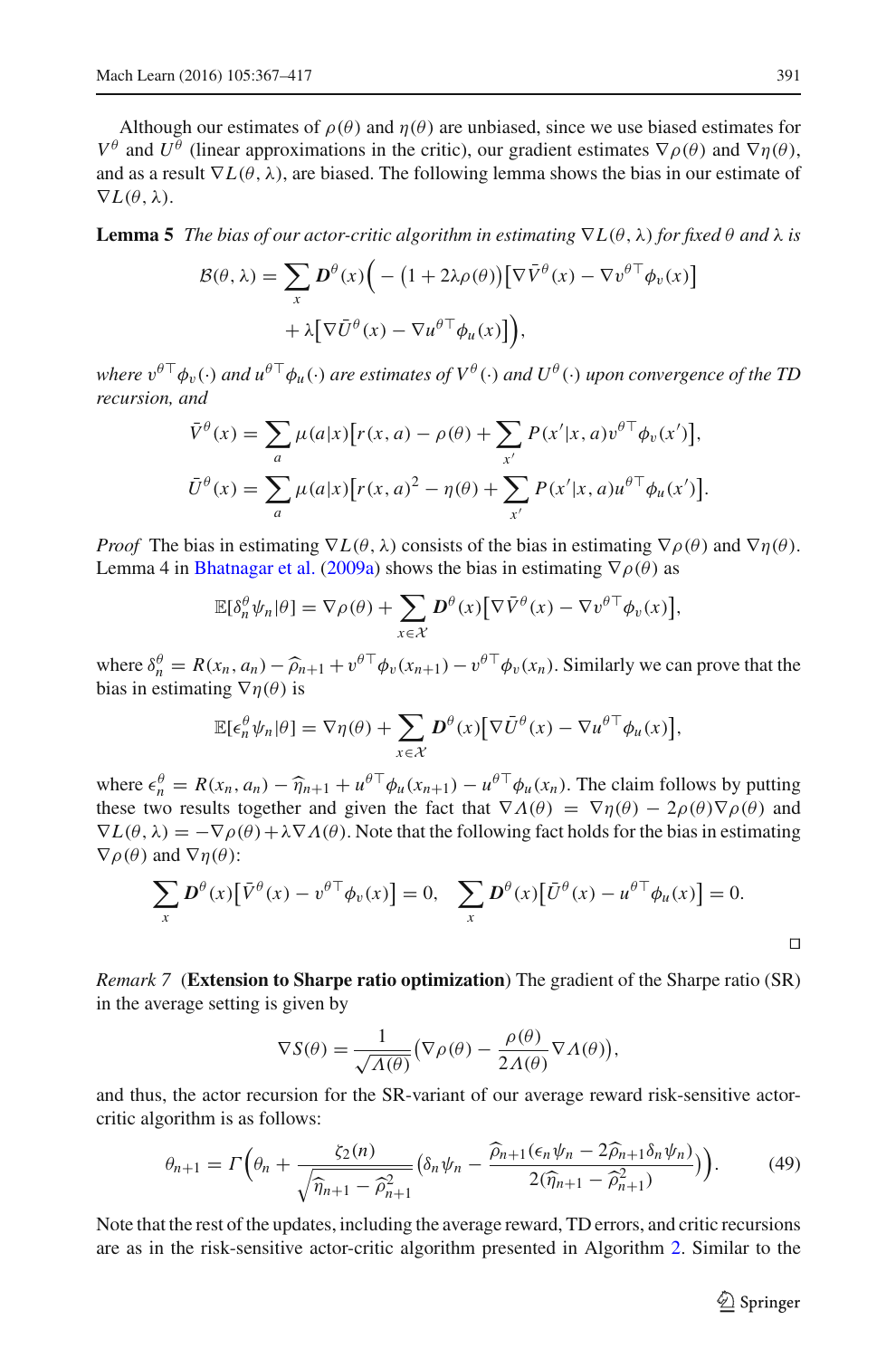discounted setting, since there is no Lagrange multiplier in the SR optimization, the resulting actor-critic algorithm is a two time-scale stochastic approximation algorithm.

*Remark 8* In the discounted setting, another popular variability measure is the *discounted normalized variance* [Filar et al.](#page-49-7) [\(1989\)](#page-49-7)

$$
\Lambda(\mu) = \mathbb{E}\left[\sum_{n=0}^{\infty} \gamma^n \big(R_n - \rho_\gamma(\mu)\big)^2\right],\tag{50}
$$

<span id="page-25-2"></span>where  $\rho_{\gamma}(\mu) = \sum_{x,a} d_{\gamma}^{\mu}(x|x^0)\mu(a|x)r(x,a)$  and  $d_{\gamma}^{\mu}(x|x^0)$  is the  $\gamma$ -discounted visiting distribution of state *x* under policy  $\mu$ , defined in Sect. [2.](#page-6-1) The variability measure [\(50\)](#page-25-2) has close resemblance to the average reward variability measure [\(39\)](#page-21-6), and thus, any (discounted) risk measure based on [\(50\)](#page-25-2) can be optimized similar to the corresponding average reward risk measure [\(39\)](#page-21-6).

*Remark 9* (**Simultaneous perturbation analogues**) In the average reward setting, a simultaneous perturbation algorithm would estimate the average reward  $\rho$  and the square reward  $\eta$  on the faster timescale and use these to estimate the gradient of the performance objective. However, a drawback with this approach, compared to the algorithm proposed above is the necessity for having two simulated trajectories (instead of one) for each policy update.

In the following section, we establish the convergence of our average reward actor-critic algorithm to a (local) saddle point of the risk-sensitive objective function  $L(\theta, \lambda)$ .

# <span id="page-25-0"></span>**7 Convergence analysis of the discounted reward risk-sensitive actor-critic algorithms**

Our proposed actor-critic algorithms use multi-timescale stochastic approximation and we use the ordinary differential equation (ODE) approach (see Chapter 6 of [Borkar](#page-49-15) [\(2008\)](#page-49-15)) to analyze their convergence. We first provide the analysis for the SPSA based first-order algorithm RS-SPSA-G in Sect. [7.1](#page-25-1) and later provide the necessary modifications to the proof of SF based first-order algorithm and SPSA/SF based second-order algorithms.

#### <span id="page-25-1"></span>**7.1 Convergence of the first-order algorithm: RS-SPSA-G**

Recall that RS-SPSA-G is a two-loop scheme where the inner loop is a TD critic that evaluates the value/square value functions for both unperturbed as well as perturbed policy parameter. On the other hand, the outer loop is a two-timescale stochastic approximation algorithm, where the faster timescale updates policy parameter  $\theta$  in the descent direction using SPSA estimates of the gradient of the Lagrangian and the slower timescale performs dual ascent for the Lagrange multiplier  $\lambda$  using sample constraint values. The faster timescale  $\theta$ -recursion sees the  $\lambda$ -updates on the slower timescales as quasi-static, while the slower timescale  $\lambda$ recursion sees the  $\theta$ -updates as equilibrated.

The proof of convergence of the RS-SPSA-G algorithm to a (local) saddle point of the risksensitive objective function  $\widehat{L}(\theta, \lambda) \stackrel{\triangle}{=} -\widehat{V}^{\theta}(x^0) + \lambda(\widehat{\Lambda}^{\theta}(x^0) - \alpha) = -\widehat{V}^{\theta}(x^0) + \lambda(\widehat{U}^{\theta}(x^0) - \alpha)$  $\widehat{V}^{\theta}(x^0)^2 - \alpha$  contains the following three main steps:

**Step 1: Critic's convergence** We establish that, for any given values of θ and λ that are updated on slower timescales, the TD critic converges to a fixed point of the projected Bellman operator for value and square value functions.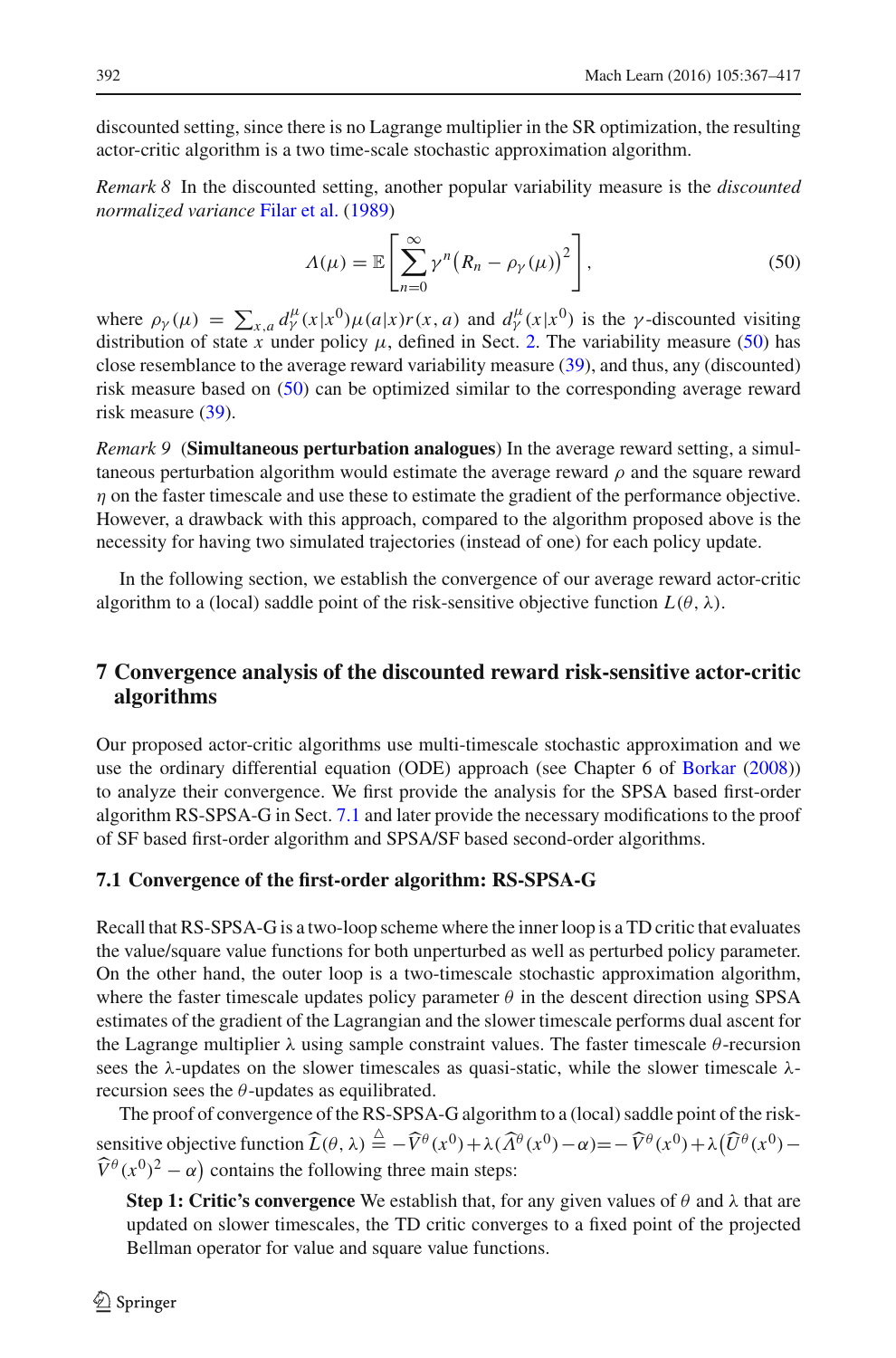**Step 2: Convergence of**  $\theta$ **-recursion** We utilize the fact that owing to projection, the  $\theta$ parameter is stable. Using a Lyapunov argument, we show that the  $\theta$ -recursion tracks the ODE [\(55\)](#page-28-1) in the asymptotic limit, for any given value of  $\lambda$  on the slowest timescale. **Step 3: Convergence of** λ-**recursion** This step is similar to earlier analysis for con-

strained MDPs. In particular, we show that  $\lambda$ -recursion in [\(19\)](#page-15-3) converges and the overall convergence of  $(\theta_n, \lambda_n)$  is to a local saddle point  $(\theta^{\lambda^*}, \lambda^*)$  of  $\widehat{L}(\theta, \lambda)$ , with  $\theta^{\lambda^*}$  satisfying the variance constraint in [\(3\)](#page-7-1).

**Step 1: (Critic's convergence)** Since the critic's update is in the inner loop, we can assume in this analysis that  $\theta$  and  $\lambda$  are time-invariant quantities. The following theorem shows that the TD critic estimates for the value and square value function converge to the fixed point given by [\(12\)](#page-13-2), for any given policy  $\theta$ .

<span id="page-26-0"></span>**Theorem 2** *Under (A1)–(A4), for any given policy parameter* θ *and Lagrange multiplier* λ*, the critic parameters* {v*m*} *and* {*um*} *governed by the recursions of* [\(13\)](#page-13-0) *converge almost surely, i.e.,*

 $As m \to \infty$ ,  $v_m \to \bar{v}$  and  $u_m \to \bar{u}$  a.s.

*In the above*  $\bar{v}$  *and*  $\bar{u}$  *are the solutions to the TD fixed point equations for policy*  $\theta$  [*see* [\(12\)](#page-13-2) *in Sect.* [4.2\]](#page-12-1)*.*

*Remark 10* It is easy to conclude from the above theorem that the TD critic parameters for the perturbed policy parameter also converge almost surely, i.e.,  $v_m^+ \to \bar{v}^+$  and  $u_m^+ \to \bar{u}^+$ a.s., where  $\bar{v}^+$  and  $\bar{u}^+$  are the unique solutions to TD fixed point relations for perturbed policy  $\theta_n + \beta_n \Delta_n$ , where  $\theta_n$ ,  $\beta_n$  and  $\Delta_n$  correspond to the policy parameter, perturbation constant and perturbation random variable. The latter quantities are updated in the outer loop—see Algorithm [1.](#page-11-0)

We first provide a proof of Lemma [2](#page-13-3) (see Sect. [4.2\)](#page-12-1), which claimed that the operator Π*T* for the value/square value functions is a contraction mapping. The result in Lemma [2](#page-13-3) is essential in establishing the convergence result in Theorem [2.](#page-26-0)

*Proof* **(Lemma** [2](#page-13-3)**)** We employ the technique from [Tamar et al.](#page-50-19) [\(2013a](#page-50-19)) to prove this result. First, it is well-known that  $\Pi_v T_v^{\theta}$  [is a contraction mapping \[cf. Lemma 6 in](#page-50-20) Tsitsiklis and Roy [\(1997](#page-50-20))]. This can be inferred as follows: For any *y*,  $\bar{y} \in \mathbb{R}^{2|\mathcal{X}|}$ ,

<span id="page-26-1"></span>
$$
\|T_v^{\theta} y - T_v^{\theta} \bar{y}\|_{\mathbf{D}^{\theta}} = \gamma \|y_v - \bar{y}_v\|_{\mathbf{D}^{\theta}}.
$$

We have used the fact that  $||P^{\theta}v||_{D^{\theta}} \le ||v||_{D^{\theta}}$  for any  $v \in \mathbb{R}^{|\mathcal{X}|}$  [For a proof, see Lemma 1 in [Tsitsiklis and Roy](#page-50-20) [\(1997](#page-50-20))]. The claim that  $\Pi_v T_v^{\theta}$  is a contraction mapping now follows from the fact that the projection operator  $\Pi_v$  is non-expansive under  $\|\cdot\|_{D^\theta}$  norm.

Now, for any *y*,  $\bar{y} \in \mathbb{R}^{2|\mathcal{X}|}$ , we have

$$
\begin{split} &\| \Pi_u T_u^{\theta} y - \Pi_u T_u^{\theta} \bar{y} \|_{\mathbf{D}^{\theta}} \\ &= \| 2 \gamma \Pi_u R^{\theta} P^{\theta} y_v - 2 \gamma \Pi_u R^{\theta} P^{\theta} \bar{y}_v + \gamma^2 \Pi_u P^{\theta} y_u - \gamma^2 \Pi_u P^{\theta} \bar{y}_u \|_{\mathbf{D}^{\theta}} \\ &\leq 2 \gamma \| \Pi_u R^{\theta} P^{\theta} y_v - \Pi_u R^{\theta} P^{\theta} \bar{y}_v \|_{\mathbf{D}^{\theta}} + \gamma^2 \| y_u - \bar{y}_u \|_{\mathbf{D}^{\theta}} \\ &\leq \gamma C_1 \| y_v - \bar{y}_v \|_{\mathbf{D}^{\theta}} + \gamma^2 \| y_u - \bar{y}_u \|_{\mathbf{D}^{\theta}}, \end{split} \tag{51}
$$

for some  $C_1 < \infty$ . The first inequality above follows from the aforementioned facts that  $P^6$ and  $\Pi_u$  are non-expansive. The second inequality follows by using equivalence of norms [cf. the justification for Eq. (7) in the proof of Lemma 7 in [Tamar et al.](#page-50-18) [\(2013b](#page-50-18))].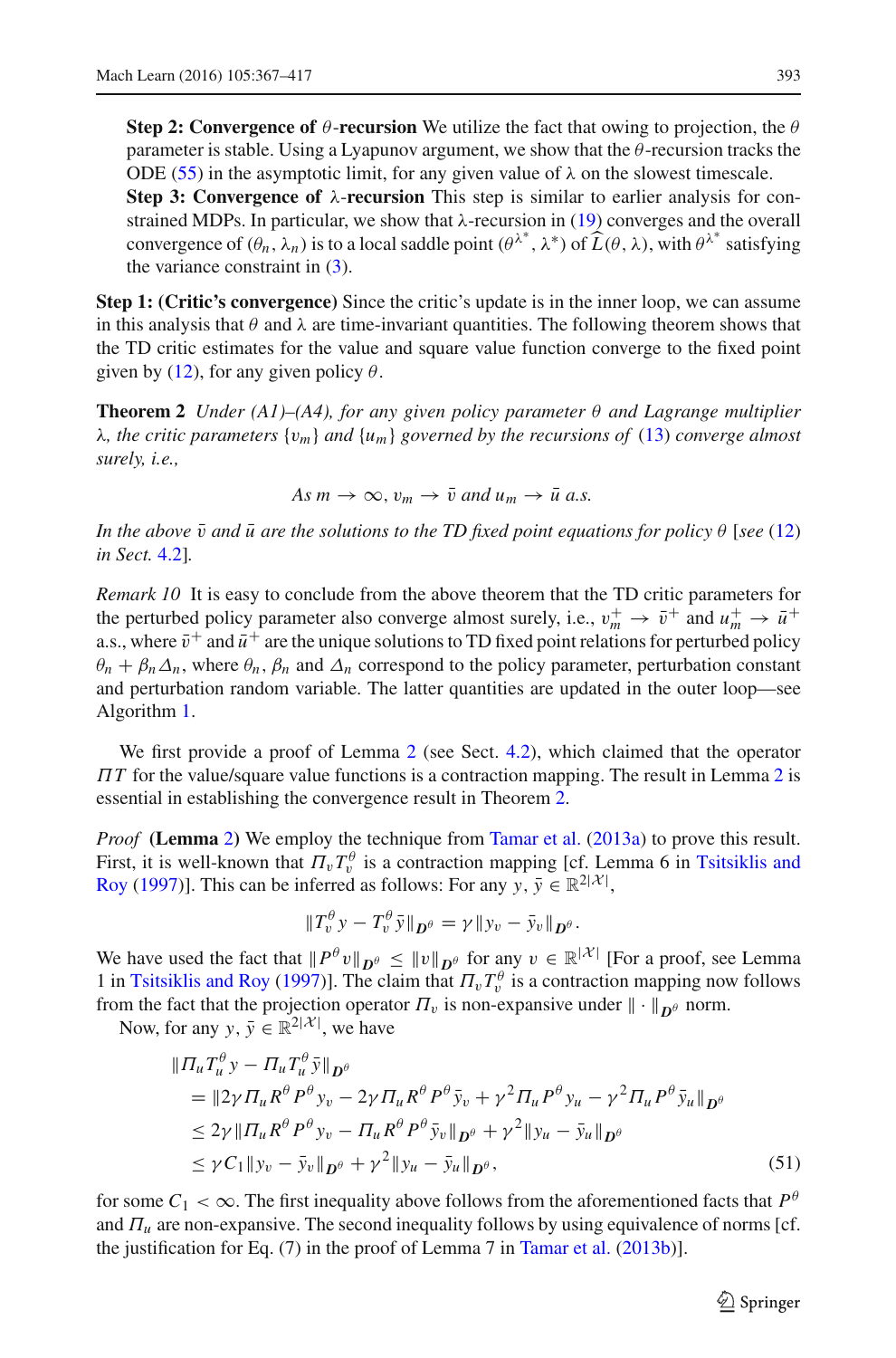Setting  $v = \frac{\gamma C_1}{\epsilon + \gamma C_1}$  $\frac{\mu}{\epsilon + \gamma C_1}$ , where  $\epsilon$  is such that  $\gamma + \epsilon < 1$  and plugging in [\(51\)](#page-26-1), we obtain

$$
\|IT^{\theta} y - IT^{\theta} \bar{y}\|_{v}
$$
  
\n
$$
= v \|T_v^{\theta} y - T_v^{\theta} \bar{y}\|_{D^{\theta}} + (1 - v) \|T_u T_u^{\theta} y - T_u T_u^{\theta} \bar{y}\|_{D^{\theta}}
$$
  
\n
$$
\leq v \gamma \|y_v - \bar{y}_v\|_{D^{\theta}} + (1 - v) \gamma C_1 \|y_v - \bar{y}_v\|_{D^{\theta}} + (1 - v) \gamma^2 \|y_u - \bar{y}_u\|_{D^{\theta}}
$$
  
\n
$$
\leq v(\gamma + \epsilon) \|y_v - \bar{y}_v\|_{D^{\theta}} + (1 - v) \gamma \|y_u - \bar{y}_u\|_{D^{\theta}}
$$
  
\n
$$
\leq (\gamma + \epsilon) \|y - \bar{y}\|_{v}.
$$

The claim follows by setting  $\bar{y} = y + \epsilon$ . □

*Proof* **(Theorem** [2](#page-26-0)**)** The v-recursion in [\(13\)](#page-13-0) is performing TD) with function approximation for the value function, while the *u*-recursion is doing the same for the square value function. The convergence of  $v$ [-recursion to the fixed point in](#page-50-20)  $(12)$  [can be inferred from](#page-50-20) Tsitsiklis and Roy [\(1997](#page-50-20)).

Using an approach similar to [Tamar et al.](#page-50-19)  $(2013a)$ , we club both  $v$  and  $u$  recursions and establish convergence using a stability argument in the following: Let  $w_m = (v_m, u_m)^\top$ . Then,  $(13)$  can be seen to be equivalent to

$$
w_{m+1} = w_m + \zeta_3(m)(Mw_m + \xi + \Delta M_{m+1}), \text{ where}
$$
  
\n
$$
M = \begin{pmatrix} \Phi_v^{\mathsf{T}} \mathbf{D}^{\theta} (\gamma P^{\theta} - I) \Phi_v & 0\\ 2\gamma \Phi_u^{\mathsf{T}} \mathbf{D}^{\theta} R^{\theta} P^{\theta} \Phi_v & \Phi_u^{\mathsf{T}} \mathbf{D}^{\theta} (\gamma^2 P^{\theta} - I) \Phi_u \end{pmatrix} \text{ and}
$$
  
\n
$$
\xi = \begin{pmatrix} \Phi_v^{\mathsf{T}} \mathbf{D}^{\theta} r^{\theta} \\ \Phi_u^{\mathsf{T}} \mathbf{D}^{\theta} R^{\theta} r^{\theta} \end{pmatrix}.
$$
 (52)

Further,  $\Delta M_{m+1}$  is a martingale difference, i.e.,  $\mathbb{E}[\Delta M_{m+1} | \mathcal{F}_m] = 0$ , where  $\mathcal{F}_m$  is the sigma field generated by  $w_l$ ,  $\Delta M_l$ ,  $l \leq m$ .

Let  $h(w) = Mw + \xi$ . Then, the ODE associated with [\(52\)](#page-27-0) is

<span id="page-27-0"></span>
$$
\dot{w}_t = h(w_t). \tag{53}
$$

The above ODE has a unique globally asymptotically stable equilibrium, since *M* is a negative definite. To see the latter fact, observe that *M* is block triangular and hence its eigenvalues are that of  $\Phi_v^T D^\theta (\gamma P^\theta - I) \Phi_v$  and  $\Phi_u^T D^\theta (\gamma^2 P^\theta - I) \Phi_u$ . It can be inferred from Theorem 2 of [Tsitsiklis and Roy](#page-50-20) [\(1997](#page-50-20)) that the aforementioned matrices are negative definite. For the sake of completeness, we provide a brief sketch in the following: For any  $V \in \mathbb{R}^{|\mathcal{X}|}$ , it can be shown that  $||P^{\theta}V||_{D^{\theta}} \le ||V||_{D^{\theta}}$  [see Lemma 1 in [Tsitsiklis and Roy](#page-50-20) [\(1997\)](#page-50-20) for a proof]. Now,

$$
V^{\mathsf{T}} \mathbf{D}^{\theta} \gamma P^{\theta} V \leq \gamma ||(\mathbf{D}^{\theta})^{1/2} V|| ||(\mathbf{D}^{\theta})^{1/2} P V||
$$
  
=  $\gamma ||V||_{\mathbf{D}^{\theta}} ||P V||_{\mathbf{D}^{\theta}}$   
 $\leq \gamma ||V||_{\mathbf{D}^{\theta}}^2.$ 

Hence,  $V^{\mathsf{T}} D^{\theta} (\gamma P^{\theta} - I) V \le (\gamma - 1) ||V||_{D^{\theta}}^2 < 0$ . By (A3), we know that  $\Phi_v$  is full rank implying the negative definiteness of  $\Phi_v^{\mathsf{T}} \mathbf{D}^{\theta} (\gamma P^{\theta} - I) \Phi_v$ . Using the same argument as above and replacing  $\Phi_v$  with  $\Phi_u$  and  $\gamma$  with  $\gamma^2$ , one can conclude that  $\Phi_u^{\mathsf{T}} \mathbf{D}^\theta(\gamma^2 P^\theta - I) \Phi_u$ .

The final claim now follows by applying Theorems 2.1–2.2(i) of [Borkar and Meyn](#page-49-22) [\(2000\)](#page-49-22), provided we verify assumptions  $(A1)$ – $(A2)$  there. The latter assumptions are given as follows: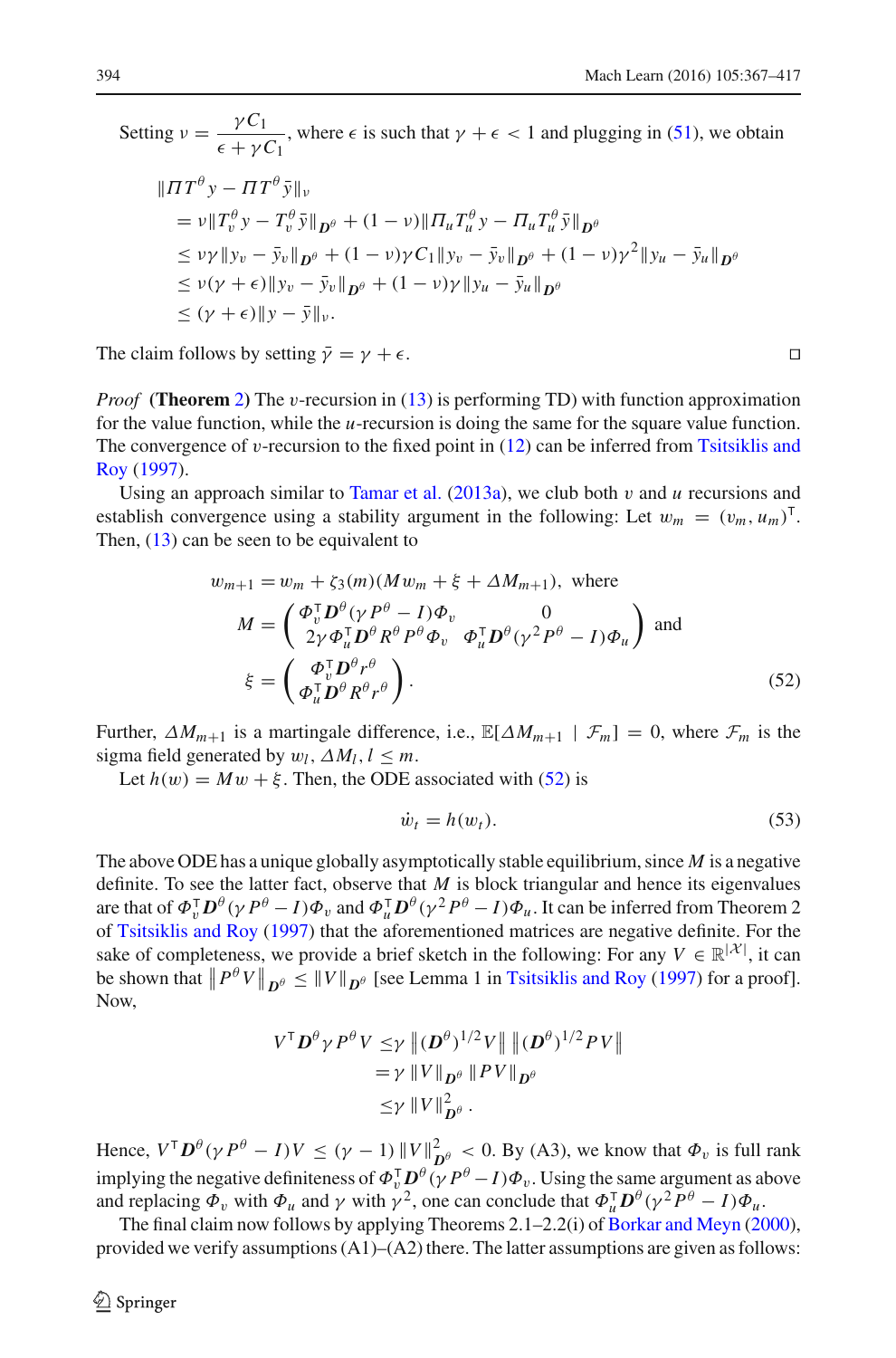**(A1)** The function *h* is Lipschitz. For any *c*, define  $h_c(w) = h(cw)/c$ . Then, there exists a continuous function  $h_{\infty}$  such that  $h_c \to h_{\infty}$  as  $c \to \infty$  uniformly on compacts. Furthermore, origin is an asymptotically stable equilibrium for the ODE

<span id="page-28-2"></span>
$$
\dot{w}_t = h_{\infty}(w_t). \tag{54}
$$

**(A2)** The martingale difference  $\{\Delta M_m, m \geq 1\}$  is square-integrable with

$$
\mathbb{E}[\|\Delta M_{m+1}\|^2 \mid \mathcal{F}_m] \leq C_0(1 + \|w_m\|^2), m \geq 0,
$$

where  $C_0 < \infty$ .

It is straightforward to verify (A1), as  $h_c(w) = Mw + \xi/c$  converges to  $h_{\infty}(w) = Mw$ as  $c \to \infty$ . Given that *M* is negative definite, it is easy to see that origin is a asymptotically stable equilibrium for the ODE  $(54)$ .  $(A2)$  can also be verified by using the same arguments that were used to show that the martingale difference associated with the regular TD algorithm with function approximation satisfies a bound on the second moment (cf. [Tsitsiklis and Roy](#page-50-20) [1997](#page-50-20)). ⊓⊔

**Step 2: (Analysis of**  $\theta$ **-recursion) Due to timescale separation, the value of**  $\lambda$  **(updated on a** slower timescale) is assumed to be constant for the analysis of the  $\theta$ -update. To see this in rigorous terms, first rewrite the λ-recursion as

$$
\lambda_{n+1} = \Gamma_{\lambda} \bigg[ \lambda_n + \zeta_2(n) \hat{H}(n) \bigg].
$$

where  $\hat{H}(n) = \frac{\zeta_1(n)}{\zeta_2(n)}$  $\left(u_n^{\mathsf{T}} \phi_u(x^0) - \left(v_n^{\mathsf{T}} \phi_v(x^0)\right)^2 - \alpha\right)$ . Since the critic recursions converge, it is easy to see that  $\sup_n \hat{H}(n)$  is finite. Combining with the observation that  $\frac{\zeta_1(n)}{\zeta_2(n)} = o(1)$ due to the assumption (A3) on step-sizes, we see that the  $\lambda$ -recursion above tracks the ODE  $\dot{\lambda}=0.$ 

In the following, we show that the update of  $\theta$  is equivalent to gradient descent for the function  $\hat{L}(\theta, \lambda)$  and converges to a limiting set that depends on  $\lambda$ .

Consider the following ODE

<span id="page-28-3"></span><span id="page-28-1"></span>
$$
\dot{\theta}_t = \check{\Gamma} \left( \nabla \widehat{L}(\theta_t, \lambda) \right), \tag{55}
$$

with the limiting set  $\mathcal{Z}_{\lambda} = \{ \theta \in C : \check{\Gamma}(\nabla \widehat{L}(\theta_t, \lambda)) = 0 \}$ . In the above,  $\check{\Gamma}(\cdot)$  is a projection operator that ensures the evolution of  $\theta$  via the ODE [\(55\)](#page-28-1) stays within the set  $\Theta := \prod_{i=1}^{K_1} [\theta_{\min}^{(i)}, \theta_{\max}^{(i)}]$  and is defined as follows: For any bounded continuous function  $f(\cdot),$ 

$$
\check{\Gamma}\big(f(\theta)\big) = \lim_{\tau \to 0} \frac{\Gamma\big(\theta + \tau f(\theta)\big) - \theta}{\tau}.
$$
\n(56)

Notice th[at the limit above may not exist and in that case, as pointed out on pp. 191 of](#page-49-23) Kushner and Clark [\(1978](#page-49-23)), one can define  $\dot{\Gamma}(f(\theta))$  to be the set of all possible limit points. From the definition above, it can be inferred that for  $\theta$  in the interior of  $\Theta$ ,  $\dot{\Gamma}(f(\theta)) = f(\theta)$ , while for  $\theta$  on the boundary of  $\Theta$ ,  $\dot{\Gamma}(f(\theta))$  is the projection of  $f(\theta)$  onto the tangent space of the boundary of  $\Theta$  at  $\theta$ .

<span id="page-28-0"></span>The main result regarding the convergence of the policy parameter  $\theta$  for both the RS-SPSA-G and RS-SF-G algorithms is as follows:

**Theorem 3** *Under (A1)–(A4), for any given Lagrange multiplier* λ*,* θ*<sup>n</sup> updated according to* [\(19\)](#page-15-3) *converges almost surely to*  $\theta^* \in \mathcal{Z}_\lambda$ *.*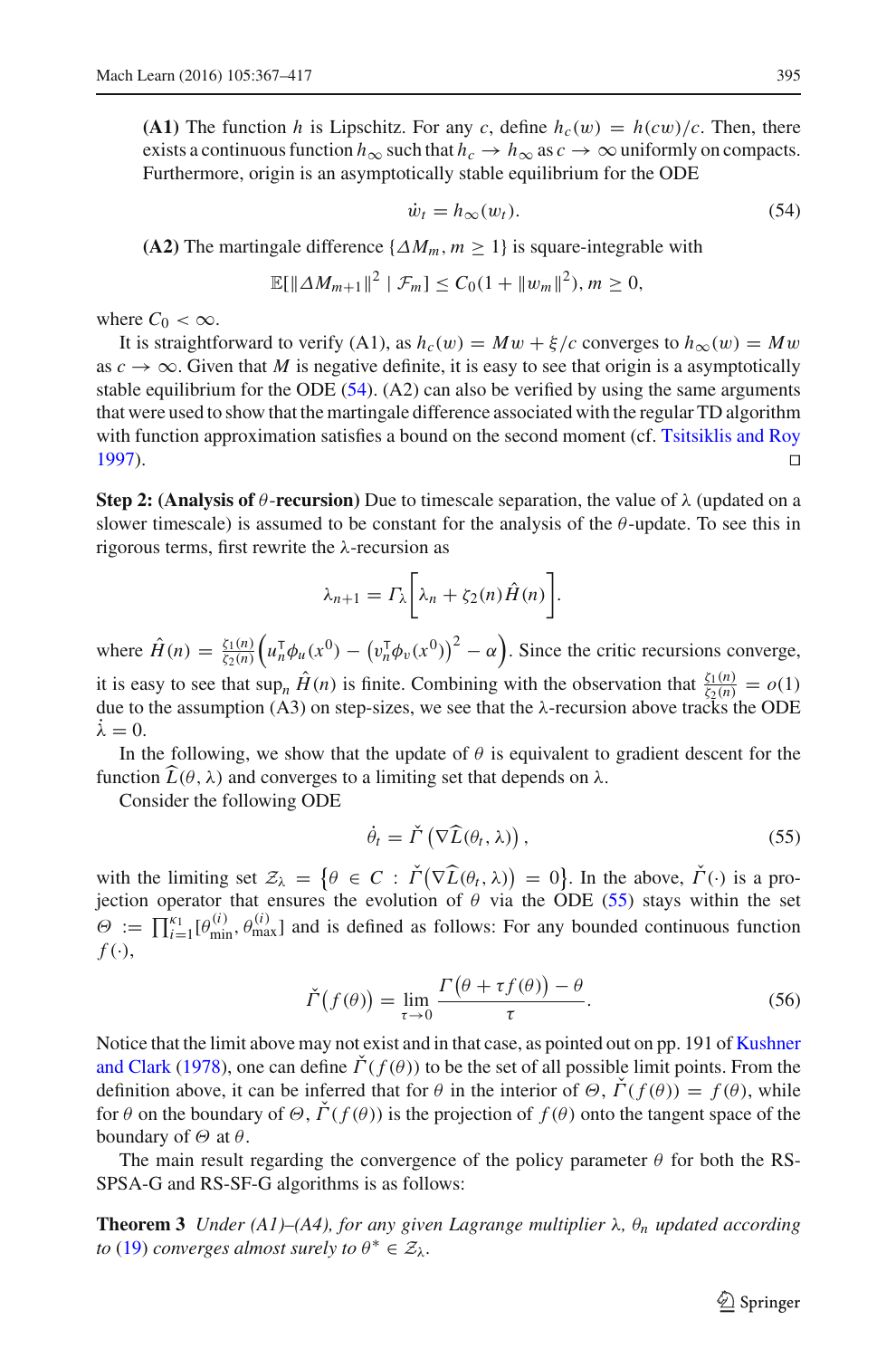The proof of the above theorem requires the following lemma which shows that the conditions  $m_n$ ,  $\beta_n$  in (A4) ensure that the TD-critic does not introduce any bias from a finite sample run length of *mn*.

#### <span id="page-29-0"></span>**Lemma 6** *Let*

$$
\mathcal{T}_n^{(i)} \stackrel{\triangle}{=} \left( \left( 1 + 2\lambda v_n^{\mathsf{T}} \phi_v(x^0) \right) \frac{(v_n^+ - v_n)^{\mathsf{T}} \phi_v(x^0)}{\beta_n \Delta_n^{(i)}} - \lambda \frac{(u_n^+ - u_n)^{\mathsf{T}} \phi_u(x^0)}{\beta_n \Delta_n^{(i)}} \right),
$$
  

$$
\widehat{L}(\theta, \lambda) \stackrel{\triangle}{=} -\widehat{V}^{\theta}(x^0) + \lambda \big( \widehat{U}^{\theta}(x^0) - \widehat{V}^{\theta}(x^0)^2 - \alpha \big),
$$

 $W$ *here*  $\widehat{V}(\theta) = \phi_{\bar{v}}(x^0)^T \bar{v}$  *and*  $\widehat{U}(\theta) = \phi_{\bar{u}}(x^0)^T \bar{u}$  *denote the approximate value and square value functions for policy* θ*.* [7](#page-29-1)

*Then, we have that*

$$
\left|\mathbb{E}\left(\mathcal{T}_n^{(i)}\mid\theta_n\right)-\nabla\widehat{L}(\theta_n,\lambda)\right|=O(\beta_n^2),\ \text{for}\ i=1,\ldots,\kappa_1.
$$

*Proof* Let

$$
\xi_{1,n} := \left( T_n^{(i)} - \left( \left( 1 + 2\lambda \bar{v}^\mathsf{T} \phi_v(x^0) \right) \frac{(\bar{v}^+ - \bar{v})^\mathsf{T} \phi_v(x^0)}{\beta_n \Delta_n^{(i)}} - \lambda \frac{(\bar{u}^+ - \bar{u})^\mathsf{T} \phi_u(x^0)}{\beta_n \Delta_n^{(i)}} \right) \right).
$$

From Theorem [1,](#page-14-2) we know that the critic parameters  $v_n$ ,  $u_n$  converge to their limits  $\bar{v}, \bar{u}$  at the rate  $O(m^{-1/2})$  and hence, after  $m_n$  steps of the TD-critic,  $\xi_{1,n} = O(\frac{1}{\sqrt{m_n \beta_n}})$ . Now, from (A4), we have that  $\frac{1}{\sqrt{m_n}\beta_n} \to 0$  and hence  $\xi_{1,n}$  vanishes asymptotically. Hence, we have

<span id="page-29-3"></span>
$$
\mathcal{T}_n^{(i)} \to \left( \left( 1 + 2\lambda \bar{v}^\mathsf{T} \phi_v(x^0) \right) \frac{(\bar{v}^+ - \bar{v})^\mathsf{T} \phi_v(x^0)}{\beta \Delta_n^{(i)}} - \lambda \frac{(\bar{u}^+ - \bar{u})^\mathsf{T} \phi_u(x^0)}{\beta \Delta_n^{(i)}} \right) \right). \tag{57}
$$

We next show that the RHS above is an order  $O(\beta_n^2)$  term away from the gradient of the Lagrangian  $L(\theta_n, \lambda)$ . Using a Taylor's expansion of  $V(\cdot)$  around  $\theta_n$ , we obtain:

$$
\widehat{V}(\theta_n + \beta_n \Delta_n) = \widehat{V}(\theta_n) + \beta_n \Delta_n^{\mathsf{T}} \nabla \widehat{V}(\theta_n) + \frac{\beta_n^2}{2} \Delta_n^{\mathsf{T}} \nabla^2 \widehat{V}(\theta_n) \Delta_n + O(\beta_n^3).
$$

Taking expectations and rearranging terms, we obtain

<span id="page-29-2"></span>
$$
\mathbb{E}\left[\left(\frac{\widehat{V}(\theta_{n}+\beta_{n}\Delta_{n})-\widehat{V}(\theta_{n})}{\beta_{n}\Delta_{n}^{(i)}}\right)\middle|\theta_{n}\right]
$$
\n
$$
=\mathbb{E}\left[\frac{\Delta_{n}^{\mathrm{T}}\nabla\widehat{V}(\theta_{n})}{\Delta_{n}^{(i)}}\middle|\theta_{n}\right]+\mathbb{E}\left[\frac{\Delta_{n}^{\mathrm{T}}\nabla_{\theta_{n}}^{2}\widehat{V}(\theta_{n})\Delta_{n}}{\Delta_{n}^{(i)}}\middle|\theta_{n}\right]+O(\beta_{n}^{2})
$$
\n
$$
=\nabla_{i}\widehat{V}(\theta_{n})+\mathbb{E}\left[\sum_{j\neq i}\frac{\Delta_{n}^{(j)}}{\Delta_{n}^{(i)}}\nabla_{j}\widehat{V}(\theta_{n})\middle|\theta_{n}\right]+O(\beta_{n}^{2})
$$
\n
$$
=\nabla_{i}\widehat{V}(\theta_{n})+O(\beta_{n}^{2}).
$$
\n(58)

In the above, we have used the fact that  $\Delta_n$  is i.i.d. Rademacher and independent of  $\theta_n$ .

<span id="page-29-1"></span><sup>&</sup>lt;sup>7</sup> For notational convenience, we drop the dependence of  $\bar{v}$  and  $\bar{u}$  on the underlying policy parameter  $\theta$  and this dependence should be clear from the context.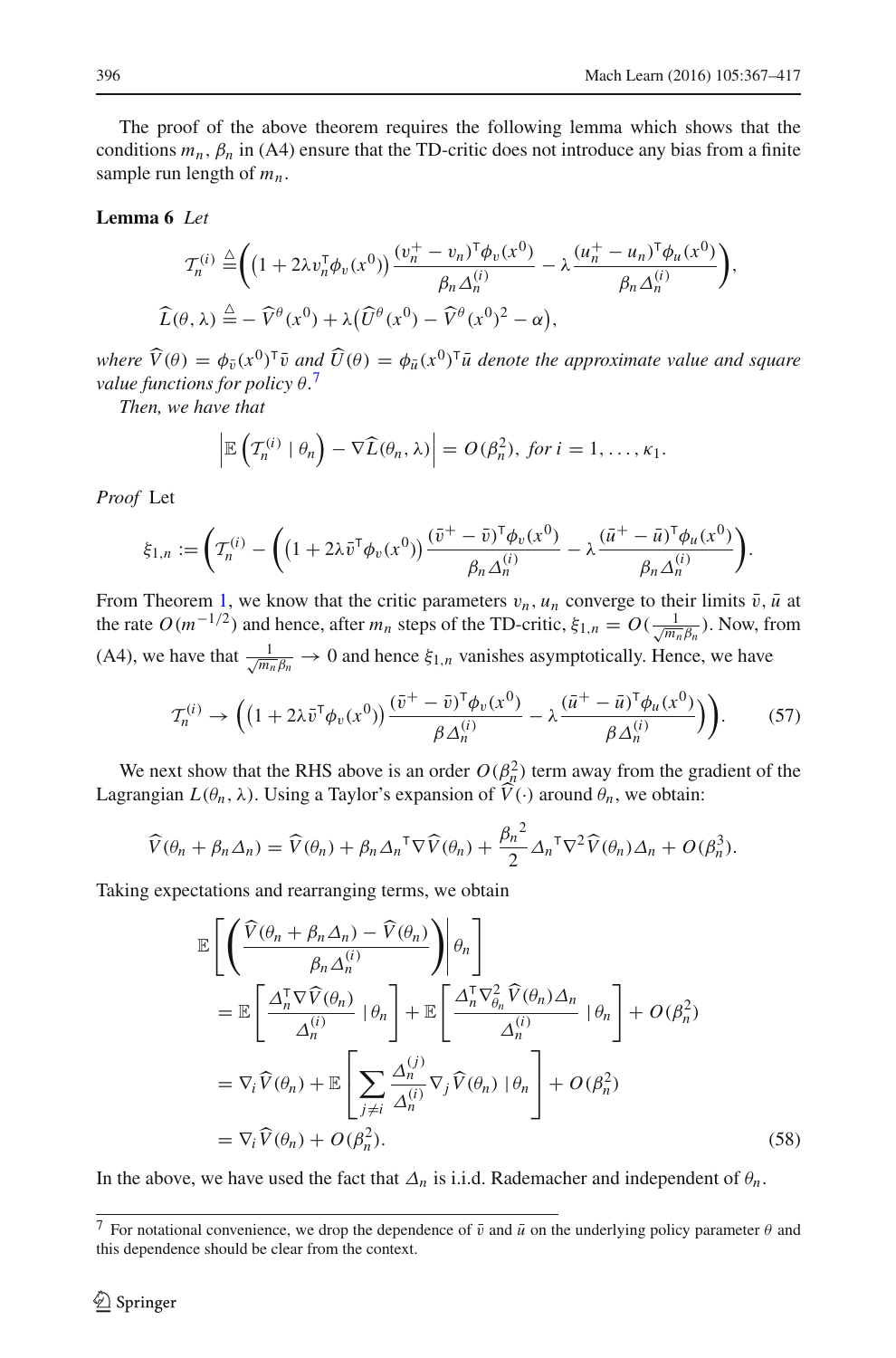In a similar manner, defining  $\widehat{U}(\theta_n) = \phi_{\bar{u}}(x^0)^T \bar{u}$  and  $\widehat{U}(\theta_n + \beta_n \Delta_n) = \phi_{\bar{u}^+}(x^0)^T \bar{u}^+$ , we can conclude that

<span id="page-30-1"></span>
$$
\mathbb{E}\left[\left(\frac{\widehat{U}(\theta_n+\beta_n\Delta_n)-\widehat{U}(\theta_n)}{\beta_n\Delta_n^{(i)}}\right)\middle|\theta_n\right]=\nabla_i\widehat{U}(\theta_n)+O(\beta_n^2). \tag{59}
$$

The claim now follows by plugging in  $(58)$ – $(59)$  into  $(57)$ . □

In order to the prove Theorem [3,](#page-28-0) we require the well-known Kushner–Clark lemma (see [Kushner and Clark 1978,](#page-49-23) pp. 191–196). For the sake of completeness, we recall this result below.

<span id="page-30-2"></span>*Kushner–Clark lemma* Consider the following recursion in κ1-dimensions:

<span id="page-30-3"></span>
$$
x_{n+1} = \Gamma(x_n + a(n)(h(x_n) + \xi_{1,n} + \xi_{2,n})),
$$
\n(60)

where  $\Gamma$  projects the iterate  $x_n$  onto a compact and convex set, say  $C \in \mathbb{R}^N$ . The ODE associated with  $(60)$  is given by

$$
\dot{x}(t) = \bar{\Gamma}(h(x(t))),\tag{61}
$$

where  $\bar{\Gamma}$  is a projection operator that keeps the ODE evolution within the set *C* and is defined as in [\(56\)](#page-28-3).

We make the following assumptions:

- **(B1)** *h* is a continuous  $\mathbb{R}^{k_1}$ -valued function.
- **(B2)** The sequence  $\xi_{1,n}$ ,  $n \geq 0$  is a bounded random sequence with  $\xi_{1,n} \to 0$  almost surely as  $n \to \infty$ .
- **(B3)** The step-sizes  $a(n)$ ,  $n \ge 0$  satisfy  $a(n) \to 0$  as  $n \to \infty$  and  $\sum_n a(n) = \infty$ .
- **(B4)** { $\xi_{2,n}$ ,  $n \ge 0$ } is a sequence such that for any  $\epsilon > 0$ ,

<span id="page-30-0"></span>
$$
\lim_{n \to \infty} P\left(\sup_{m \ge n} \left\| \sum_{i=n}^m a_i \xi_{1,i} \right\| \ge \epsilon \right) = 0.
$$

**(B5)** The ODE [\(61\)](#page-30-3) has a compact subset *K* of  $\mathcal{R}^{k_1}$  as its set of asymptotically stable equilibrium points.

The main result (see [Kushner and Clark 1978](#page-49-23), pp. 191–196) is as follows:

**Theorem 4** *Assume (B1)–(B5). Then,*  $x_n$  *converges almost surely to the set K.* 

*Proof* (**Theorem** [3\)](#page-28-0) We first rewrite the recursion [\(19\)](#page-15-3) as follows:

$$
\theta_{n+1}^{(i)} = \Gamma_i \bigg( \theta_n^{(i)} + \zeta_2(n) \bigg( \nabla \widehat{L}(\theta_n, \lambda) + \xi_{1,n} + \xi_{2,n} \bigg) \bigg), \tag{62}
$$

where

$$
\xi_{1,n} = \mathbb{E}\left(\mathcal{T}_n^{(i)} \mid \theta_n\right) - \nabla \widehat{L}(\theta_n, \lambda),
$$
  

$$
\xi_{2,n} = \mathcal{T}_n^{(i)} - \mathbb{E}\left(\mathcal{T}_n^{(i)} \mid \theta_n\right),
$$

with  $\mathcal{T}_n^{(i)}$  defined as in Lemma [6.](#page-29-0)

We now verify  $(B1)$ – $(B5)$  for the above recursion: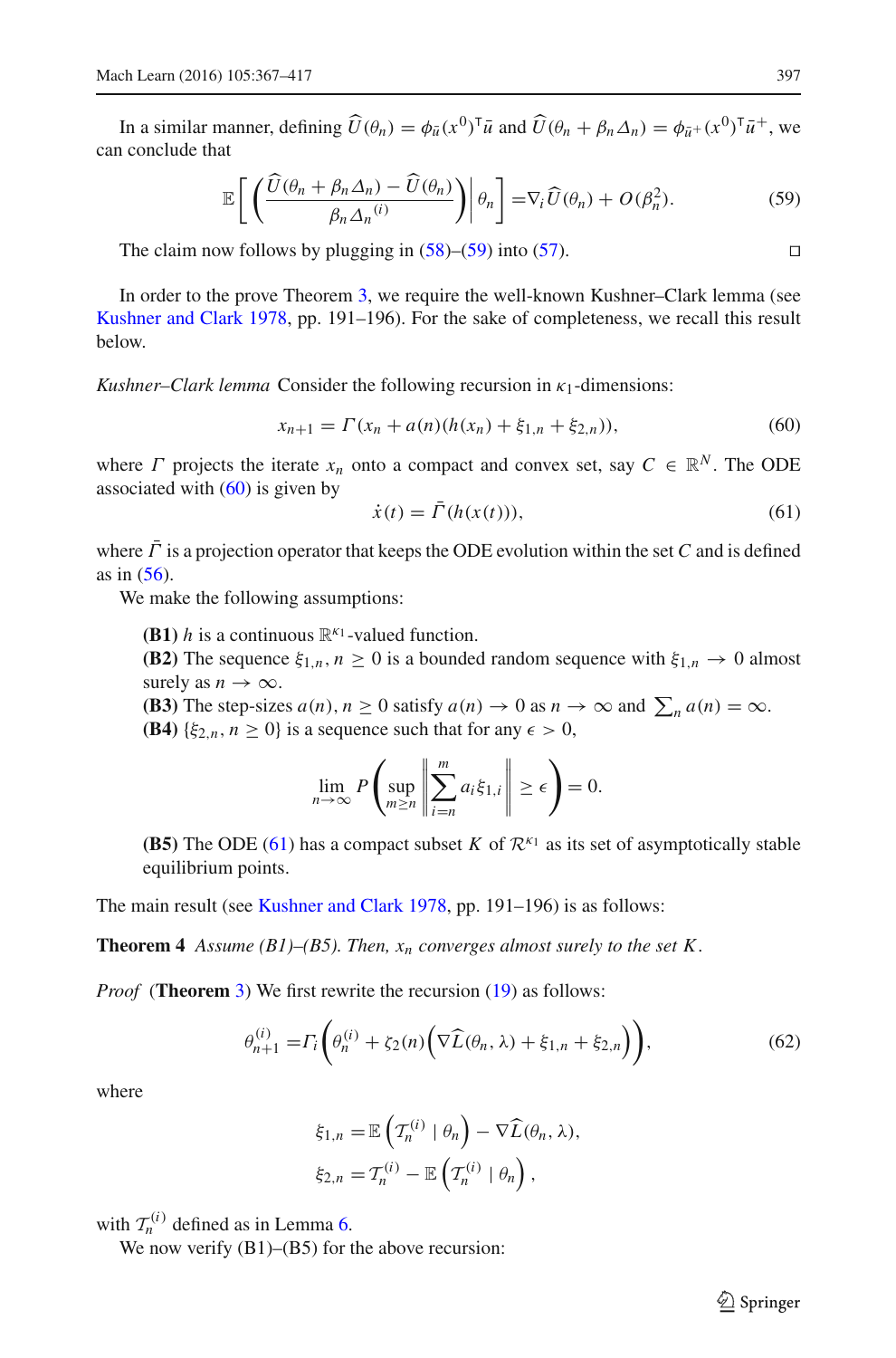- From (A1) together with the facts that the state space is finite and the projection  $\Gamma$  is onto a compact set, we have from Theorem 2 of [Schweitzer](#page-50-21) [\(1968](#page-50-21)) that the stationary distributions  $D^{\theta}_{\gamma}(x|x^0)$  and  $\tilde{d}^{\theta}_{\gamma}(x|x^0)$  are continuously differentiable. This in turn implies continuity of  $\nabla \hat{V}(\theta_n)$  and  $\nabla \hat{U}(\theta_n)$ . Thus, (B1) follows for  $\nabla \hat{L}(\theta_n, \lambda)$ .
- In light of Lemma [6](#page-29-0) and (A4), we have that  $\xi_{1,n} \to 0$  as  $n \to \infty$ .
- $-$  (A4) implies (B3).
- $-$  A simple calculation shows that  $\mathbb{E}(\xi_{2,n})^2 \leq \mathbb{E}(\mathcal{T}_n^{(i)})^2 \leq C_3/\beta_n^2$  for some  $C_3 < \infty$ . Applying Doob's inequality, we obtain

$$
P\left(\sup_{l\geq k}\left\|\sum_{n=k}^{l}\zeta_{2}(n)\xi_{2,n}\right\| \geq \epsilon\right) \leq \frac{1}{\epsilon^{2}}\sum_{n=k}^{\infty}\zeta_{2}(n)^{2}\mathbb{E}\left\|\xi_{2,n}\right\|^{2}.
$$
 (63)

$$
\leq \frac{C_3}{\epsilon^2} \sum_{n=k}^{\infty} \frac{\zeta_2(n)^2}{\beta_n^2} = 0.
$$
 (64)

Thus, (B4) is satisfied.

–  $\mathcal{Z}_\lambda$  is an asymptotically stable attractor for the ODE [\(55\)](#page-28-1), with  $\widehat{L}(\theta, \lambda)$  itself serving as a strict Lyapunov function. This can be inferred as follows:

$$
\frac{d\tilde{L}(\theta,\lambda)}{dt} = \nabla \widehat{L}(\theta,\lambda)\dot{\theta} = \nabla \widehat{L}(\theta,\lambda)\check{\Gamma}\big(-\nabla \widehat{L}(\theta,\lambda)\big) < 0.
$$

The claim now follows from Kushner–Clark lemma. ⊓⊔

**Step 3: (Analysis of** λ-**recursion and convergence to a local saddle point)** We first show that the  $\lambda$ -recursion converges and then prove that the whole algorithm converges to a local saddle point of  $\widehat{L}(\theta, \lambda)$ .

We define the following ODE governing the evolution of  $\lambda$ :

$$
\dot{\lambda}_t = \check{\varGamma}_{\lambda} \big[ \widehat{\Lambda}^{\theta^{\lambda_t}}(x^0) - \alpha \big] = \check{\varGamma}_{\lambda} \big[ \widehat{U}^{\theta^{\lambda_t}}(x^0) - \widehat{V}^{\theta^{\lambda_t}}(x^0)^2 - \alpha \big], \tag{65}
$$

where  $\theta^{\lambda_t}$  is the limiting point of the  $\theta$ -recursion corresponding to  $\lambda_t$ . Further,  $\tilde{\Gamma}_{\lambda}$  is an operator similar to the operator  $\check{\Gamma}$  defined in [\(56\)](#page-28-3) and is defined as follows: For any bounded continuous function  $f(\cdot)$ ,

<span id="page-31-2"></span>
$$
\check{\Gamma}_{\lambda}\big(f(\lambda)\big) = \lim_{\tau \to 0} \frac{\Gamma_{\lambda}\big(\lambda + \tau f(\lambda)\big) - \lambda}{\tau}.
$$
\n(66)

<span id="page-31-0"></span>**Theorem 5**  $\lambda_n \to \mathcal{F}$  almost surely as  $n \to \infty$ , where  $\mathcal{F} \triangleq \{\lambda \mid \lambda \in [0, \lambda_{\max}], \ \check{\Gamma}_{\lambda}[\widehat{\Lambda}^{\theta^{\lambda}}(x^0)]\}$  $-\alpha$ ] = 0,  $\theta^{\lambda} \in \mathcal{Z}_{\lambda}$ .

*Proof* The proof follows using standard stochastic approximation arguments. The first step is to rewrite the  $\lambda$ -recursion as follows:

$$
\lambda_{n+1} = \Gamma_{\lambda} \bigg[ \lambda_n + \zeta_1(n) \bigg( \bar{u}^\top \phi_u(x^0) - \big( \bar{v}^\top \phi_v(x^0) \big)^2 - \alpha + \xi_{2,n} \bigg) \bigg],
$$

where  $\xi_{2,n} := \left( u_n^{\mathsf{T}} \phi_u(x^0) - \left( v_n^{\mathsf{T}} \phi_v(x^0) \right)^2 \right)$ −  $(\bar{u}^{\mathsf{T}}\phi_u(x^0) - (\bar{v}^{\mathsf{T}}\phi_v(x^0))^2)$ . Note that the converged critic parameters  $\bar{v}$  and  $\bar{u}$  are for the policy  $\theta^{\lambda_n}$ . The latter is a limiting point of the θ-recursion, with the Lagrange multiplier λ*n*. Owing to convergence of θ-recursion and also TD-critic in the inner loop, we can conclude that  $\xi_{2,n} = o(1)$ . Thus,  $\xi_{2,n}$  adds an asymptotically vanishing bias term to the  $\lambda$ -recursion above. The claim follows by applying the

<span id="page-31-1"></span>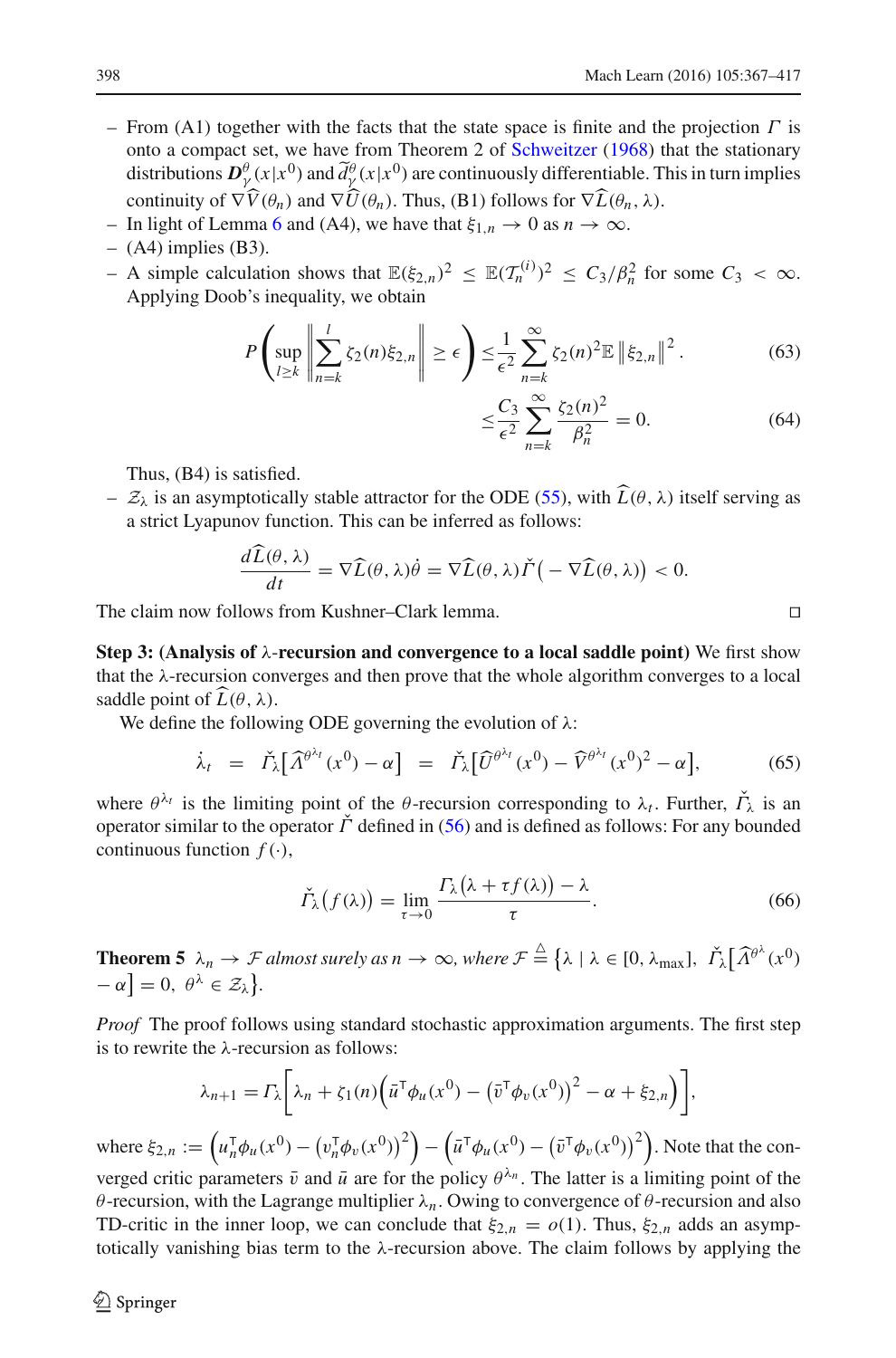standard result in Theorem 2 of [Borkar](#page-49-15) [\(2008](#page-49-15)) for convergence of stochastic approximation schemes. ⊓⊔

Recall that  $\widehat{L}(\theta, \lambda) \stackrel{\Delta}{=} -\widehat{V}^{\theta}(x^0) + \lambda(\widehat{\Lambda}^{\theta}(x^0) - \alpha)$  and hence  $\nabla_{\lambda}\widehat{L}(\theta, \lambda) = \widehat{\Lambda}^{\theta}(x^0) - \alpha$ . Thus,

$$
\check{\Gamma}_{\lambda} \big[ \widehat{\Lambda}^{\theta^{\lambda}}(x^0) - \alpha \big] = 0,
$$

is the same as

$$
\check{\Gamma}_{\lambda}\nabla_{\lambda}\widehat{L}(\theta^{\lambda},\lambda)=0.
$$

As in [Borkar](#page-48-17) [\(2005](#page-48-17)[\), we invoke the envelope theorem of mathematical economics \(](#page-49-24)Mas-Colell et al. [1995](#page-49-24)) to conclude that the ODE [\(65\)](#page-31-1) is equivalent to the following

<span id="page-32-1"></span>
$$
\dot{\lambda}_t = \check{\Gamma}_{\lambda} \big[ \nabla_{\lambda} \widehat{L}(\theta^{\lambda_t}, \lambda_t) \big]. \tag{67}
$$

Note that the above has to interpreted in the *Cartheodory* sense, i.e., as the following integral equation

$$
\lambda_t = \lambda_0 + \int_0^t \check{\Gamma}_{\lambda} [\nabla_{\lambda} \widehat{L}(\theta^{\lambda_s}, \lambda_s)] ds.
$$

As noted in Lemma 4.3 of [Borkar](#page-48-17) [\(2005\)](#page-48-17), using the generalized envelope theorem from [Milgrom and Segal](#page-49-25) [\(2002\)](#page-49-25) it can be shown that the RHS of [\(67\)](#page-32-1) coincides with that of [\(65\)](#page-31-1) at differentiable points, while the ODE spends zero time at non-differentiable points (except at the points of maxima).

<span id="page-32-0"></span>We next claim that the limit  $\theta^{\lambda^*}$  corresponding to  $\lambda^*$  satisfies the variance constraint in [\(3\)](#page-7-1), i.e.,

**Proposition 1** For any  $\lambda^*$  in  $\hat{\mathcal{F}} \stackrel{\triangle}{=} {\lambda \mid \lambda \in [0, \lambda_{\max})}, \ \check{\Gamma}_{\lambda} [\widehat{\Lambda}^{\theta^{\lambda}}(x^0) - \alpha] = 0, \ \theta^{\lambda} \in \mathcal{Z}_{\lambda} }$ *the corresponding limiting point*  $\theta^{\lambda^*}$  satisfies the variance constraint  $\widehat{\Lambda}^{\theta^{\lambda^*}}(x^0) \leq \alpha$ .

*Proof* Follows in a similar manner as Proposition 10.6 in [Bhatnagar et al.](#page-48-10) [\(2013](#page-48-10)). □

From Theorems [3,](#page-28-0) [4,](#page-30-0) [5](#page-31-0) and Proposition [1,](#page-32-0) it is evident that the actor recursion [\(19\)](#page-15-3) converges to a tuple ( $\theta^{\lambda^*}$ ,  $\lambda^*$ ) that is a local minimum w.r.t. θ and a local maximum w.r.t. λ of  $\widehat{L}(\theta, \lambda)$ . In other words, overall convergence is to a (local) saddle point of  $\widehat{L}(\theta, \lambda)$ . Further, the limit is also feasible for the constrained problem in [\(3\)](#page-7-1) as  $\theta^{\lambda^*}$  satisfies the variance constraint there.

#### **7.2 Convergence of the first-order algorithm: RS-SF-G**

Note that since RS-SPSA-G and RS-SF-G use different methods to estimate the gradient, their proofs only differ in the second step, i.e., the convergence of the policy parameter  $\theta$ .

### *7.2.1 Proof of Theorem* [3](#page-28-0) *for SF*

*Proof* As in the case of the SPSA algorithm, we rewrite the  $\theta$ -update in [\(20\)](#page-15-4) using the converged TD-parameters and constant λ as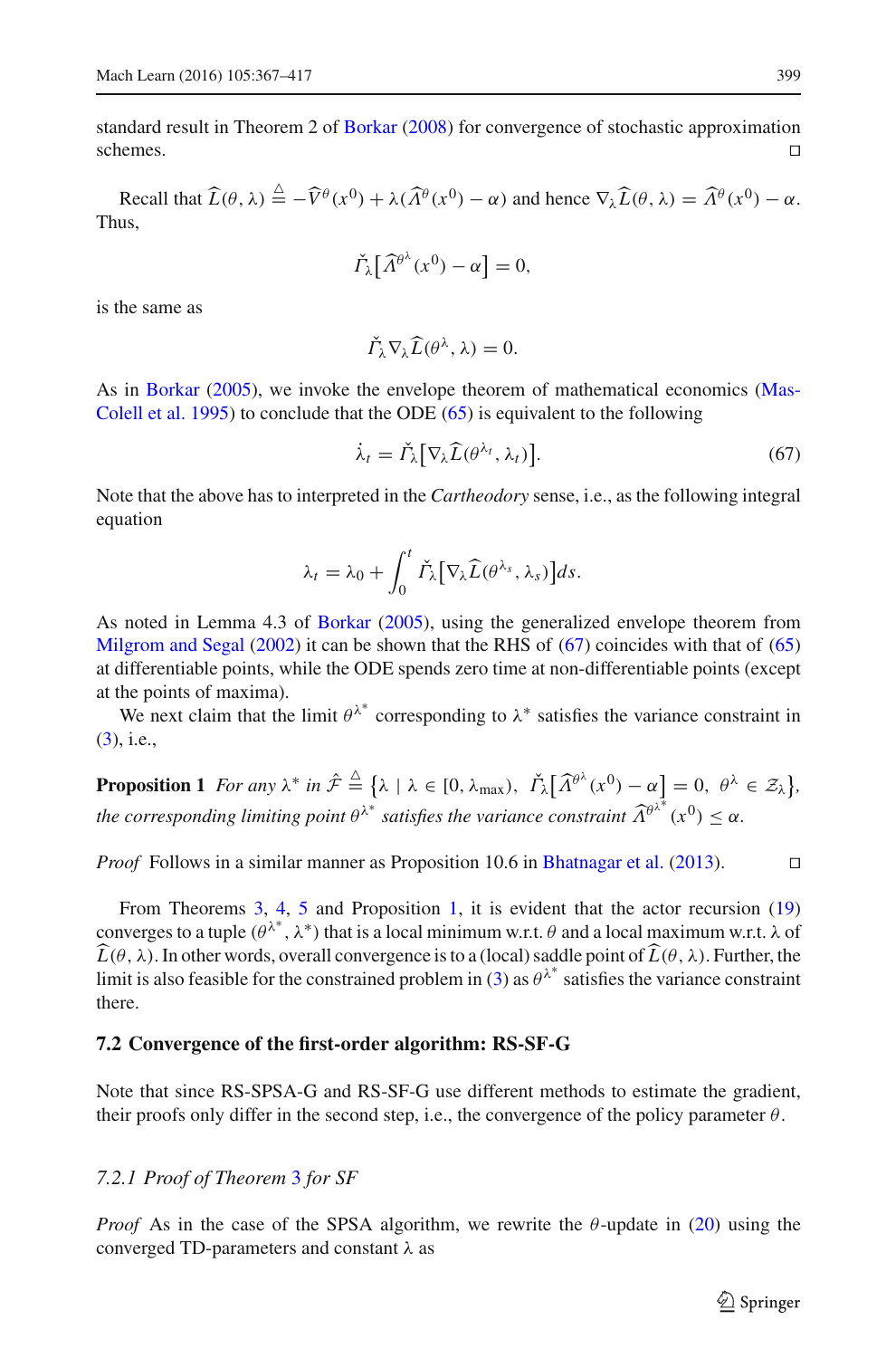$$
\theta_{n+1}^{(i)} = \Gamma_i \left( \theta_n^{(i)} - \zeta_2(n) \left( \frac{-\Delta_n^{(i)} \left( 1 + 2\lambda \bar{v}^\mathsf{T} \phi_v(x^0) \right)}{\beta} (\bar{v}^+ - \bar{v})^\mathsf{T} \phi_v(x^0) + \frac{\lambda \Delta_n^{(i)}}{\beta} (\bar{u}^+ - \bar{u})^\mathsf{T} \phi_u(x^0) + \xi_{1,n} \right) \right),
$$

where  $\xi_{1,n} \to 0$  by using arguments analogous to those in the proof of Lemma [6.](#page-29-0) Next, we establish that E  $\int \Delta^{(i)}$  $\frac{\Delta^{(i)}}{\beta_n}(\bar{v}^+ - \bar{v})^{\mathsf{T}} \phi_v(x^0) \mid \theta, \lambda$  is an asymptotically correct estimate of the gradient of  $\overline{\hat{V}(\theta)}$  in the following:

$$
\mathbb{E}\left[\frac{\Delta_n^{(i)}}{\beta_n}(\bar{v}^+ - \bar{v})^{\mathsf{T}}\phi_v(x^0) \,|\, \theta_n, \lambda\right] \longrightarrow \nabla_i \bar{v}^{\mathsf{T}}\phi_v(x^0) \text{ a.s. as } n \to \infty.
$$

The above follows in a similar manner as Proposition 10.2 of [Bhatnagar et al.](#page-48-10) [\(2013](#page-48-10)). On similar lines, one can see that

$$
\mathbb{E}\left[\frac{\Delta_n^{(i)}}{\beta_n}(\bar{u}^+ - \bar{u})^{\mathsf{T}}\phi_u(x^0) \,|\, \theta_n, \lambda\right] \longrightarrow \nabla_i \bar{u}^{\mathsf{T}}\phi_u(x^0) \text{ a.s. as } n \to \infty.
$$

Thus, [\(20\)](#page-15-4) can be seen to be a discretization of the ODE [\(55\)](#page-28-1) and the rest of the analysis follows in a similar manner as in the SPSA proof. □

# *7.2.2 Convergence of the second-order algorithms: RS-SPSA-N and RS-SF-N*

Convergence analysis of the second-order algorithms involves the same steps as that of the first-order algorithms. In particular, the first step involving the TD-critic and the third step involving the analysis of  $\lambda$ -recursion follow along similar lines as earlier, whereas  $\theta$ -recursion analysis in the second step differs significantly.

**Step 2: (Analysis of** θ-**recursion for RS-SPSA-N and RS-SF-N)** Since the policy parameter is updated in the descent direction with a Newton decrement, the limiting ODE of the  $\theta$ recursion for the second order algorithms is given by

<span id="page-33-1"></span>
$$
\dot{\theta}_t = \check{\Gamma}\left(\Upsilon\big(\nabla^2 L(\theta_t, \lambda)\big)^{-1} \nabla L(\theta_t, \lambda)\right),\tag{68}
$$

where  $\check{\Gamma}$  is as before [see [\(56\)](#page-28-3)]. Let

$$
\mathcal{Z}_{\lambda} = \left\{\theta \in \Theta : -\nabla L(\theta_t, \lambda)^T \Upsilon \big(\nabla_{\theta}^2 L(\theta_t, \lambda)\big)^{-1} \nabla L(\theta_t, \lambda) = 0\right\}.
$$

denote the set of asymptotically stable equilibrium points of the ODE [\(68\)](#page-33-1) and  $\mathcal{Z}_{\lambda}^{\varepsilon}$  its  $\varepsilon$ neighborhood. Then, we have the following analogue of Theorem [3](#page-28-0) for the RS-SPSA-N and RS-SF-N algorithms:

<span id="page-33-2"></span>**Theorem 6** *Under (A1)–(A5), for any given Lagrange multiplier*  $\lambda$  *and*  $\varepsilon > 0$ *, there exists*  $\beta_0 > 0$  such that for all  $\beta \in (0, \beta_0), \theta_n \to \theta^* \in \mathcal{Z}_{\lambda}^{\varepsilon}$  almost surely.

#### *7.2.3 Proof of Theorem [6](#page-33-2) for RS-SPSA-N*

<span id="page-33-0"></span>Before we prove Theorem [6,](#page-33-2) we establish that the Hessian estimate  $H<sub>n</sub>$  in [\(30\)](#page-18-0) converges almost surely to the true Hessian  $\nabla_{\theta}^2 L(\theta_n, \lambda)$  in the following lemma.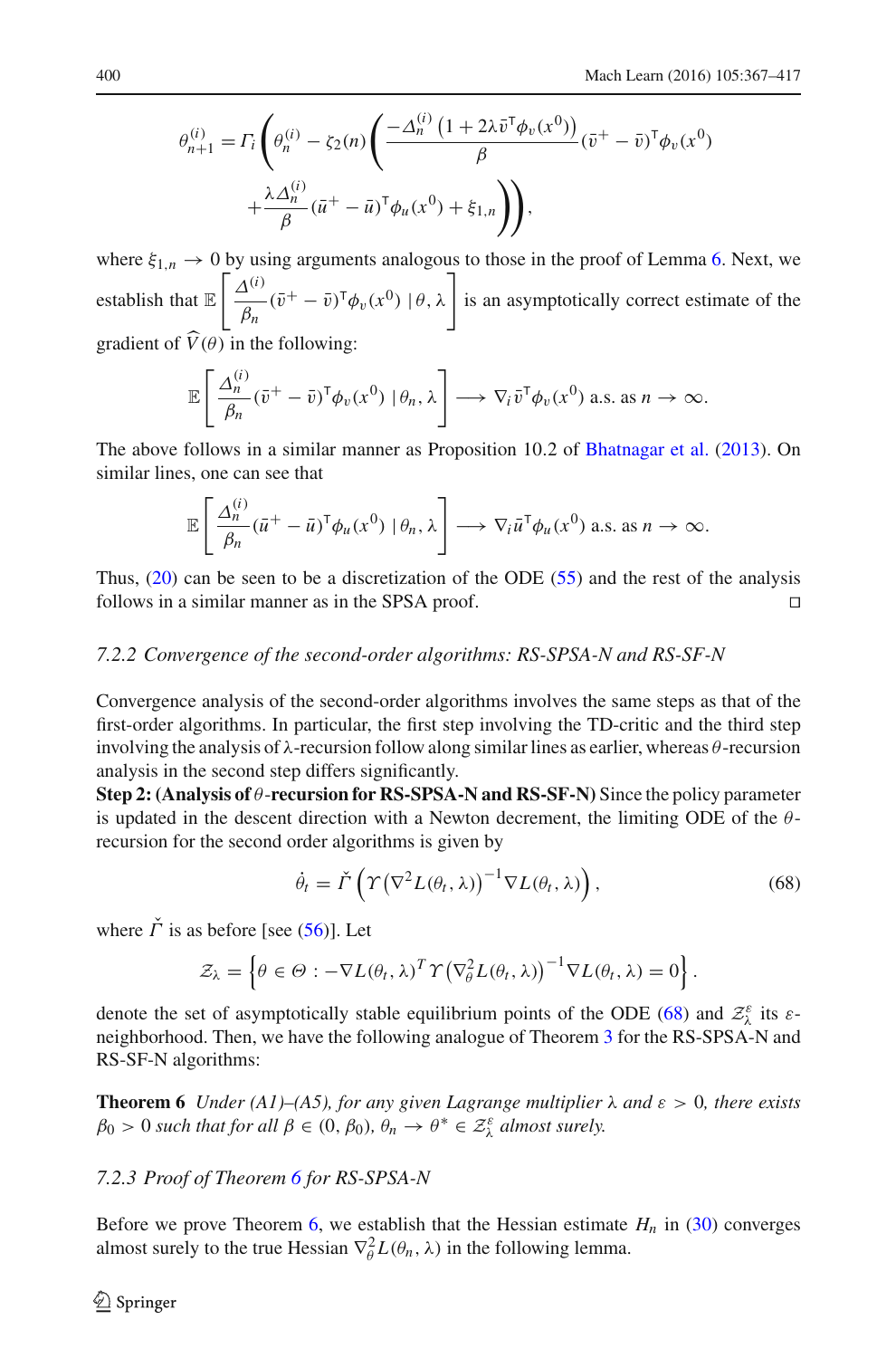**Lemma 7** *For all i, j*  $\in$  {1, ...,  $\kappa_1$ }*, we have the following claims with probability one:* 

(i) 
$$
\left\| \frac{L(\theta_n + \beta_n \Delta_n + \beta_n \widehat{\Delta}_n, \lambda) - L(\theta_n, \lambda)}{\beta_n^2 \Delta_n^{(i)} \widehat{\Delta}_n^{(j)}} - \nabla^2_{\theta_n^{(i,j)}} L(\theta_n, \lambda) \right\| \to 0,
$$

(ii) 
$$
\left\| \frac{L(\theta_n + \beta_n \Delta_n + \beta_n \widehat{\Delta}_n, \lambda) - L(\theta_n, \lambda)}{\beta_n \widehat{\Delta}_n^{(i)}} - \nabla_{\theta_n^{(i)}} L(\theta_n, \lambda) \right\| \to 0,
$$

$$
\text{(iii)}\ \left\| H^{(i,j)} - \nabla^2_{\theta_n^{(i,j)}} L(\theta_n, \lambda) \right\| \to 0,
$$

 $(iv)$   $\left\| M - \Upsilon (\nabla_{\theta_n}^2 L(\theta_n, \lambda))^{-1} \right\| \to 0.$ 

*Proof* The proofs of the above claims follow from Propositions 10.10, 10.11 and Lemmas 7.10 and 7.11 of [Bhatnagar et al.](#page-48-10) [\(2013](#page-48-10)), respectively. ⊓⊔

*Proof* **(Theorem** [6](#page-33-2) **for RS-SPSA-N)** As in the case of the first order methods, due to timescale separation, we can treat  $\lambda_n \equiv \lambda$ , a constant and use the converged TD-parameters to arrive at the following equivalent update rules for the Hessian recursion  $(30)$  and  $\theta$ -recursion  $(31)$ :

$$
H_{n+1}^{(i,j)} = H_n^{(i,j)} + \zeta_2'(n) \left[ \frac{\left(1 + \lambda_n(\bar{v}_n + \bar{v}_n^+)^\mathsf{T} \phi_v(x^0)\right)(\bar{v}_n - \bar{v}_n^+)^\mathsf{T} \phi_v(x^0)}{\beta_n^2 \Delta_n^{(i)} \hat{\Delta}_n^{(j)}} + \frac{\lambda(\bar{u}_n^+ - \bar{u}_n)^\mathsf{T} \phi_u(x^0)}{\beta_n^2 \Delta_n^{(i)} \hat{\Delta}_n^{(j)}} - H_n^{(i,j)} \right],
$$
  

$$
\theta_{n+1}^{(i)} = \Gamma_i \left[ \theta_n^{(i)} + \zeta_2(n) \sum_{j=1}^{\kappa_1} M_n^{(i,j)} \left( \frac{\left(1 + 2\lambda \bar{v}_n^{\mathsf{T}} \phi_v(x^0)\right)(\bar{v}_n^+ - \bar{v}_n)^\mathsf{T} \phi_v(x^0)}{\beta_n \Delta_n^{(j)}} - \frac{\lambda(\bar{u}_n^+ - \bar{u}_n)^\mathsf{T} \phi_u(x^0)}{\beta_n \Delta_n^{(j)}} \right) \right].
$$

By a completely parallel argument to the proof of Lemma [6](#page-29-0) in conjunction with Lemma [7,](#page-33-0) the  $\theta$ -recursion above is equivalent to the following:

$$
\theta_{n+1}^{(i)} = \bar{\Gamma}_i \bigg( \theta_n^{(i)} + \zeta_2(n) \big( \nabla^2 L(\theta_n, \lambda) \big)^{-1} \nabla L(\theta_n, \lambda) \bigg). \tag{69}
$$

The above can be seen as a discretization of the ODE [\(68\)](#page-33-1), with  $\mathcal{Z}_\lambda$  serving as its asymptotically stable attractor. The rest of the claim follows in a similar manner as Theorem [3.](#page-28-0) ⊓⊔

#### *7.2.4 Proof of Theorem [6](#page-33-2) for RS-SF-N*

*Proof* We first establish the following result for the gradient and Hessian estimators employed  $\Box$  in RS-SF-N:  $□$ 

<span id="page-34-0"></span>**Lemma 8** *We have the following claims with probability one:*

(i) 
$$
\left\| E \left[ \frac{1}{\beta_n^2} \overline{H}(\Delta_n) (L(\theta_n + \beta_n \Delta_n, \lambda) - L(\theta_n, \lambda)) \mid \theta_n, \lambda \right] - \nabla_{\theta}^2 L(\theta_n, \lambda) \right\| \to 0.
$$
  
(ii) 
$$
\left\| E \left[ \frac{1}{\beta_n} \Delta_n (L(\theta_n + \beta_n \Delta_n, \lambda) - L(\theta_n, \lambda)) \mid \theta_n, \lambda \right] - \nabla L(\theta_n, \lambda) \right\| \to 0.
$$

 $\hat{\mathfrak{D}}$  Springer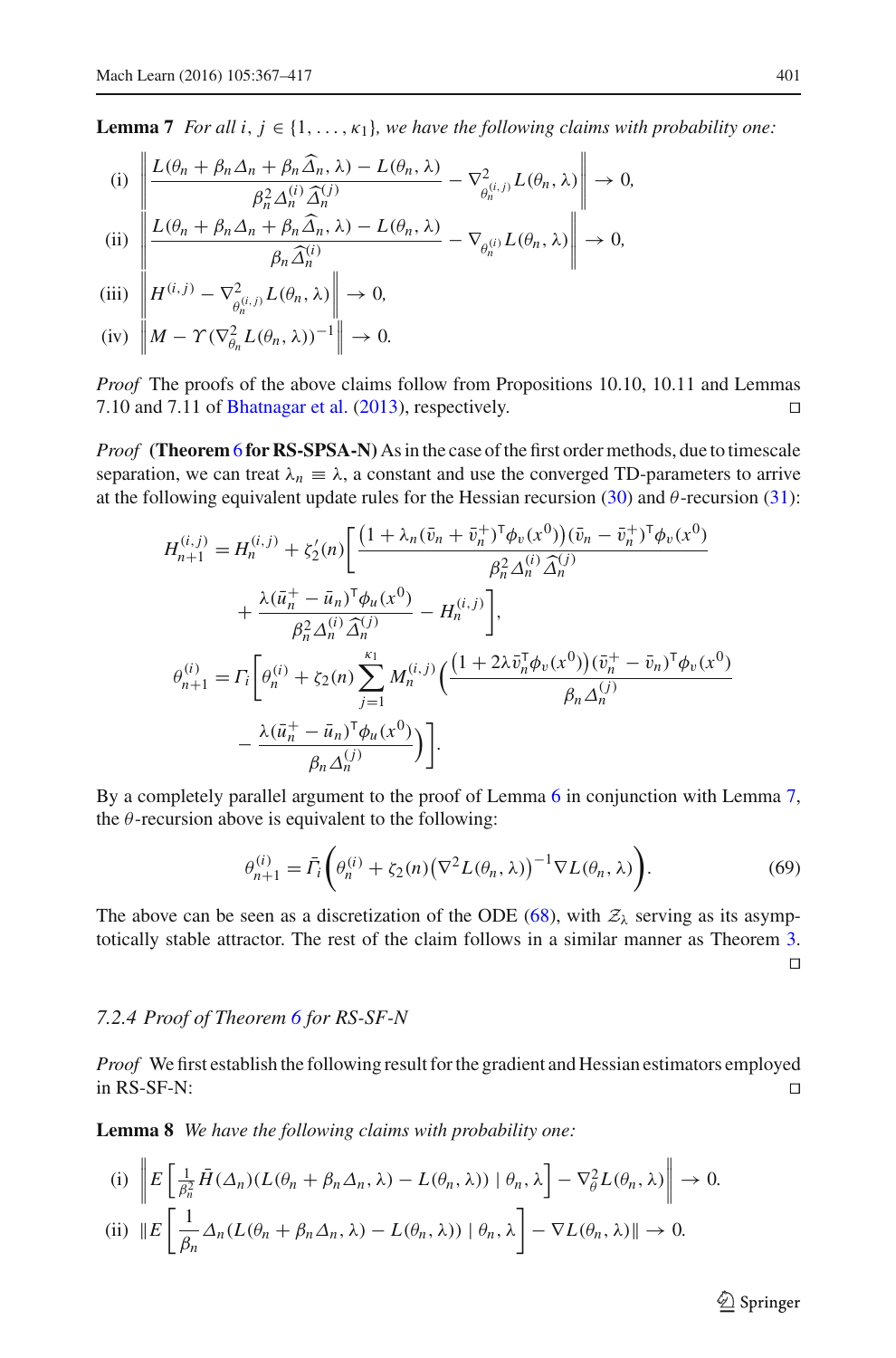*Proof* [The proofs of the above claims follow from Propositions 10.1 and 10.2 of](#page-48-10) Bhatnagar et al. [\(2013](#page-48-10)), respectively. □

The rest of the analysis is identical to that of RS-SPSA-N.

*Remark 11* (**On convergence rate**) In the above, we established asymptotic limits for all our algorithms using the ODE approach. To the best of our knowledge, there are no convergence rate results available for multi-timescale stochastic approximation schemes, and hence, for actor-critic algorithms. This is true even for the actor-critic algorithms that do not incorporate any risk criterion. In [Konda and Tsitsiklis\(2004](#page-49-26)), the authors provide asymptotic convergence rate results for *linear* two-timescale recursions. It would be an interesting direction for future research to obtain concentration bounds for general (non-linear) two-timescale schemes.

While a rigorous analysis on convergence rate of our proposed schemes is difficult, one could make a few concessions and use the following argument to see that the SPSA-based algorithms converge quickly: In order to analyse the rate of convergence of  $\theta$ -recursion, assume (for sufficiently large *n*) that the TD-critic has converged in the inner-loop. This is because, the trajectory lengths  $m_n \to \infty$  as  $n \to \infty$  and under appropriate step-size settings (or with iterate averaging) one can obtain convergence rate of the order  $O(1/\sqrt{m})$  on the root mean square error of TD (see Theorem [1\)](#page-14-2). Now, if one holds  $\lambda$  fixed, then invoking asymptotic normality results for SPSA [see Proposition 2 in [Spall](#page-50-11) [\(1992\)](#page-50-11)] it can be shown that  $n^{1/3}(\theta_n - \theta^{\lambda})$  is asymptotically normal, where  $\theta^{\lambda}$  is a limit point in the set  $\mathcal{Z}_{\lambda}$ . Similar results also hold for second-order SPSA variants [cf. Theorem 3a in [Spall](#page-50-13) [\(2000\)](#page-50-13)]. Both the aforementioned claims are proved using a well-known result on asymptotic normality of stochastic approximation schemes due to [Fabian](#page-49-27) [\(1968\)](#page-49-27).

The second-order schemes such as RS-SPSA-N score over their first order counterpart RS-SPSA-G from a asymptotic normality results perspective. This is because obtaining the optimal convergence rate for RS-SPSA-G requires that the step-size  $\zeta_2(n)$  is set to  $\zeta_2(0)/n$ where  $\zeta_2(0) > 1/\lambda_{\min}(\nabla^2_{\theta}L(\theta^{\lambda}, \lambda))$ , whereas there is no such constraint for the second-order algorithm RS-SPSA-N. Here  $\lambda_{\min}(A)$  denotes the minimum eigenvalue of the matrix A. The reader is referred to [Dippon and Renz](#page-49-28) [\(1997](#page-49-28)) for a detailed discussion on convergence rate of (one timescale) SPSA-based schemes using asymptotic mean-square error.

*Remark 12* (**Unstable equilibria**) The limit set  $\mathcal{Z}_{\lambda}$  contains both stable and unstable equilibria and the  $\theta$ -recursion can possibly end up in a unstable equilibrium point. One may avoid this situation by including additional noise in the randomized policy that drives the θ-recursion. For instance, define a η-offset policy as

$$
\hat{\mu}(a \mid x) = \frac{\mu(a \mid x) + \eta}{\sum_{a' \in \mathcal{A}(x)} (\mu(a' \mid x) + \eta)}.
$$

The above policy can be used in place of the regular  $\mu(\cdot | x)$ , so that the algorithm is pulled away from an unstable equilibria. Providing theoretical guarantees for such a scheme is non-trivial and we have left it for future work.

# <span id="page-35-0"></span>**8 Convergence analysis of the average reward risk-sensitive actor-critic algorithm**

As in the discounted setting, we use the ODE approach [\(Borkar 2008\)](#page-49-15) to analyze the convergence of our average reward risk-sensitive actor-critic algorithm. The proof involves three main steps: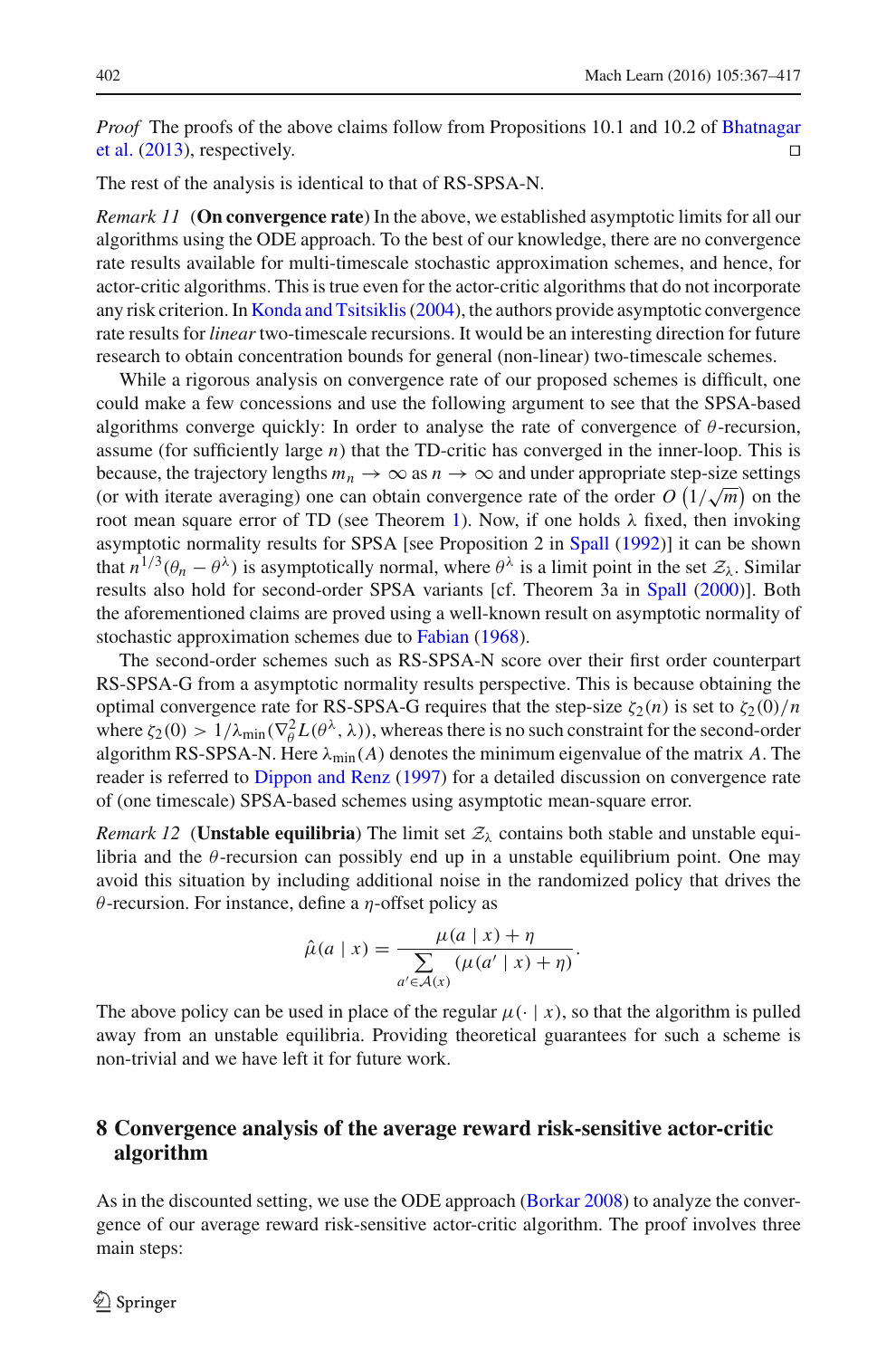- 1. The first step is the convergence of  $\rho$ ,  $\eta$ ,  $V$ , and  $U$ , for any fixed policy  $\theta$  and Lagrange multiplier  $\lambda$ . This corresponds to a TD(0) (with extension to  $\eta$  and *U*) proof. Using arguments similar to that in Step 2 of the proof of RS-SPSA-G, one can show that the θ and λ recursions track  $θ_t = 0$  and  $λ_t = 0$ , when viewed from the TD critic timescale  $\{\zeta_3(t)\}\$ . Thus, the policy  $\theta$  and Lagrange multiplier  $\lambda$  are assumed to be constant in the analysis of the critic recursion.
- 2. The second step is to show the convergence of  $\theta_n$  to an  $\varepsilon$ -neighborhood  $\mathcal{Z}_{\lambda}^{\varepsilon}$  of the set of asymptotically stable equilibria  $\mathcal{Z}_{\lambda}$  of ODE

$$
\dot{\theta}_t = \check{\Gamma}(\nabla L(\theta_t, \lambda)),\tag{70}
$$

<span id="page-36-0"></span>where the projection operator  $\tilde{\Gamma}$  ensures that the evolution of  $\theta$  via the ODE [\(70\)](#page-36-0) stays within the compact and convex set  $\Theta \subset \mathbb{R}^{k_1}$  and is defined in [\(56\)](#page-28-3). Again here it is assumed that  $\lambda$  is fixed because  $\theta$ -recursion is on a faster time-scale than  $\lambda$ 's.

3. The final step is the convergence of  $\lambda$  and showing that the whole algorithm converges to a local saddle point of  $L(\theta, \lambda)$ , where the limit is shown to satisfy the variance constraint in [\(40\)](#page-21-2).

#### <span id="page-36-2"></span>**Step 1: Critic's convergence**

**Lemma 9** *For any given policy*  $\mu$ ,  $\{\widehat{\rho}_n\}$ ,  $\{\widehat{\eta}_n\}$ ,  $\{v_n\}$ *, and*  $\{u_n\}$ *, defined in Algorithm [2](#page-23-1) and by the critic recursion* [\(46\)](#page-23-2) *converge to*  $\rho(\mu)$ ,  $\eta(\mu)$ ,  $v^{\mu}$ , and  $u^{\mu}$  almost surely, where  $v^{\mu}$  and  $u^{\mu}$ *are the unique solutions to*

$$
\Phi_v^{\mathsf{T}} \mathbf{D}^\mu \Phi_v v^\mu = \Phi_v^{\mathsf{T}} \mathbf{D}^\mu T_v^\mu (\Phi_v v^\mu), \quad \Phi_u^{\mathsf{T}} \mathbf{D}^\mu \Phi_u u^\mu = \Phi_u^{\mathsf{T}} \mathbf{D}^\mu T_u^\mu (\Phi_u u^\mu), \tag{71}
$$

<span id="page-36-1"></span>*respectively. In* [\(71\)](#page-36-1)*,*  $D^{\mu}$  *denotes the diagonal matrix with entries*  $d^{\mu}(x)$  *for all*  $x \in \mathcal{X}$ *, and*  $T_v^{\hat\mu}$  *and*  $T_u^{\hat\mu}$  *are the Bellman operators for the differential value and square value functions of policy* μ*, defined as*

$$
T_v^{\mu} J = r^{\mu} - \rho(\mu)e + P^{\mu} J, \quad T_u^{\mu} J = R^{\mu} r^{\mu} - \eta(\mu)e + P^{\mu} J,
$$
 (72)

*where*  $r^{\mu}$  and  $P^{\mu}$  are the reward vector and transition probability matrix of policy  $\mu$ ,  $R^{\mu}$  = *diag*(*r* <sup>μ</sup>)*, and e is a vector of size n (the size of the state space* X *) with elements all equal to one.*

*Proof* The proof for the average reward  $\rho(\mu)$  and differential value function  $v^{\mu}$  follows in a similar manner as Lemma 5 in [Bhatnagar et al.](#page-48-4) [\(2009a\)](#page-48-4). It is based on verifying the Assumptions (A1)–(A2) of [Borkar and Meyn](#page-49-22) [\(2000](#page-49-22)), and uses the second part of Assumption (A3) of our paper, i.e.,  $v \in \mathbb{R}^k$ , for every  $v \in \mathbb{R}^k$ . The proof for  $\rho(\mu)$  and  $v^{\mu}$  can be easily extended to the square average reward  $\eta(\mu)$  and square differential value function  $u^{\mu}$ . □

#### **Step 2: Actor's convergence**

Let  $\mathcal{Z}_{\lambda} = \{ \theta \in \Theta : \check{\Gamma}(-\nabla L(\theta, \lambda)) = 0 \}$  denote the set of asymptotically stable equilibrium points of the ODE [\(70\)](#page-36-0) and  $\mathcal{Z}_{\lambda}^{\varepsilon} = \{ \theta \in \Theta : ||\theta - \theta_0|| < \varepsilon, \theta_0 \in \mathcal{Z}_{\lambda} \}$  denote the set of points in the  $\varepsilon$ -neighborhood of  $\mathcal{Z}_{\lambda}$ . The main result regarding the convergence of the policy parameter in [\(47\)](#page-23-3) is as follows:

**Theorem 7** *Assume* (A1)–(A4). Then, given  $\varepsilon > 0$ ,  $\exists \beta > 0$  such that for  $\theta_n$ ,  $n \ge 0$  obtained *by the algorithm, if*  $\sup_{\theta_n}$   $\|\mathcal{B}(\theta_n, \lambda)\| < \beta$ *, then*  $\theta_n$  *governed by* [\(47\)](#page-23-3) *converges almost surely to*  $\mathcal{Z}_{\lambda}^{\varepsilon}$  *as*  $n \to \infty$ *.*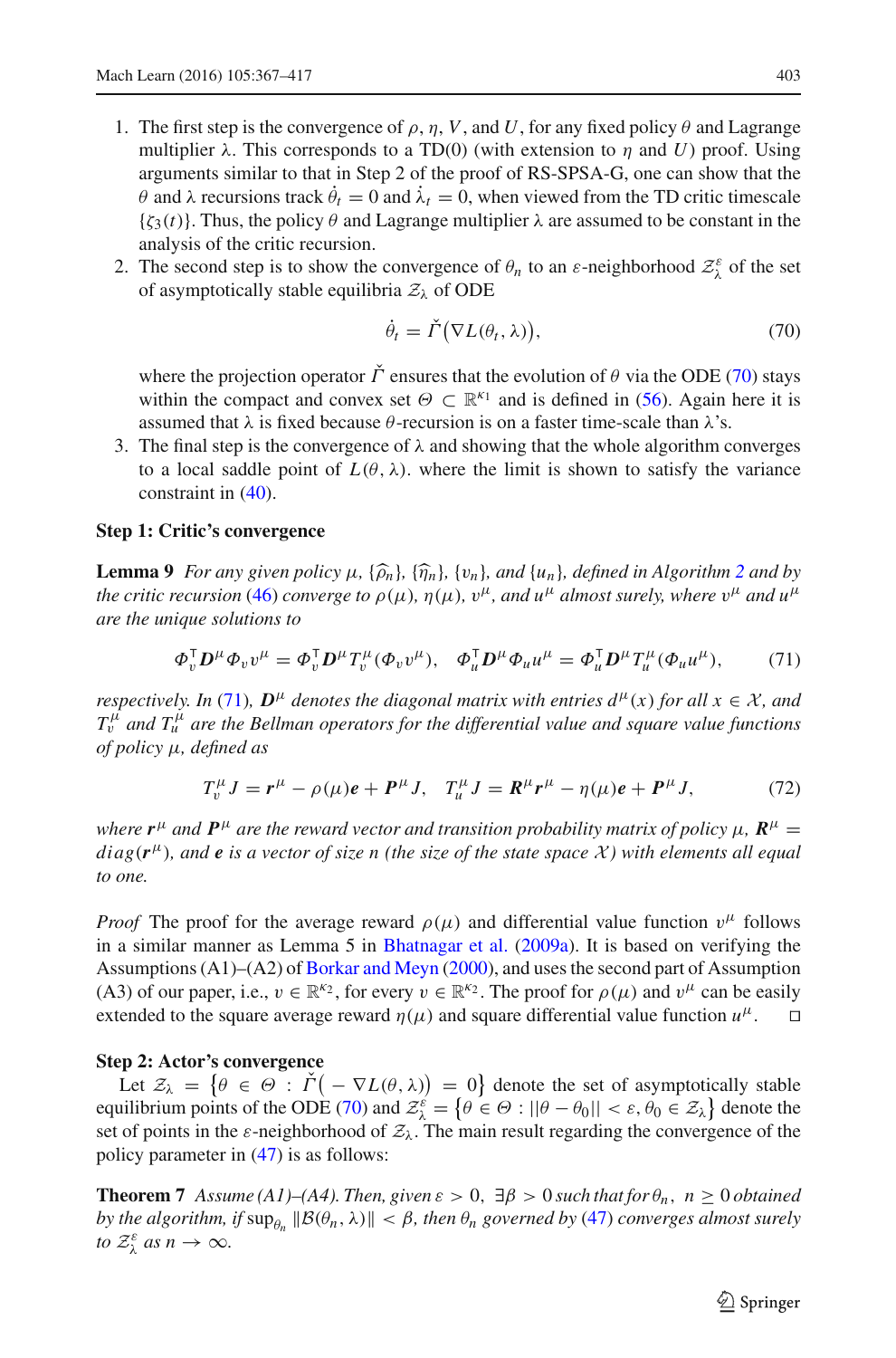*Proof* Let  $\mathcal{F}(n) = \sigma(\theta_m, m \leq n)$  denote a sequence of  $\sigma$ -fields. We have

$$
\theta_{n+1} = \Gamma\left(\theta_n - \zeta_2(n)\left(-\delta_n\psi_n + \lambda(\epsilon_n\psi_n - 2\widehat{\rho}_{n+1}\delta_n\psi_n)\right)\right)
$$
  
\n
$$
= \Gamma\left(\theta_n + \zeta_2(n)(1 + 2\lambda\widehat{\rho}_{n+1})\delta_n\psi_n - \zeta_2(n)\lambda\epsilon_n\psi_n\right)
$$
  
\n
$$
= \Gamma\left(\theta_n - \zeta_2(n)\left[1 + 2\lambda\left((\widehat{\rho}_{n+1} - \rho(\theta_n)) + \rho(\theta_n)\right)\right]\mathbb{E}\left[\delta^{\theta_n}\psi_n|\mathcal{F}(n)\right]\right)
$$
  
\n
$$
- \zeta_2(n)\left[1 + 2\lambda\left((\widehat{\rho}_{n+1} - \rho(\theta_n)) + \rho(\theta_n)\right)\right]\left(\delta_n\psi_n - \mathbb{E}\left[\delta_n\psi_n|\mathcal{F}(n)\right]\right)
$$
  
\n
$$
- \zeta_2(n)\left[1 + 2\lambda\left((\widehat{\rho}_{n+1} - \rho(\theta_n)) + \rho(\theta_n)\right)\right]\mathbb{E}\left[(\delta_n - \delta^{\theta_n})\psi_n|\mathcal{F}(n)\right]
$$
  
\n
$$
+ \zeta_2(n)\lambda\mathbb{E}\left[\epsilon^{\theta_n}\psi_n|\mathcal{F}(n)\right] + \zeta_2(n)\lambda\left(\epsilon_n\psi_n - \mathbb{E}\left[\epsilon_n\psi_n|\mathcal{F}(n)\right]\right)
$$
  
\n
$$
+ \zeta_2(n)\lambda\mathbb{E}\left[(\epsilon_n - \epsilon^{\theta_n})\psi_n|\mathcal{F}(n)\right].
$$

By setting  $\xi_n = \hat{\rho}_{n+1} - \rho(\theta_n)$ , we may write the above equation as

<span id="page-37-0"></span>
$$
\theta_{n+1} = \Gamma\left(\theta_n - \zeta_2(n)\left[1 + 2\lambda\left(\xi_n + \rho(\theta_n)\right)\right]\mathbb{E}\left[\delta^{\theta_n}\psi_n|\mathcal{F}(n)\right] \right)
$$
(73)  

$$
- \zeta_2(n)\left[1 + 2\lambda\left(\xi_n + \rho(\theta_n)\right)\right]\underbrace{\left(\delta_n\psi_n - \mathbb{E}\left[\delta_n\psi_n|\mathcal{F}(n)\right]\right)}_{*}
$$
  

$$
- \zeta_2(n)\left[1 + 2\lambda\left(\xi_n + \rho(\theta_n)\right)\right]\underbrace{\mathbb{E}\left[(\delta_n - \delta^{\theta_n})\psi_n|\mathcal{F}(n)\right]}_{+}
$$
  

$$
+ \zeta_2(n)\lambda\mathbb{E}\left[\epsilon^{\theta_n}\psi_n|\mathcal{F}(n)\right] + \zeta_2(n)\lambda\underbrace{\left(\epsilon_n\psi_n - \mathbb{E}\left[\epsilon_n\psi_n|\mathcal{F}(n)\right]\right)}_{*}
$$
  

$$
+ \zeta_2(n)\lambda\underbrace{\mathbb{E}\left[(\epsilon_n - \epsilon^{\theta_n})\psi_n|\mathcal{F}(n)\right]}_{+}
$$
(74)

Since Algorithm [2](#page-23-1) uses an unbiased estimator for  $\rho$ , we have  $\widehat{\rho}_{n+1} \to \rho(\theta_n)$ , and thus,  $\xi_n \to \infty$ 0. The terms (+) asymptotically vanish in light of Lemma [9](#page-36-2) (Critic convergence). Finally the terms (∗) can be seen to vanish using standard martingale arguments [cf. Theorem 2 in [Bhatnagar et al.](#page-48-4) [\(2009a\)](#page-48-4)]. Thus, [\(73\)](#page-37-0) can be seen to be equivalent in an asymptotic sense to

$$
\theta_{n+1} = \Gamma\left(\theta_n - \zeta_2(n)\left[1 + 2\lambda \rho(\theta_n)\right] \mathbb{E}\left[\delta^{\theta_n} \psi_n | \mathcal{F}(n)\right] + \zeta_2(n)\lambda \mathbb{E}\left[\epsilon^{\theta_n} \psi_n | \mathcal{F}(n)\right]\right).
$$
 (75)

<span id="page-37-1"></span>From the foregoing, it can be seen that the actor recursion in [\(47\)](#page-23-3) asymptotically tracks the stable fixed points of the ODE

$$
\dot{\theta}_t = \check{\Gamma}\Big(\nabla L(\theta_t, \lambda) + \mathcal{B}(\theta_t, \lambda)\Big). \tag{76}
$$

 $\bigcirc$  Springer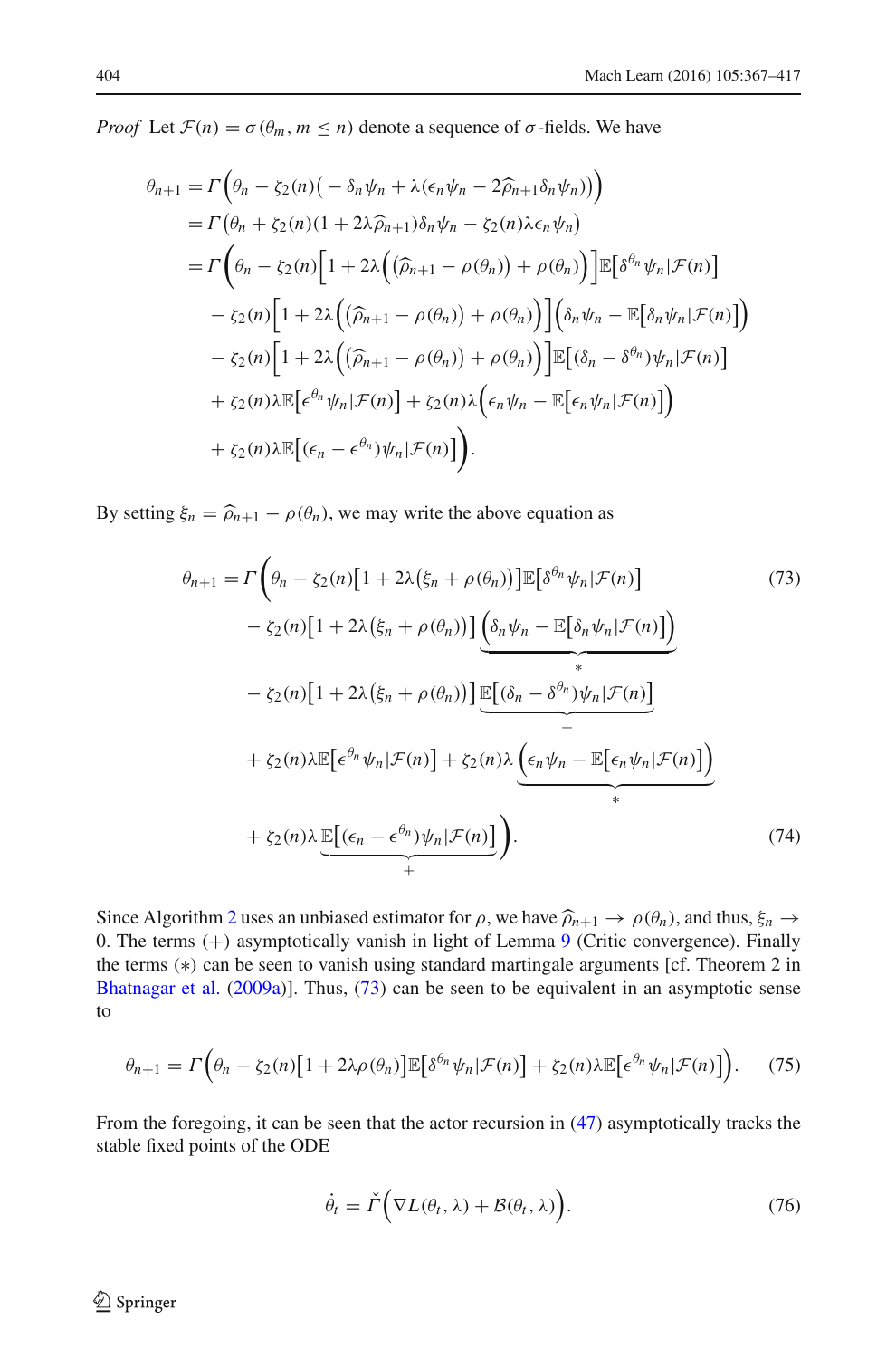Note that the bias of Algorithm [2](#page-23-1) in estimating  $\nabla L(\theta, \lambda)$  is (see Lemma [5\)](#page-24-0)

$$
\mathcal{B}(\theta, \lambda) = \sum_{x} \mathbf{D}^{\theta}(x) \Big\{ - \left(1 + 2\lambda \rho(\theta)\right) \Big[\nabla \bar{V}^{\theta}(x) - \nabla v^{\theta \top} \phi_{v}(x)\Big] + \lambda \Big[\nabla \bar{U}^{\theta}(x) - \nabla u^{\theta \top} \phi_{u}(x)\Big] \Big\}.
$$

Since the bias  $\sup_{\theta} ||\mathcal{B}(\theta, \lambda)|| \to 0$  by assumption, the trajectories [\(76\)](#page-37-1) converge to those of [\(55\)](#page-28-1) uniformly on compacts for the same initial condition and the claim follows. ⊓⊔

*Remark 13* (**Bias in estimating gradient**) We do not always expect that  $\sup_{\theta} ||\mathcal{B}(\theta, \lambda)|| \to 0$ . However, if there is no bias or negligibly small bias in the actor-critic algorithm, which is directly related to the choice of the critic's function space, then we will definitely gain from using actor-critic instead of policy gradient. Note that the choice between actor-critic and policy gradient is a bias–variance tradeoff, and similar to any other bias–variance tradeoff, if the variance reduction is more significant (given the number of samples used to estimate each gradient) than the introduced bias, then it would be advantageous to use actor-critic instead of policy gradient. Also note that this tradeoff exists even in the original form (risk neutral) of actor-critic and policy gradient and has nothing to do with the risk-sensitive objective function studied in this paper. For more details on this, we refer the reader to Theorem 2 and Remark 2 in [Bhatnagar et al.](#page-48-18) [\(2009b](#page-48-18)).

#### **Step 3:** λ **Convergence and overall convergence of the algorithm**

As in the discounted setting, we first show that the  $\lambda$ -recursion converges and then prove convergence to a local saddle point of  $L(\theta, \lambda)$ . Consider the ODE

<span id="page-38-1"></span>
$$
\dot{\lambda}_t = \check{\varGamma}_{\lambda} \big( \Lambda(\theta^{\lambda_t}) - \alpha \big), \tag{77}
$$

where  $\Gamma_{\lambda}$  is a projection operator that forces the evolution of  $\lambda$  via [\(65\)](#page-31-1) is within [0,  $\lambda_{\text{max}}$ ] and is defined in [\(66\)](#page-31-2).

**Theorem 8**  $\lambda_n \to \mathcal{F}$  almost surely as  $t \to \infty$ , where  $\mathcal{F} \triangleq \{\lambda \mid \lambda \in [0, \lambda_{\max}], \check{\Gamma}_\lambda(A(\theta^\lambda))$  $\alpha$ ) = 0,  $\theta^{\lambda} \in \mathcal{Z}_{\lambda}$ .

*Proof* [The proof follows in a similar manner as that of Theorem 3 in](#page-48-19) Bhatnagar and Lakshmanan [\(2012\)](#page-48-19). ⊓⊔

As in the discounted setting, the following proposition claims that the limit  $\theta^{\lambda^*}$  corresponding to  $\lambda^*$  satisfies the variance constraint in [\(40\)](#page-21-2), i.e.,

**Proposition 2** For any  $\lambda^*$  in  $\hat{\mathcal{F}} \stackrel{\triangle}{=} {\lambda \mid \lambda \in [0, \lambda_{\max})}, \ \check{\Gamma}_{\lambda} [\Lambda^{\theta^{\lambda}}(x^0) - \alpha] = 0, \ \theta^{\lambda} \in \mathcal{Z}_{\lambda} }$ *the corresponding limiting point*  $\theta^{\lambda^*}$  satisfies the variance constraint  $\Lambda^{\theta^{\lambda^*}}(x^0) \leq \alpha$ .

Using arguments similar to that used to prove convergence of RS-SPSA-G, it can be shown that that the ODE [\(77\)](#page-38-1) is equivalent to  $\dot{\lambda}_t = \check{\Gamma} \lambda \left[ \nabla_{\lambda} L(\theta^{\bar{\lambda}_t}, \lambda_t) \right]$  and thus, the actor parameters  $(θ<sub>n</sub>, λ<sub>n</sub>)$  updated according to [\(47\)](#page-23-3) converge to a (local) saddle point  $(θ<sup>λ<sup>*</sup></sup>, λ<sup>*</sup>)$  of  $L(θ, λ)$ . Morever, the limiting point  $\theta^{\lambda^*}$  satisfies the variance constraint in [\(40\)](#page-21-2).

### <span id="page-38-0"></span>**9 Experimental results**

We evaluate our algorithms in the context of a traffic signal control application. The objective in our formulation is to minimize the total number of vehicles in the system, which indirectly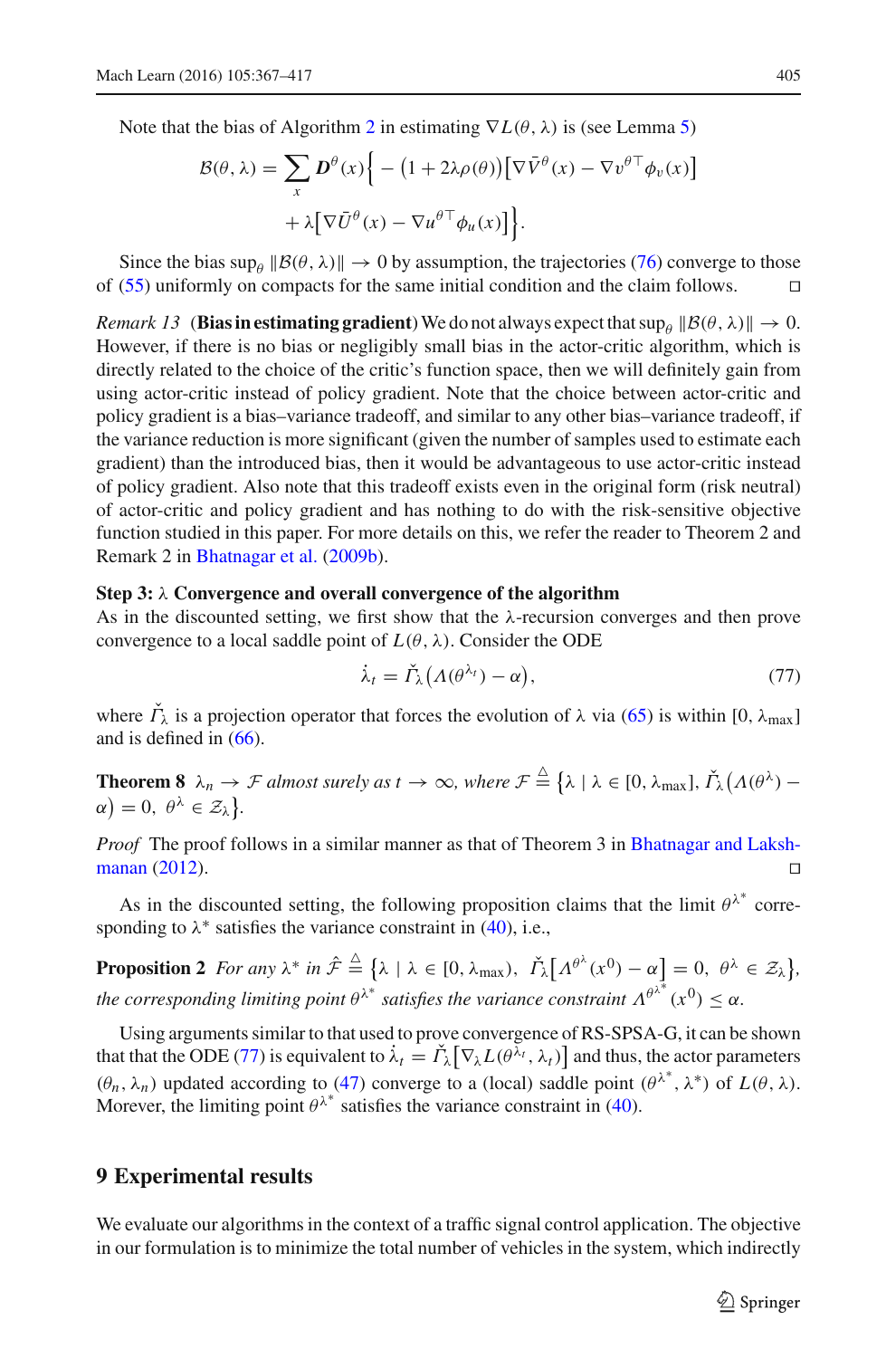minimizes the delay experienced by the system. The motivation behind using a risk-sensitive control strategy is to reduce the variations in the delay experienced by road users.

#### **9.1 Implementation**

We consider both infinite horizon discounted and average settings for the traffic signal control MDP, formulated as in [Prashanth and Bhatnagar](#page-49-29) [\(2011](#page-49-29)). We briefly recall their formulation here: The state at each time *t*, *xn*, is the vector of queue lengths and elapsed times and is given by  $x_n = (q_1(n), \ldots, q_N(n), t_1(n), \ldots, t_N(n))$ , where N is the number of signalled lanes in the road network considered. Here  $q_i$  and  $t_i$  denote the queue length and elapsed time since the signal turned to red on lane  $i$ . The actions  $a_n$  belong to the set of feasible sign configurations. The single-stage cost function  $h(x_n)$  is defined as follows:

<span id="page-39-0"></span>
$$
h(x_n) = r_1 * \Big[ \sum_{i \in I_p} r_2 * q_i(n) + \sum_{i \notin I_p} s_2 * q_i(n) \Big] + s_1 * \Big[ \sum_{i \in I_p} r_2 * t_i(n) + \sum_{i \notin I_p} s_2 * t_i(n) \Big],
$$
(78)

where  $r_i$ ,  $s_i \ge 0$  such that  $r_i + s_i = 1$  for  $i = 1, 2$  and  $r_2 > s_2$ . The set  $I_p$  is the set of prioritized lanes in the road network considered. While the weights  $r_1$ ,  $s_1$  are used to differentiate between the queue length and elapsed time factors, the weights  $r_2$ ,  $s_2$  help in prioritization of traffic.

Given the above traffic control setting, we aim to minimize both the long run discounted and average sum of the cost function  $h(x_n)$  in [\(78\)](#page-39-0). The underlying policy that guides the selection of the sign configuration in each of the algorithms we implemented (see below for the complete list) is a parameterized Boltzmann family and has the form

$$
\mu_{\theta}(x, a) = \frac{e^{\theta^{\top}\phi_{x, a}}}{\sum_{a' \in \mathcal{A}(x)} e^{\theta^{\top}\phi_{x, a'}}}, \quad \forall x \in \mathcal{X}, \ \forall a \in \mathcal{A}.
$$
 (79)

<span id="page-39-2"></span>The experiments for each algorithm that we implement is comprised of the following two phases:

*Policy search phase* Here each iteration involved the simulation run with the nominal policy parameter  $\theta$  as well as the perturbed policy parameter  $\theta^+$  (algorithm-specific). We run each algorithm for 500 iterations, where the run length for a particular policy parameter is 150 steps.

*Policy test phase* After the completion of the policy search phase, we freeze the policy parameter and run 50 independent simulations with this (converged) choice of the parameter. The results presented subsequently are averages over these 50 runs.

We implement the following algorithms using the Green Light District (GLD) simulator (Wiering et al.  $2004$ )<sup>[8](#page-39-1)</sup>:

<span id="page-39-1"></span><sup>8</sup> We would like to point out that the experimental setting involves 'costs' and not 'rewards' and the algorithms implemented should be understood as optimizing a negative reward.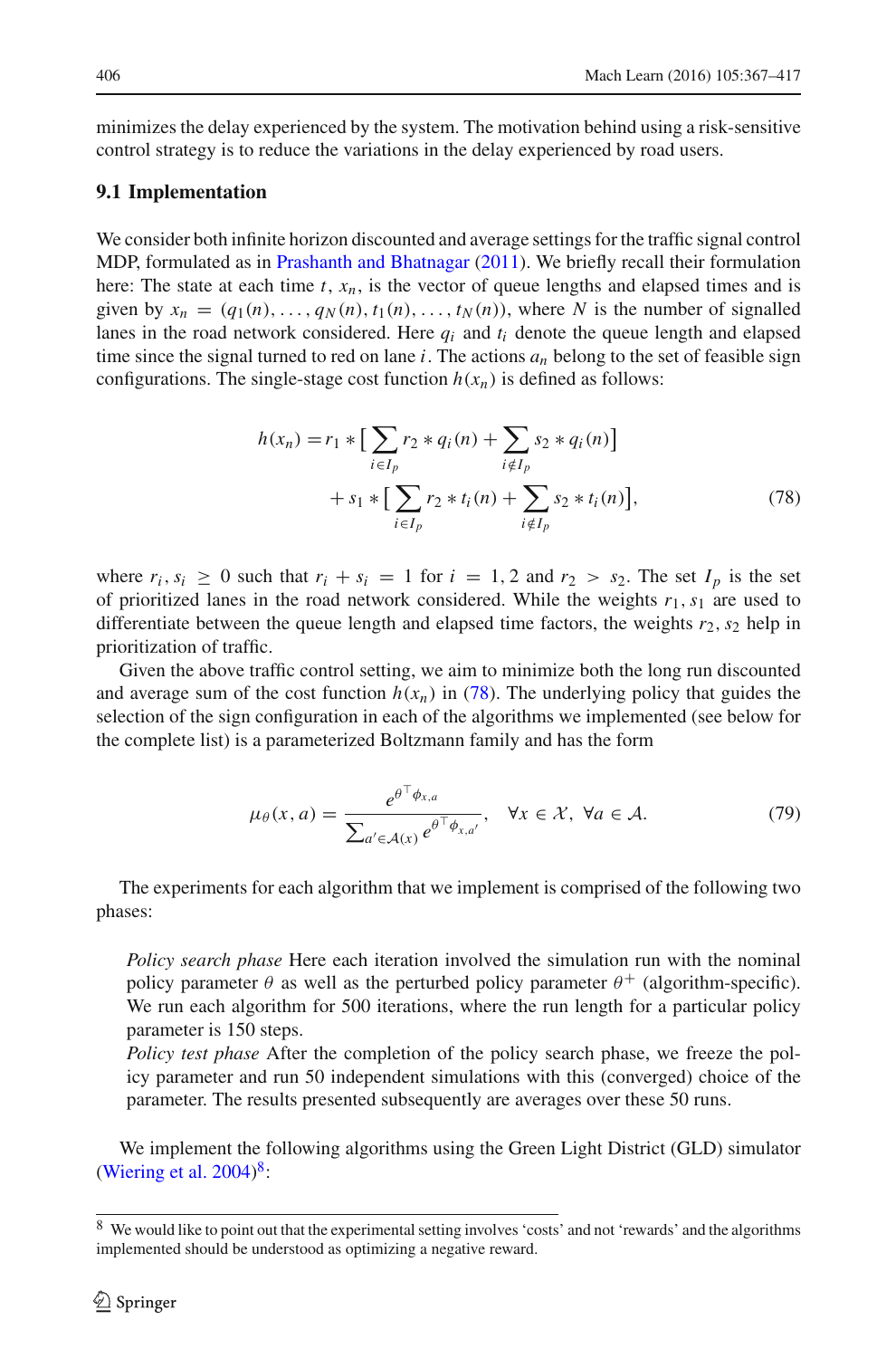#### *Discounted setting*

1. *SPSA-G* This is a first-order risk-neutral algorithm with SPSA-based gradient estimates that updates the parameter  $\theta$  as follows:

$$
\theta_{n+1}^{(i)} = \Gamma_i \left( \theta_n^{(i)} + \frac{\zeta_2(n)}{\beta \Delta_n^{(i)}} (v_n^+ - v_n)^{\mathsf{T}} \phi_v(x^0) \right),
$$

where the critic parameters  $v_n$ ,  $v_n^+$  are updated according to [\(13\)](#page-13-0). Note that this is a twotimescale algorithm with a TD critic on the faster timescale and the actor on the slower timescale. Unlike RS-SPSA-G, this algorithm, being risk-neutral, does not involve the Lagrange multiplier recursion.

2. *SF-G* This is a first-order risk-neutral algorithm that is similar to SPSA-G, except that the gradient estimation scheme used here is based on the smoothed functional (SF) technique. The update of the policy parameter in this algorithm is given by

$$
\theta_{n+1}^{(i)} = \Gamma_i \left( \theta_n^{(i)} + \zeta_2(n) \left( \frac{\Delta_n^{(i)}}{\beta} (v_n^+ - v_n)^T \phi_v(x^0) \right) \right).
$$

3. *SPSA-N* This is a risk-neutral algorithm and is the second-order counterpart of SPSA-G. The Hessian update in this algorithm is as follows: For  $i, j = 1, \ldots, \kappa_1, i < j$ , the update is

$$
H_{n+1}^{(i,j)} = H_n^{(i,j)} + \zeta_2'(n) \left[ \frac{(v_n - v_n^+)^{\mathsf{T}} \phi_v(x^0)}{\beta^2 \Delta_n^{(i)} \widehat{\Delta}_n^{(j)}} - H_n^{(i,j)} \right],\tag{80}
$$

and for  $i > j$ , we set  $H_{n+1}^{(i,j)} = H_{n+1}^{(j,i)}$ . As in RS-SPSA-N, let  $M_n \triangleq H_n^{-1}$ , where  $H_n = \Upsilon\left([H_n^{(i,j)}]_{i,j=1}^{|k_1|}\right)$ . The actor updates the parameter  $\theta$  as follows:

$$
\theta_{n+1}^{(i)} = \Gamma_i \bigg[ \theta_n^{(i)} + \zeta_2(n) \sum_{j=1}^{\kappa_1} M_n^{(i,j)} \bigg( \frac{(v_n^+ - v_n)^{\mathsf{T}} \phi_v(x^0)}{\beta \Delta_n^{(j)}} \bigg) \bigg]. \tag{81}
$$

The rest of the symbols, including the critic parameters, are as in RS-SPSA-N.

4. *SF-N* This is a risk-neutral algorithm and is the second-order counterpart of SF-G. It updates the Hessian and the actor as follows: For *i*,  $j, k = 1, \ldots, \kappa_1, j \lt k$ , the Hessian update is

$$
\text{Hessian:} \quad H_{n+1}^{(i,i)} = H_n^{(i,i)} + \zeta_2'(n) \bigg[ \frac{(\Delta_n^{(i)^2} - 1)}{\beta^2} (v_n - v_n^+)^{\mathsf{T}} \phi_v(x^0) - H_n^{(i,i)} \bigg],
$$
\n
$$
H_{n+1}^{(j,k)} = H_n^{(j,k)} + \zeta_2'(n) \bigg[ \frac{\Delta_n^{(j)} \Delta_n^{(k)}}{\beta^2} (v_n - v_n^+)^{\mathsf{T}} \phi_v(x^0) - H_n^{(j,k)} \bigg],
$$

and for  $j > k$ , we set  $H_{n+1}^{(j,k)} = H_{n+1}^{(k,j)}$ . As before, let  $M_n \stackrel{\triangle}{=} H_n^{-1}$ , with  $H_n$  formed as in SPSA-N. Then, the actor update for the parameter  $\theta$  is as follows:

**Actor:** 
$$
\theta_{n+1}^{(i)} = \Gamma_i \bigg[ \theta_n^{(i)} + \zeta_2(n) \sum_{j=1}^{\kappa_1} M_n^{(i,j)} \frac{\Delta_n^{(j)}}{\beta} (v_n^+ - v_n)^T \phi_v(x^0) \bigg].
$$

The rest of the symbols, including the critic parameters, are as in RS-SPSA-N.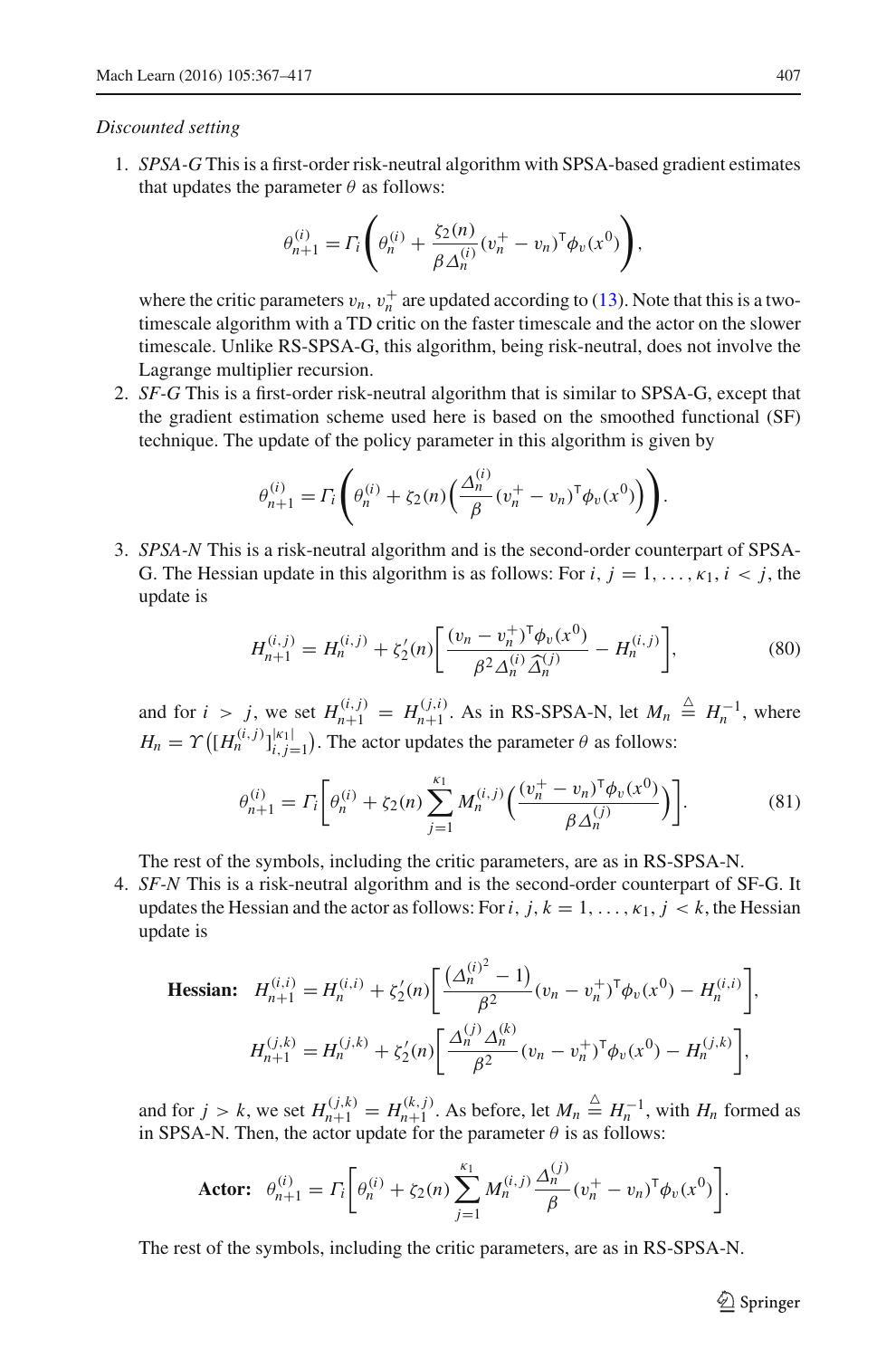- 5. *RS-SPSA-G* This is the first-order risk-sensitive actor-critic algorithm that attempts to solve [\(40\)](#page-21-2) and updates according to [\(19\)](#page-15-3).
- 6. *RS-SF-G* This is a first-order algorithm and the risk-sensitive variant of SF-G that updates the actor according to [\(20\)](#page-15-4).
- 7. *RS-SPSA-N* This is a second-order risk-sensitive algorithm that estimates gradient and Hessian using SPSA and updates them according to [\(31\)](#page-19-0).
- 8. *RS-SF-N* This second-order risk-sensitive algorithm is the SF counterpart of RS-SPSA-N, and updates according to [\(36\)](#page-20-1).
- 9. *TAMAR* This is a straightforward adaptation of the algorithm proposed in [Tamar et al.](#page-50-9)  $(2012)$  $(2012)$ . The main difference between this and our algorithms is that TAMAR uses a Monte Carlo critic, while our algorithms employ a TD critic. Moreover, TAMAR incorporates the  $\lambda$ -recursion that is identical to that of our algorithms (see Eq. [21\)](#page-15-0). In contrast, the algorithm proposed in [Tamar et al.](#page-50-9) [\(2012](#page-50-9)) is for a fixed  $\lambda$  that may not be optimal. Note that even though TAMAR is an algorithm proposed for a stochastic shortest path (SSP) setting, it can be implemented in the traffic signal control problem since we truncate the simulation after 150 steps.

Let  $D_n$  denote the sum of rewards obtained from a single simulation run in the policy search phase. Further, let  $z_n := \sum_{m=0}^{150} \nabla \ln \mu_\theta(x_m, a_m)$  denote the likelihood derivative. Then, the update rule is given by

$$
\tilde{V}_{n+1} = \tilde{V}_n + \zeta_3(n) (D_n - \tilde{V}_n)
$$
\n
$$
\tilde{\Lambda}_{n+1} = \tilde{\Lambda}_n + \zeta_3(n) (D_n^2 - \tilde{V}_n^2 - \tilde{\Lambda}_n)
$$
\n
$$
\theta_{n+1}^{(i)} = \Gamma_i \left( \theta_n + \zeta_2(n) (D_n - \lambda_n (D_n^2 - 2D_n \tilde{V}_n)) z_n^{(i)} \right), i = 1, \dots, \kappa_1,
$$
\n
$$
\lambda_{n+1} = \Gamma_\lambda \left[ \lambda_n + \zeta_1(n) \left( \Lambda_n - \alpha \right) \right].
$$

Note that the  $\theta$ -recursion above corrects an error (we believe it is a typo) in the corresponding update rule [i.e., Eq. 13 in [Tamar et al.](#page-50-9) [\(2012](#page-50-9))]. Unlike the above, Eq. 13 in [Tamar et al.](#page-50-9) [\(2012\)](#page-50-9) is missing the multiplier  $D_n$  in the last term in the  $\theta$ -recursion. The latter multiplier originates from the gradient of the value function [see Lemma 4.2 in [Tamar et al.](#page-50-9) [\(2012](#page-50-9))].

#### *Average setting*

- 1. *AC* This is an actor-critic algorithm that minimizes the long-run average sum of the single-stage cost function  $h(x_n)$ , without considering any risk criteria. This is similar to Algorithm 1 in [Bhatnagar et al.](#page-48-4) [\(2009a\)](#page-48-4).
- 2. *RS-AC* This is the risk-sensitive actor-critic algorithm that attempts to solve [\(40\)](#page-21-2) and is described in Sect. [6.](#page-23-0)

All our algorithms incorporate function approximation owing to the curse of dimensionality associated with larger road networks. For instance, assuming only 20 vehicles per lane of a 2  $\times$  2-grid network, the cardinality of the state space is approximately of the order  $10^{32}$ and the situation is aggravated as the size of the road network increases. We employ the feature selection scheme from [Prashanth and Bhatnagar](#page-49-30) [\(2012\)](#page-49-30) in each of our algorithms. The features are obtained with coarse congestion estimates along the lanes of the road network as input. For instance, instead of the exact queue length on a lane, the coarse congestion information specifies whether the queue length was between 0 to  $L_1$  units, between  $L_1$  and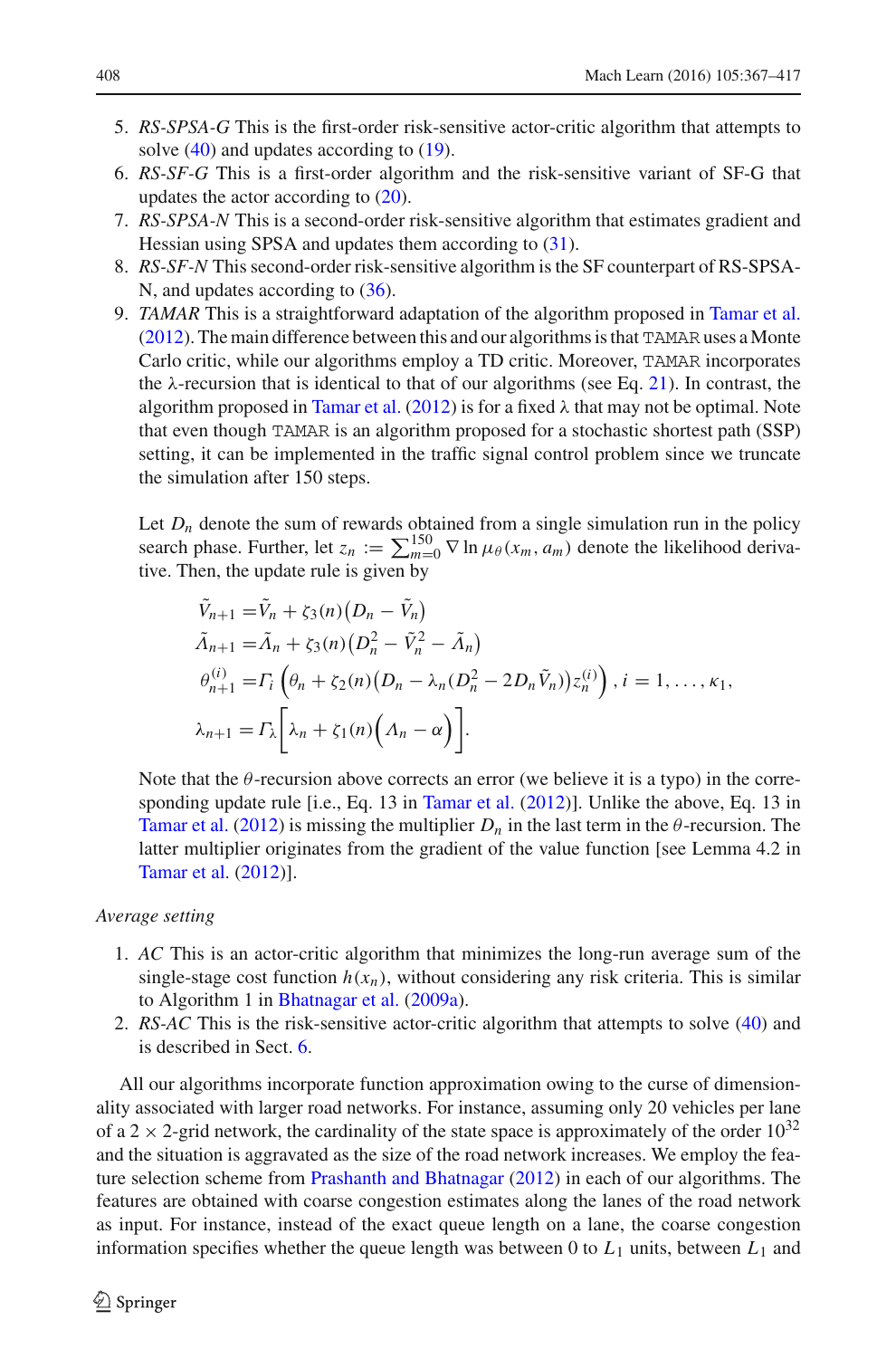

<span id="page-42-0"></span>**Fig. 2** The  $2 \times 2$ -grid network used in our traffic signal control experiments

 $L_2$  units or greater than  $L_2$  units. By placing magnetic sensor loops on the lane at distances  $L_1$  and  $L_2$  from the junction, it is possible to obtain coarse congestion information. Assume another threshold  $T_1$  for the elapsed time. Using the aforementioned coarse inputs on queue lengths and elapsed times for each lane in the road network considered, the feature selection is performed in a graded fashion as follows: queue length less than  $L_1$  and elapsed time less than  $T_1$  leading a to feature value that recommends red light, queue length more than  $L_2$  and elapsed time more than  $T_1$  leading to a feature value that recommends green light, with the feature values for the intermediate scenarios graded appropriately. For a detailed description of [the feature selection scheme, the reader is referred to Section V-B of](#page-49-30) Prashanth and Bhatnagar [\(2012\)](#page-49-30). The values *L*1, *L*<sup>2</sup> and *T*<sup>1</sup> are set to 6, 14 and 130, as recommended in [Prashanth and Bhatnagar](#page-49-30) [\(2012\)](#page-49-30).

Figure [2](#page-42-0) shows a snapshot of the road network used for conducting the experiments from GLD simulator. Traffic is added to the network at each time step from the edge nodes. The spawn frequencies specify the rate at which traffic is generated at each edge node and follow a Poisson distribution. The spawn frequencies are set such that the proportion of the number of vehicles on the main roads (the horizontal ones in Fig. [2\)](#page-42-0) to those on the side roads is in the ratio of 100:5. This setting is close to what is observed in practice and has also been used for instance in [Prashanth and Bhatnagar](#page-49-29) [\(2011](#page-49-29)) and [Prashanth and Bhatnagar](#page-49-30) [\(2012\)](#page-49-30). In all our experiments, we set the weights in the single stage cost function [\(78\)](#page-39-0) as follows:  $r_1 = r_2 = 0.5$  and  $r_2 = 0.6$ ,  $s_2 = 0.4$ . For the SPSA and SF-based algorithms in the discounted setting, we set the parameter  $\delta = 0.2$  and the discount factor  $\gamma = 0.9$ . The parameter  $\alpha$  in the formulations [\(40\)](#page-21-2) and [\(3\)](#page-7-1) was set to 20. The step-size sequences are chosen as follows:

$$
\zeta_1(n) = \frac{1}{n}, \quad \zeta_2(n) = \frac{1}{n^{0.75}}, \quad \zeta_2'(n) = \frac{1}{n^{0.7}}, \quad \zeta_3(n) = \frac{1}{n^{0.66}}, \quad n \ge 1. \tag{82}
$$

Further, the constant *k* related to  $\zeta_4(n)$  in the risk-sensitive average reward algorithm is set to 1. It is easy to see that the choice of step-sizes above satisfies (A4). The projection operator Γ*<sup>i</sup>* was set to project the iterate  $\theta^{(i)}$  onto the set [0, 10], for all  $i = 1, ..., \kappa_1$ , while the projection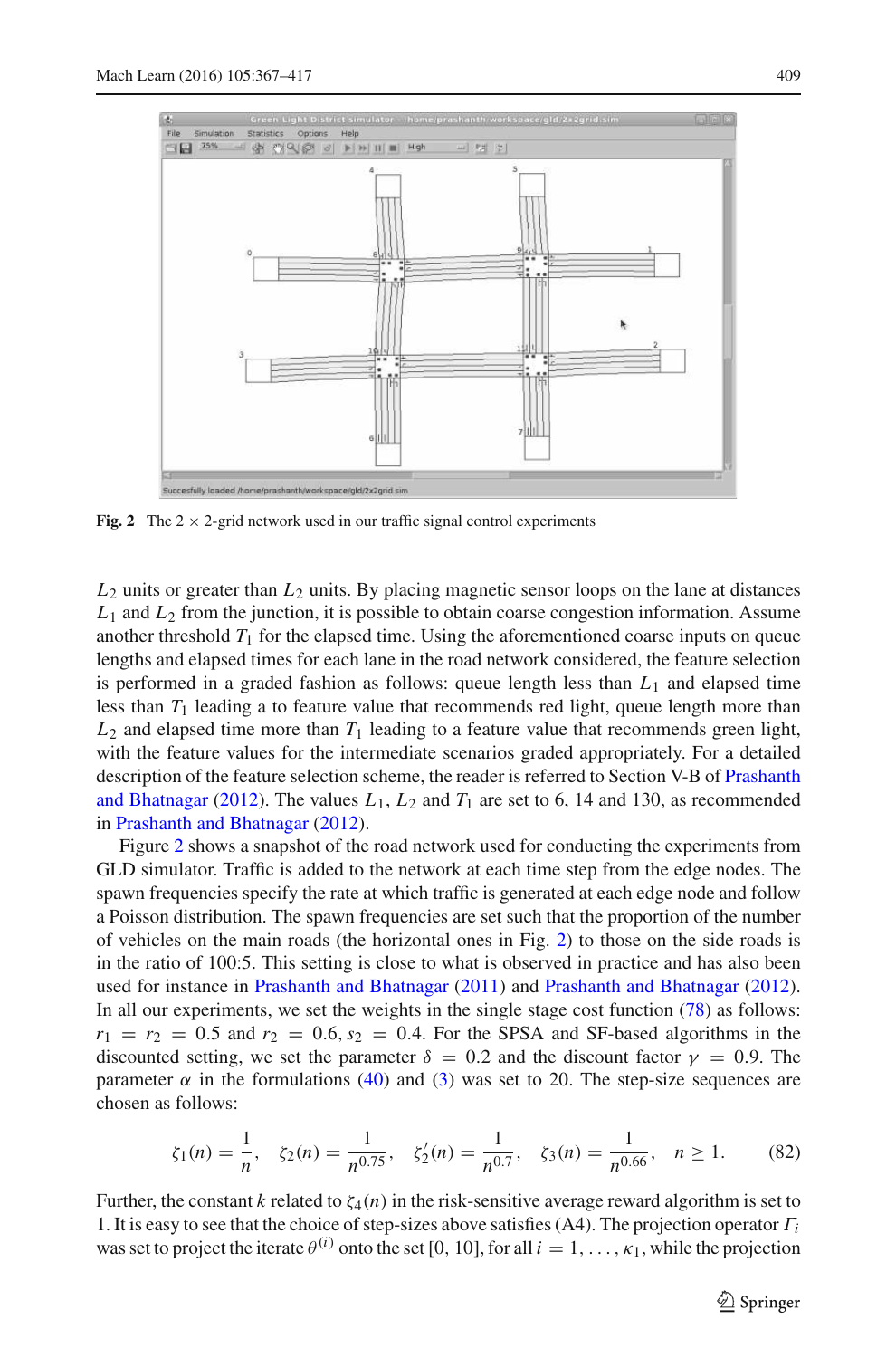

<span id="page-43-0"></span>**Fig. 3** Performance comparison in the discounted setting using the distribution of  $D^{\theta}(x^0)$ . **a** SPSA-G versus RS-SPSA-G, **b** SF-G versus RS-SF-G, **c** SPSA-N versus RS-SPSA-N, **d** SF-N versus RS-SF-N

operator for the Lagrange multiplier used the set [0, 1000]. The initial policy parameter  $\theta_0$  was set to the  $\kappa_1$ -dimensional vector of ones. All the experiments were performed on a 2.53GHz Intel quad core machine with 3.8GB RAM.

# **9.2 Results**

Figure [3](#page-43-0) shows the distribution of the discounted cumulative cost  $D^{\theta}(x^0)$  for the algorithms in the discounted setting. Figure [4](#page-44-0) shows the total arrived road users (TAR) obtained for all the algorithms in the discounted setting, whereas Fig. [5](#page-44-1) presents the average junction waiting time (AJWT) for the first-order SF-based algorithm  $RS-SF-G<sup>9</sup>$  $RS-SF-G<sup>9</sup>$  $RS-SF-G<sup>9</sup>$  TAR is a throughput metric that measures the number of road users who have reached their destination, whereas AJWT is a delay metric that quantifies the average delay experienced by the road users.

The performance of the algorithms in the average setting is presented in Fig. [6.](#page-45-0) In particular, Fig. [6a](#page-45-0) shows the distribution of the average reward  $\rho$ , while Fig. [6b](#page-45-0) presents the average junction waiting time (AJWT) for the average cost algorithms.

**Observation 1** *Risk-sensitive algorithms that we propose result in a long-term (discounted or average) cost that is higher than their risk-neutral variants, but with a significantly lower empirical variance of the cost in both discounted as well as average cost settings.*

<span id="page-43-1"></span><sup>&</sup>lt;sup>9</sup> The AJWT performance of the other algorithms in the discounted setting is similar and the corresponding plots are omitted here.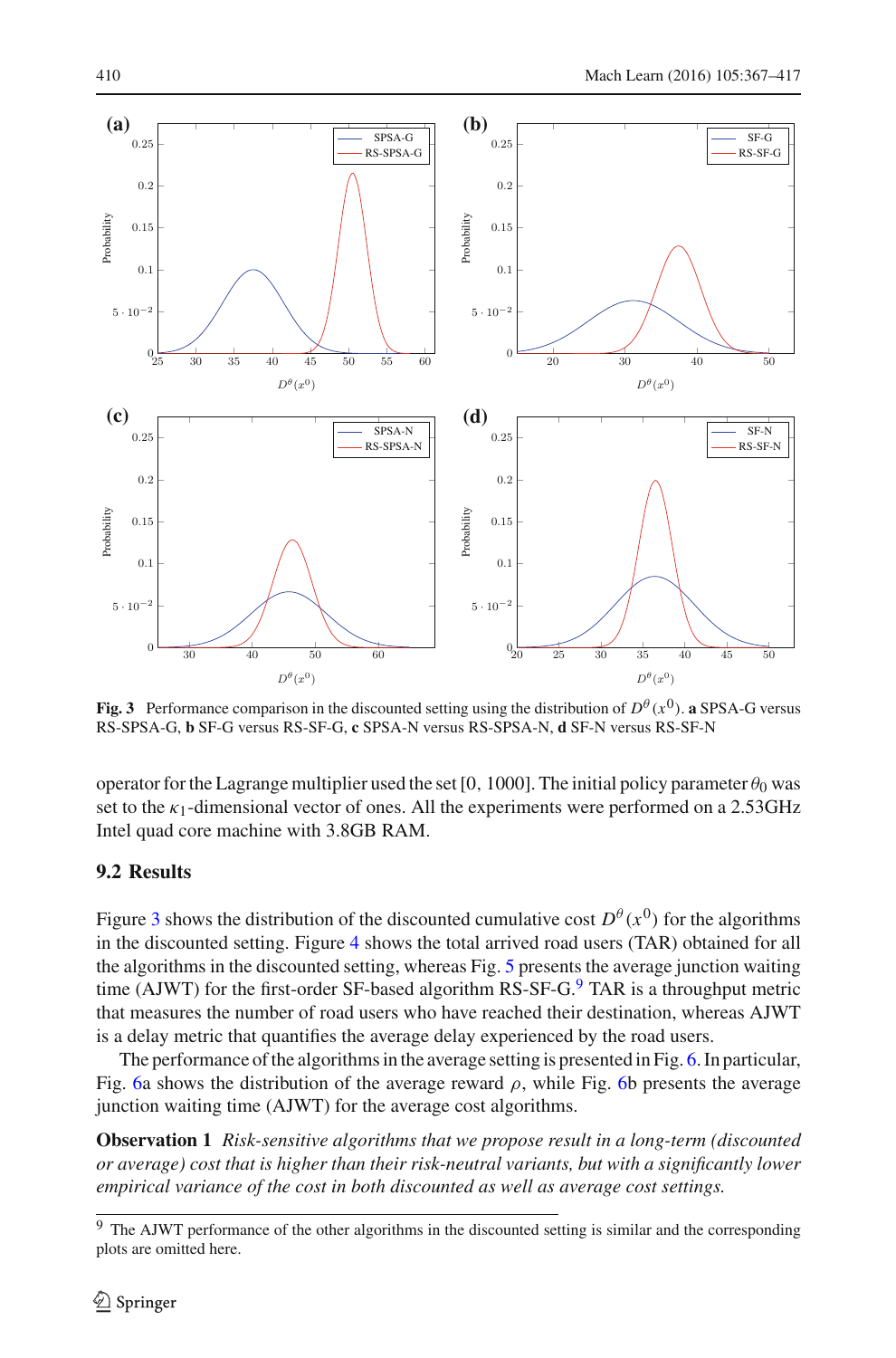

<span id="page-44-0"></span>**Fig. 4** Performance comparison of the algorithms in the discounted setting using the total arrived road users (TAR). **a** SPSA-G versus RS-SPSA-G, **b** SF-G versus RS-SF-G, **c** SPSA-N versus RS-SPSA-N, **d** SF-N versus RS-SF-N

<span id="page-44-1"></span>

The above observation is apparent from Figs. [3](#page-43-0) and [6a](#page-45-0), which present results for discounted and average cost settings respectively.

**Observation 2** *From a traffic signal control application standpoint, the risk-sensitive algorithms exhibit a mean throughput/delay that is close to that of the corresponding risk-neutral algorithms, but with a lower empirical variance in throughput/delay.*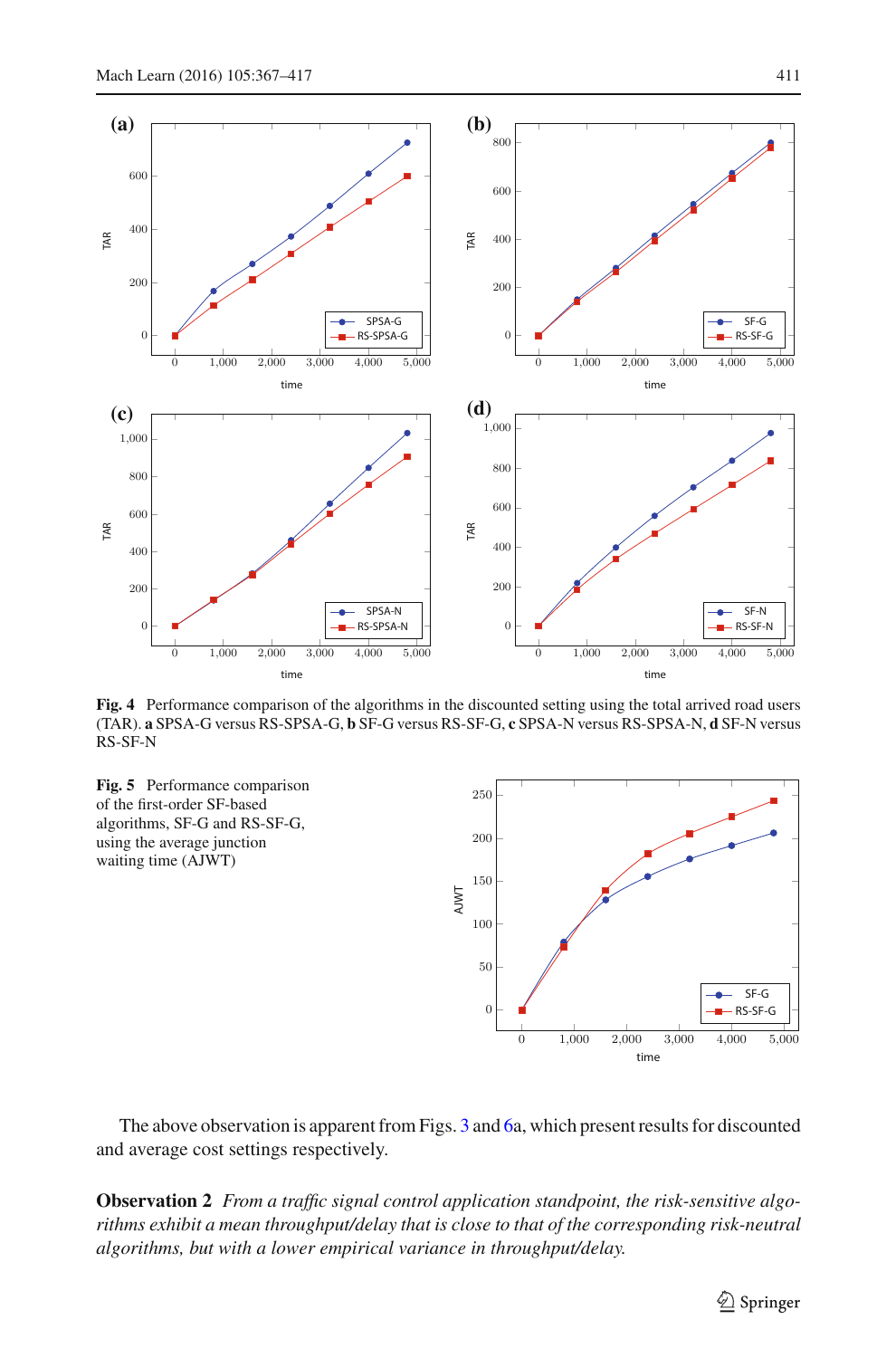

<span id="page-45-0"></span>**Fig. 6** Performance comparison of the risk-neutral (AC) and risk-sensitive (RS-AC) average reward actorcritic algorithms using two different metrics. **a** average reward  $\rho$  distribution, **b** average junction waiting time

<span id="page-45-1"></span>

| <b>Table 1</b> Throughput (TAR) for<br>algorithms in the discounted | Algorithm        | Risk-neutral           | Risk-sensitive     |
|---------------------------------------------------------------------|------------------|------------------------|--------------------|
| setting: standard deviation from<br>50 independent simulations      | SPSA-G<br>$SF-G$ | $754.84 \pm 317.06$    | $622.38 \pm 28.36$ |
| shown after $\pm$                                                   |                  | $832.34 \pm 82.24$     | $810.82 \pm 36.56$ |
|                                                                     | <b>SPSA-N</b>    | $1077.2.66 \pm 250.42$ | $942.3 \pm 65.77$  |
|                                                                     | SF-N             | $1013.62 \pm 152.22$   | $870.5 \pm 61.61$  |
|                                                                     |                  |                        |                    |

Figures [4,](#page-44-0) [5](#page-44-1) and [6b](#page-45-0) validate the first part of the observation above, while the results for the discounted risk-sensitive algorithms in Table [1](#page-45-1) substantiate the second part in the above observation. In particular, Table [1](#page-45-1) presents the mean and standard deviation of the final TAR value (i.e., the TAR value observed at the end of the policy test phase) for both first-order and second-order algorithms in the discounted setting and it is evident that the risk-sensitive algorithms exhibit a lower empirical variance in TAR when compared to their risk-neutral counterparts.

From the results in Figs. [3,](#page-43-0) [4](#page-44-0) and Table [1,](#page-45-1) it is apparent that the second-order schemes (RS-SPSA-N and RS-SF-N) in the discounted setting exhibit better results in comparison to first-order methods (RS-SPSA-G and RS-SF-G), from the mean and variance of the long-term discounted cost as well as the throughput (TAR) performance.

#### **Observation 3** *The policy parameter* θ *converges for the risk-sensitive algorithms.*

The above observation is validated for SPSA based algorithms in the discounted setting in Fig. [7a](#page-46-0), b. Note that we established theoretical convergence of our algorithms earlier (see Sects. [7,](#page-25-0) [8\)](#page-35-0) and these plots confirm the same. Further, these plots also show that the transient period, i.e., the initial phase when  $\theta$  has not converged, is short. Similar observations hold for the other algorithms as well. The results of this section indicate the rapid empirical convergence of our proposed algorithms. This observation coupled with the fact that they guarantee low variance of return, make them attractive for implementation in risk-constrained systems.

**Observation 4** *RS-SPSA, which is based on an actor-critic architecture, outperforms* TAMAR*, which employs a policy gradient approach.*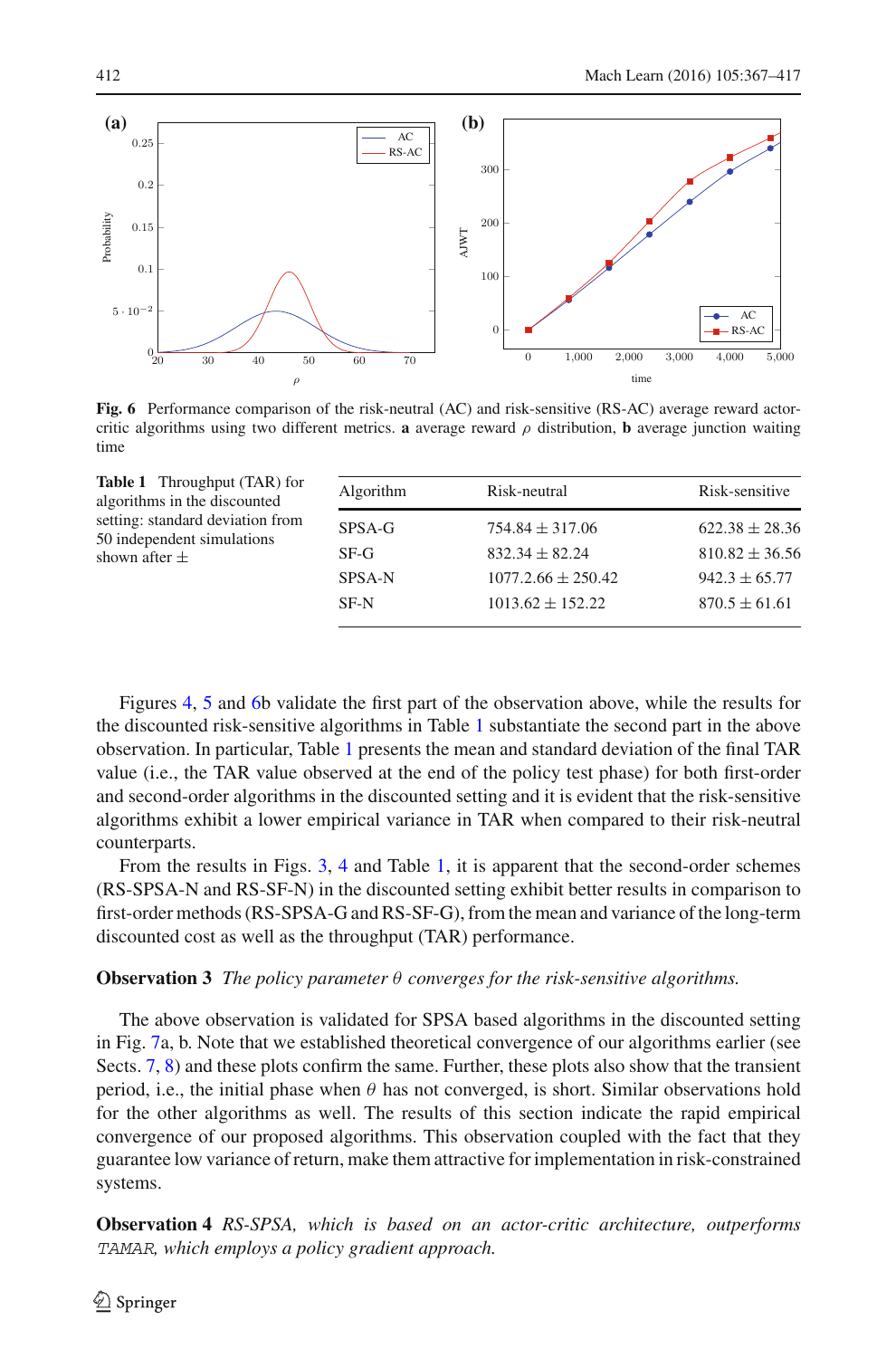

<span id="page-46-0"></span>**Fig. 7** Convergence of SPSA based algorithms in the discounted setting—illustration using two (arbitrarily chosen) coordinates of the parameter  $\theta$ . **a** RS-SPSA-G, **b** RS-SPSA-N



<span id="page-46-1"></span>**Fig. 8** Performance comparison of RS-SPSA and TAMAR [\(Tamar et al. 2012](#page-50-9)) algorithms using two different metrics. **a** Distribution of  $D^{\theta}(x^0)$ , **b** total arrived road users (TAR)

Figure [8](#page-46-1) shows the distribution of the cumulative cost  $D^{\theta}(x^0)$  and the total arrived road users (TAR) obtained for TAMAR and RS-SPSA algorithms. It is evident that RS-SPSA performs better than TAMAR in terms of mean as well as variance of the cumulative cost and also in terms of the throughput (TAR) observed. These results illustrate the benefits of using an actor-critic architecture. Note that both algorithms use the same parameterized Boltzmann policy (see Eq. [79\)](#page-39-2) and the results have been obtained with the same number of updates, i.e., 500 SPSA updates, which is equivalent to 1000 policy gradient updates, as each iteration of SPSA uses two trajectories to estimate the gradient. While the results in Fig. [8](#page-46-1) implicitly indicate that RS-SPSA gives a better estimate of the gradient in comparison to TAMAR, we make this observation explicit in Table [2,](#page-47-1) which plots the results from the following experiment:

**Step 1** (True gradient estimation): Estimate  $\nabla_{\theta} \Lambda(x^0)$  using the likelihood ratio method, along the lines of Lemma 4.2 in [Tamar et al.](#page-50-9) [\(2012](#page-50-9)). For this purpose, simulate a large number, say  $\top_1 = 1000$ , of trajectories of the underlying MDP (as before, we truncate the trajectories to 150 steps). This estimate can be safely assumed to be very close to the true gradient and hence, we shall use it as the benchmark for comparing our SPSA based actor-critic scheme vs. the policy gradient approach of TAMAR.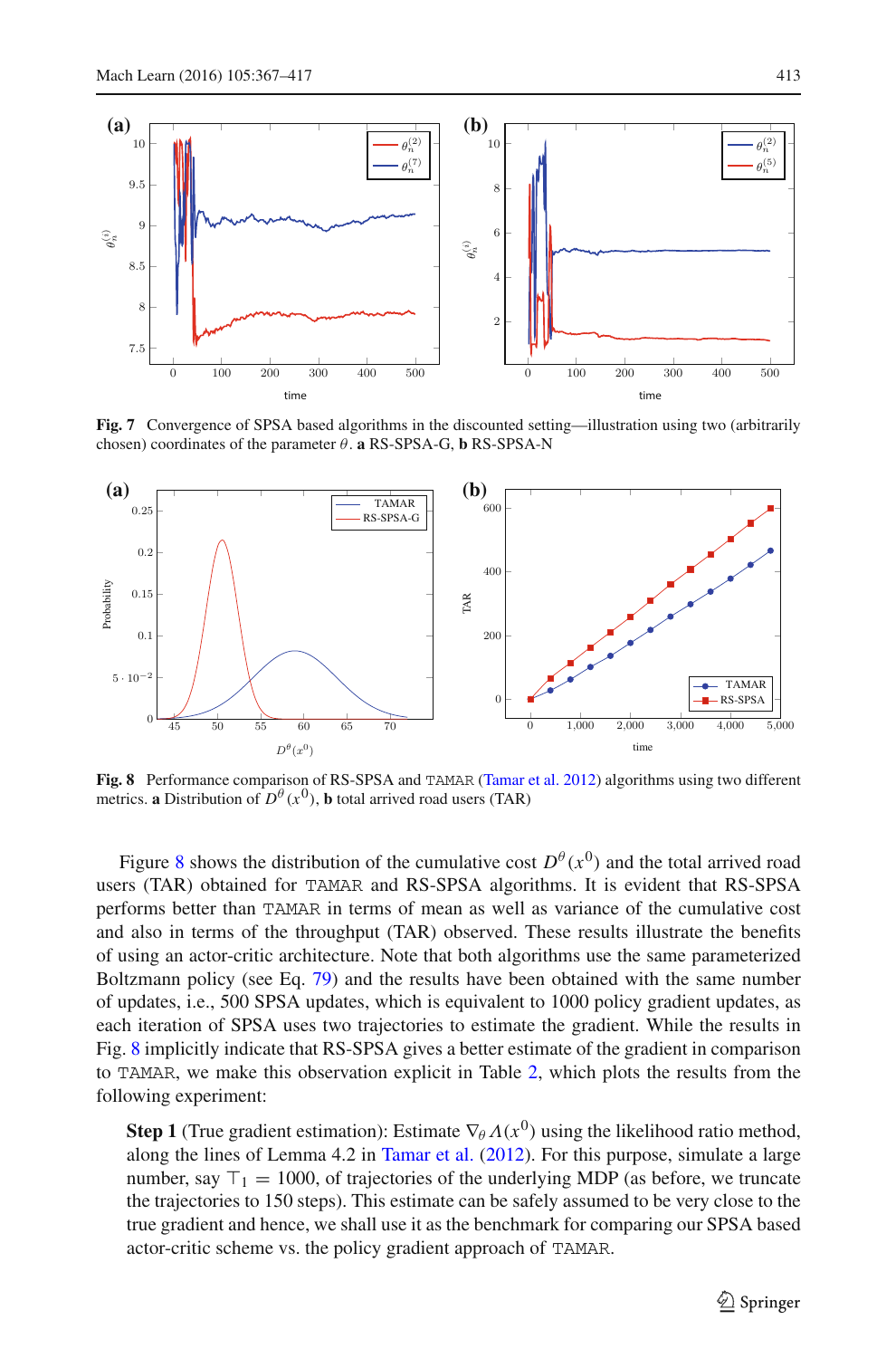<span id="page-47-1"></span>

| <b>Table 2</b> $\ell_2$ distance between<br>gradient estimated using either<br>RS-SPSA or TAMAR and a<br>likelihood ratio benchmark: mean<br>and standard error from 100<br>replications shown before and<br>after $\pm$ , respectively | Policy                            | TAMAR               | RS-SPSA            |
|-----------------------------------------------------------------------------------------------------------------------------------------------------------------------------------------------------------------------------------------|-----------------------------------|---------------------|--------------------|
|                                                                                                                                                                                                                                         | $\theta^{(i)}=0.5$ . $\forall i$  | $655.77 \pm 18.65$  | $142.1 \pm 9.56$   |
|                                                                                                                                                                                                                                         | $\theta^{(i)}=1, \forall i$       | $694.99 \pm 16.67$  | $149.82 \pm 10.25$ |
|                                                                                                                                                                                                                                         | $\theta^{(i)} = 2$ , $\forall i$  | $720.99 \pm 14.85$  | $146.67 \pm 9.31$  |
|                                                                                                                                                                                                                                         | $\theta^{(i)} = 5$ . $\forall i$  | $941.53 \pm 25.39$  | $200.08 \pm 13.25$ |
|                                                                                                                                                                                                                                         | $\theta^{(i)} = 7$ . $\forall i$  | $1167.78 \pm 37.14$ | $210.73 \pm 12.97$ |
|                                                                                                                                                                                                                                         | $\theta^{(i)} = 10$ . $\forall i$ | $1489.32 \pm 43.43$ | $277.15 \pm 11.93$ |
|                                                                                                                                                                                                                                         |                                   |                     |                    |

**Step 2** (Policy gradient approach of TAMAR):

- Fix a policy parameter.
- Run two simulations for the policy above.
- Estimate  $\nabla_{\theta} \Lambda(x^0)$  using the scheme in TAMAR.
- Calculate the distance (in  $\ell_2$  norm) between the estimate above and the benchmark defined in Step 1.

Repeat the above steps 100 times and collect the mean and standard errors of the  $\ell_2$ distance in the last step above.

**Step 3** (Actor-critic approach of RS-SPSA):

- Fix a policy parameter.
- Run two simulations—one for the unperturbed parameter and the another for the perturbed parameter, where perturbation is performed as in RS-SPSA (see Sect. [4.3\)](#page-14-1).
- Estimate  $\nabla_{\theta} \Lambda(x^0)$  using the scheme in RS-SPSA.
- Calculate the distance (in  $\ell_2$  norm) between the estimate above and the benchmark defined in Step 1.

Repeat the above steps 100 times and collect the mean and standard errors of the relevant  $\ell_2$  distance as in Step 2.

From the mean and standard errors presented in Table [2](#page-47-1) for six different policies, it is evident that RS-SPSA produces more accurate estimates of the policy gradients than TAMAR, which explains its faster convergence (compared to TAMAR) in the experiments of Fig. [8.](#page-46-1) The trend did not change by having the true gradient estimated from a larger number of trajectories. In particular, with  $\top_1 = 5000$  (see Step 1 above), the relevant  $\ell_2$  distances for TAMAR and RS-SPSA were observed to be  $(683.06 \pm 26.75)$  and  $(143.02 \pm 14.44)$ , respectively for the policy  $\theta^{(i)} = 1$ ,  $\forall i$ .

# <span id="page-47-0"></span>**10 Conclusions and future work**

We proposed novel actor-critic algorithms for control in risk-sensitive discounted and average reward MDPs. All our algorithms involve a TD critic on the fast timescale, a policy gradient (actor) on the intermediate timescale, and a dual ascent for Lagrange multipliers on the slowest timescale. In the discounted setting, we pointed out the difficulty in estimating the gradient of the variance of the return and incorporated simultaneous perturbation based SPSA and SF approaches for gradient estimation in our algorithms. The average setting, on the other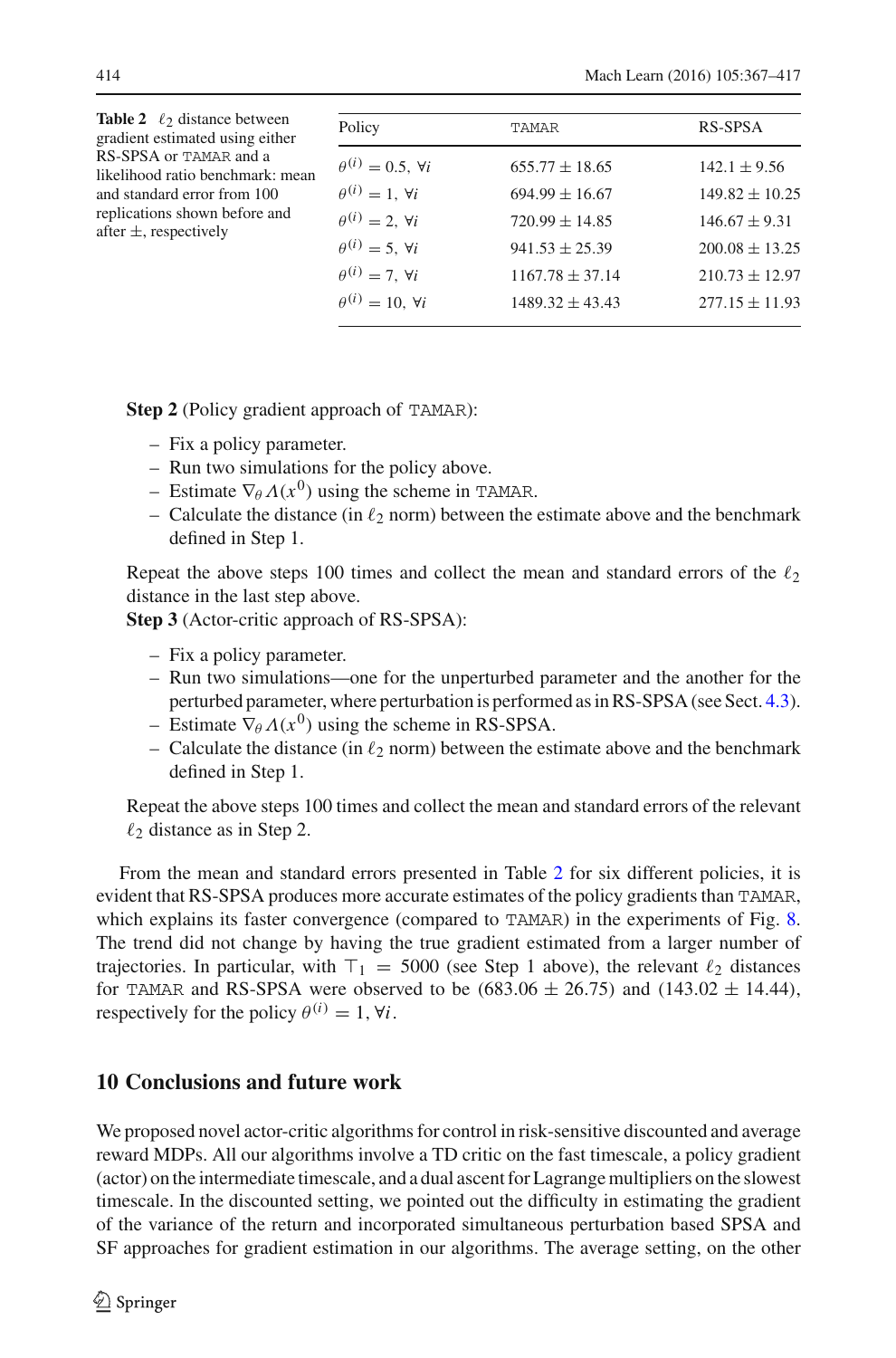hand, allowed for an actor to employ compatible features to estimate the gradient of the variance. We provided proofs of convergence to locally (risk-sensitive) optimal policies for all the proposed algorithms. Further, using a traffic signal control application, we observed that our algorithms resulted in lower variance empirically as compared to their risk-neutral counterparts.

As future work, it would be interesting to develop a risk-sensitive algorithm that uses a single trajectory in the discounted setting. An orthogonal direction of future research is to obtain finite-time bounds on the quality of the solution obtained by our algorithms. As mentioned earlier, this is challenging as, to the best of our knowledge, there are no convergence rate results available for multi-timescale stochastic approximation schemes, and hence, for actor-critic algorithms.

**Acknowledgments** This work was supported in part by the National Science Foundation (NSF) under Grants CMMI-1434419, CNS-1446665, and CMMI-1362303, and by the Air Force Office of Scientific Research (AFOSR) under Grant FA9550-15-10050.

# **References**

- <span id="page-48-15"></span>Altman, E. (1999). *Constrained Markov decision processes* (Vol. 7). Boca Raton: CRC Press.
- <span id="page-48-5"></span>Barto, A., Sutton, R., & Anderson, C. (1983). Neuron-like elements that can solve difficult learning control problems. *IEEE Transaction on Systems, Man and Cybernetics*, *13*, 835–846.
- <span id="page-48-8"></span>Basu, A., Bhattacharyya, T., & Borkar, V. (2008). A learning algorithm for risk-sensitive cost. *Mathematics of Operations Research*, *33*(4), 880–898.
- <span id="page-48-2"></span>Baxter, J., & Bartlett, P. (2001). Infinite-horizon policy-gradient estimation. *Journal of Artificial Intelligence Research*, *15*, 319–350.
- <span id="page-48-0"></span>Bertsekas, D. (1995). *Dynamic programming and optimal control*. Belmont, MA: Athena Scientific.
- <span id="page-48-9"></span>Bertsekas, D. (1999). *Nonlinear programming*. Belmont, MA: Athena Scientific.
- <span id="page-48-1"></span>Bertsekas, D., & Tsitsiklis, J. (1996). *Neuro-dynamic programming*. Belmont, MA: Athena Scientific.
- <span id="page-48-12"></span>Bhatnagar, S. (2005). Adaptive multivariate three-timescale stochastic approximation algorithms for simulation based optimization. *ACM Transactions on Modeling and Computer Simulation*, *15*(1), 74–107.
- <span id="page-48-13"></span>Bhatnagar, S. (2007). Adaptive Newton-based multivariate smoothed functional algorithms for simulation optimization. *ACM Transactions on Modeling and Computer Simulation*, *18*(1), 1–35.
- <span id="page-48-16"></span>Bhatnagar, S. (2010). An actor-critic algorithm with function approximation for discounted cost constrained Markov decision processes. *Systems & Control Letters*, *59*(12), 760–766.
- <span id="page-48-19"></span>Bhatnagar, S., & Lakshmanan, K. (2012). An online actor-critic algorithm with function approximation for constrained Markov decision processes. *Journal of Optimization Theory and Applications*, *153*(3), 688– 708.
- <span id="page-48-11"></span>Bhatnagar, S., Fu, M., Marcus, S., & Wang, I. (2003). Two-timescale simultaneous perturbation stochastic approximation using deterministic perturbation sequences. *ACM Transactions on Modeling and Computer Simulation*, *13*(2), 180–209.
- <span id="page-48-3"></span>Bhatnagar, S., Sutton, R., Ghavamzadeh, M., & Lee, M. (2007). Incremental natural actor-critic algorithms. In: *Proceedings of advances in neural information processing systems* (Vol. 20, pp. 105–112).
- <span id="page-48-4"></span>Bhatnagar, S., Sutton, R., Ghavamzadeh, M., & Lee, M. (2009a). Natural actor-critic algorithms. *Automatica*, *45*(11), 2471–2482.
- <span id="page-48-18"></span>Bhatnagar, S., Sutton, R., Ghavamzadeh, M., & Lee, M. (2009b) Natural actor-critic algorithms. Technical report TR09-10, Department of Computing Science, University of Alberta.
- <span id="page-48-14"></span>Bhatnagar, S., Hemachandra, N., & Mishra, V. (2011). Stochastic approximation algorithms for constrained optimization via simulation. *ACM Transactions on Modeling and Computer Simulation*, *21*(3), 15.
- <span id="page-48-10"></span>Bhatnagar, S., Prasad, H., & Prashanth, L. (2013). *Stochastic recursive algorithms for optimization* (Vol. 434). Berlin: Springer.
- <span id="page-48-6"></span>Borkar, V. (2001). A sensitivity formula for the risk-sensitive cost and the actor-critic algorithm. *Systems & Control Letters*, *44*, 339–346.
- <span id="page-48-7"></span>Borkar, V. (2002). Q-learning for risk-sensitive control. *Mathematics of Operations Research*, *27*, 294–311.
- <span id="page-48-17"></span>Borkar, V. (2005). An actor-critic algorithm for constrained Markov decision processes. *Systems & Control Letters*, *54*(3), 207–213.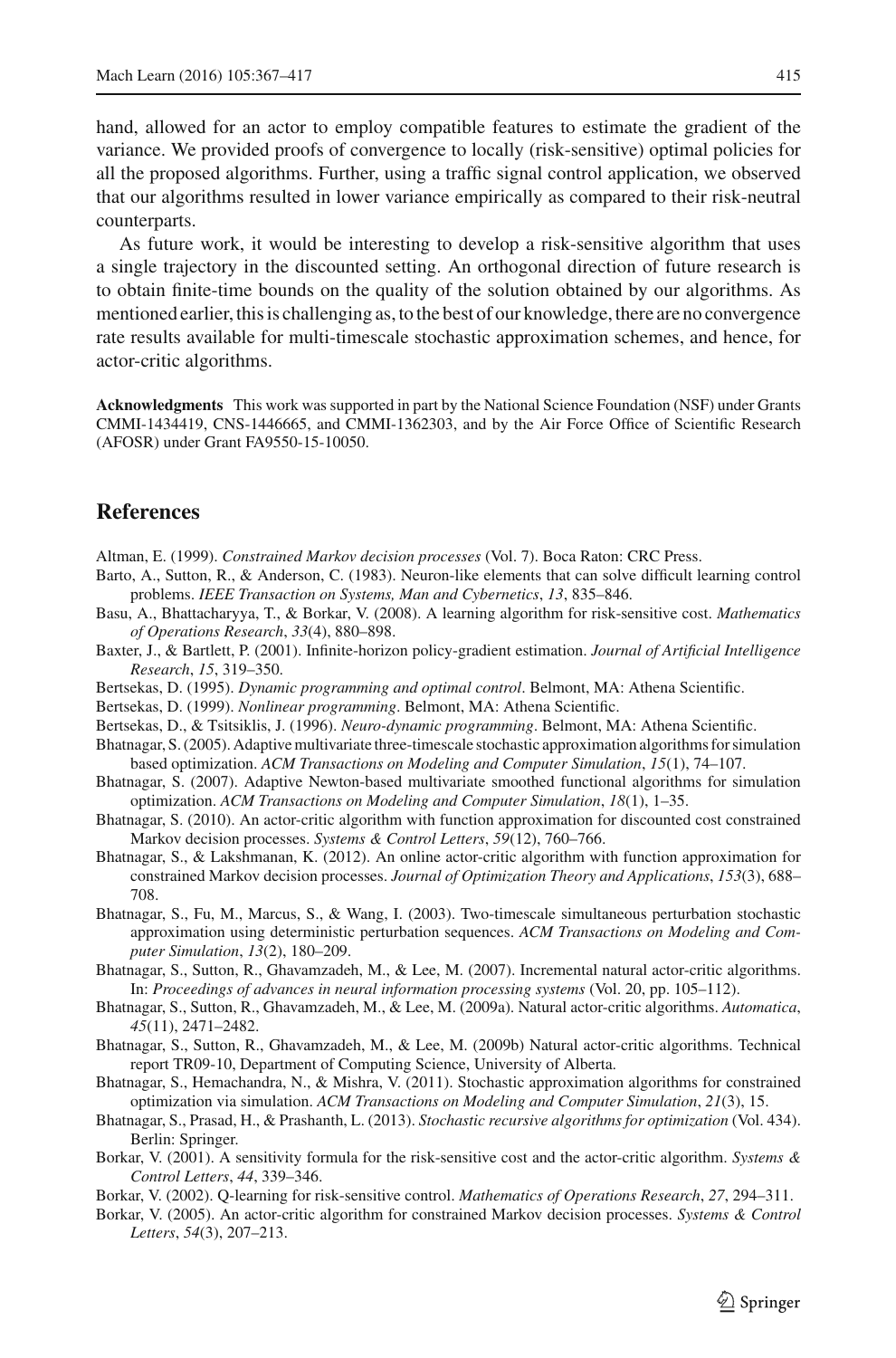- <span id="page-49-15"></span>Borkar, V. (2008). *Stochastic approximation: A dynamical systems viewpoint*. Cambridge: Cambridge University Press.
- <span id="page-49-11"></span>Borkar, V. (2010). Learning algorithms for risk-sensitive control. In *Proceedings of the nineteenth international symposium on mathematical theory of networks and systems* (pp. 1327–1332).
- <span id="page-49-22"></span>Borkar, V. S., & Meyn, S. P. (2000). The ode method for convergence of stochastic approximation and reinforcement learning. *SIAM Journal on Control and Optimization*, *38*(2), 447–469.
- <span id="page-49-19"></span>Chen, H., Duncan, T., & Pasik-Duncan, B. (1999). A Kiefer–Wolfowitz algorithm with randomized differences. *IEEE Transactions on Automatic Control*, *44*(3), 442–453.
- <span id="page-49-5"></span>Delage, E., & Mannor, S. (2010). Percentile optimization for Markov decision processes with parameter uncertainty. *Operations Research*, *58*(1), 203–213.
- <span id="page-49-28"></span>Dippon, J., & Renz, J. (1997). Weighted means in stochastic approximation of minima. *SIAM Journal on Control and Optimization*, *35*(5), 1811–1827.
- <span id="page-49-27"></span>Fabian, V. (1968). On asymptotic normality in stochastic approximation. *The Annals of Mathematical Statistics*, *39*, 1327–1332.
- <span id="page-49-7"></span>Filar, J., Kallenberg, L., & Lee, H. (1989). Variance-penalized Markov decision processes. *Mathematics of Operations Research*, *14*(1), 147–161.
- <span id="page-49-8"></span>Filar, J., Krass, D., & Ross, K. (1995). Percentile performance criteria for limiting average Markov decision processes. *IEEE Transaction of Automatic Control*, *40*(1), 2–10.
- <span id="page-49-21"></span>Gill, P., Murray, W., & Wright, M. (1981). *Practical optimization*. London: Academic press.
- <span id="page-49-6"></span>Howard, R., & Matheson, J. (1972). Risk sensitive Markov decision processes. *Management Science*, *18*(7), 356–369.
- <span id="page-49-14"></span>Katkovnik, V., & Kulchitsky, Y. (1972). Convergence of a class of random search algorithms. *Automatic Remote Control*, *8*, 81–87.
- <span id="page-49-2"></span>Konda, V., & Tsitsiklis, J. (2000). Actor-critic algorithms. In *Proceedings of advances in neural information processing systems* (Vol. 12, pp. 1008–1014).
- <span id="page-49-26"></span>Konda, V. R., & Tsitsiklis, J. N. (2004). Convergence rate of linear two-time-scale stochastic approximation. *Annals of Applied Probability*, *14*(2), 796–819.
- <span id="page-49-16"></span>Korda, N., & Prashanth, L. (2015). On TD (0) with function approximation: Concentration bounds and a centered variant with exponential convergence. In *International conference on machine learning (ICML)*.
- <span id="page-49-23"></span>Kushner, H., & Clark, D. (1978). *Stochastic approximation methods for constrained and unconstrained systems*. Berlin: Springer.
- <span id="page-49-9"></span>Mannor, S., & Tsitsiklis, J. (2011). Mean–variance optimization in Markov decision processes. In *Proceedings of the twenty-eighth international conference on machine learning* (pp. 177–184).
- <span id="page-49-10"></span>Mannor, S., & Tsitsiklis, J. N. (2013). Algorithmic aspects of mean–variance optimization in Markov decision processes. *European Journal of Operational Research*, *231*(3), 645–653.
- <span id="page-49-1"></span>Marbach, P. (1998). Simulated-based methods for Markov decision processes. Ph.D. thesis, Massachusetts Institute of Technology.
- <span id="page-49-24"></span>Mas-Colell, A., Whinston, M., & Green, J. (1995). *Microeconomic theory*. Oxford: Oxford University Press.
- <span id="page-49-12"></span>Mihatsch, O., & Neuneier, R. (2002). Risk-sensitive reinforcement learning. *Machine Learning*, *49*(2), 267– 290.
- <span id="page-49-25"></span>Milgrom, P., & Segal, I. (2002). Envelope theorems for arbitrary choice sets. *Econometrica*, *70*(2), 583–601.
- <span id="page-49-4"></span>Nilim, A., & Ghaoui, L. E. (2005). Robust control of Markov decision processes with uncertain transition matrices. *Operations Research*, *53*(5), 780–798.
- <span id="page-49-3"></span>Peters, J., Vijayakumar, S., & Schaal, S. (2005). Natural actor-critic. In *Proceedings of the sixteenth european conference on machine learning* (pp. 280–291).
- <span id="page-49-17"></span>Polyak, B. T., & Juditsky, A. B. (1992). Acceleration of stochastic approximation by averaging. *SIAM Journal on Control and Optimization*, *30*(4), 838–855.
- <span id="page-49-29"></span>Prashanth, L., & Bhatnagar, S. (2011). Reinforcement learning with function approximation for traffic signal control. *IEEE Transactions on Intelligent Transportation Systems*, *12*(2), 412–421.
- <span id="page-49-30"></span>Prashanth, L., & Bhatnagar, S. (2012). Threshold tuning using stochastic optimization for graded signal control. *IEEE Transactions on Vehicular Technology*, *61*(9), 3865–3880.
- <span id="page-49-13"></span>Prashanth, L., & Ghavamzadeh, M. (2013). Actor-critic algorithms for risk-sensitive MDPs. In *Proceedings of advances in neural information processing systems* (Vol. 26, pp. 252–260).
- <span id="page-49-20"></span>Prashanth, L., Jie, C., Fu, M., Marcus, S. & Szepesvari, C. (2016). Cumulative prospect theory meets reinforcement learning: Prediction and control. In *Proceedings of the 33rd international conference on machine learning* (pp. 1406–1415).

<span id="page-49-0"></span>Puterman, M. (1994). *Markov decision processes: Discrete stochastic dynamic programming*. London: Wiley.

<span id="page-49-18"></span>Ruppert, D. (1991). Stochastic approximation. In B. K. Ghosh & P. K. Sen (Eds.), *Handbook of Sequential Analysis* (pp. 503–529). New York: Marcel Dekker.